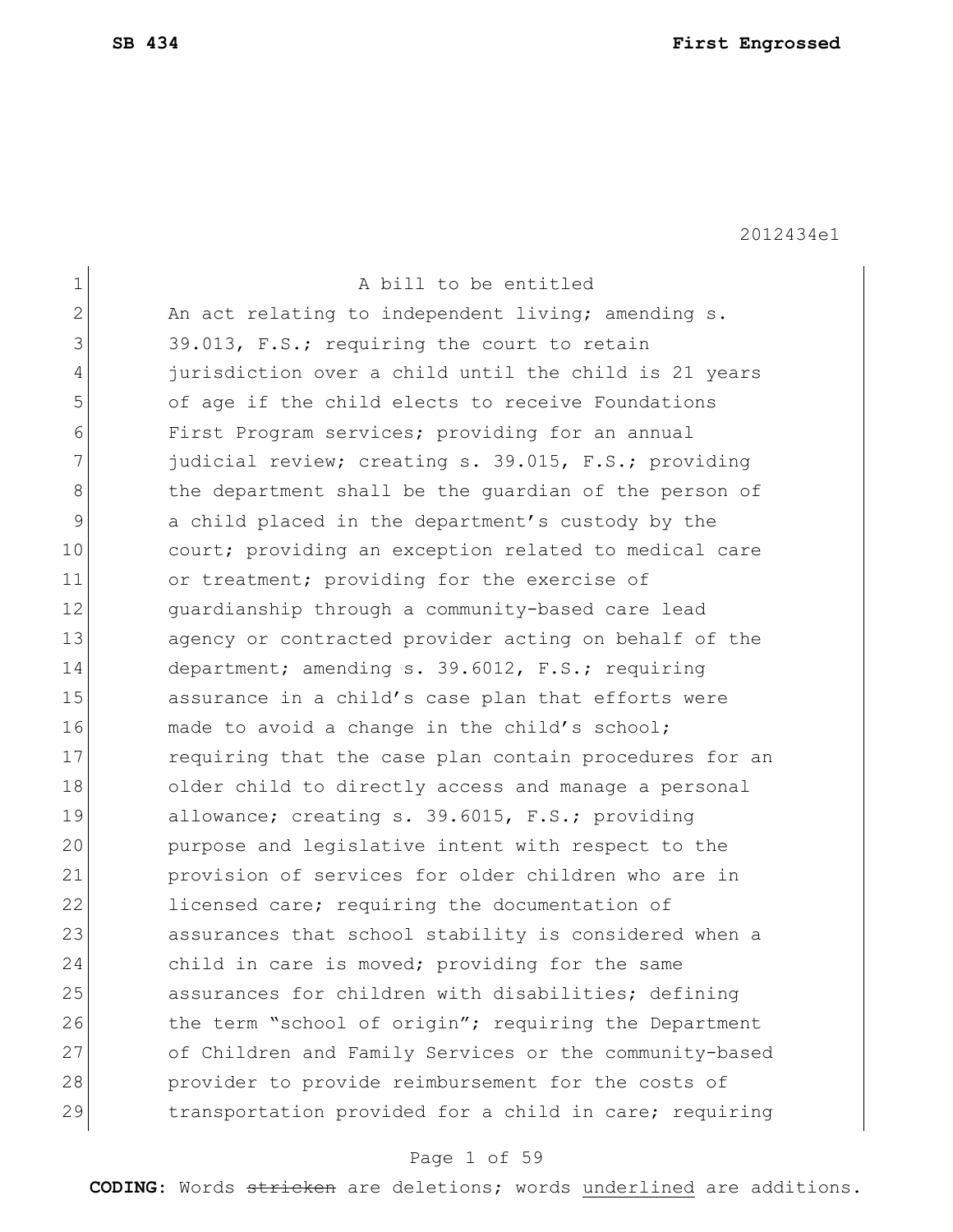30 changes in a child's school to be minimally 31 disruptive; specifying criteria to be considered by 32 the department and community-based provider during the 33 31 transition of a child to another school; requiring 34 children in care to attend school; requiring scheduled 35 appointments to consider the child's school 36 attendance; providing penalties for caregivers who 37 **1** refuse or fail to ensure that the child attends school 38 **regularly;** specifying who may serve as an education 39 advocate; requiring documentation that an education 40 advocate or surrogate parent has been designated or 41 appointed for a child in care; requiring a child in 42 middle school to complete an electronic personal 43 academic and career plan; requiring caregivers to 44 attend school meetings; specifying requirements for 45 individual education transition plan meetings for 46 children with disabilities; requiring that a child be 47 provided with information relating to the Road-to-48 Independence Program; requiring that the caregiver or 49 education advocate attend parent-teacher conferences; 50 requiring that a caregiver be provided with access to 51 school resources in order to enable a child to achieve 52 **b** educational success; requiring the delivery of a 53 curriculum model relating to self-advocacy; requiring 54 documentation of a child's progress, the services 55 **needed, and the party responsible for providing** 56 services; specifying choices for a child with respect 57 to diplomas and certificates for high school 58 **graduation or completion;** providing that a child with

### Page 2 of 59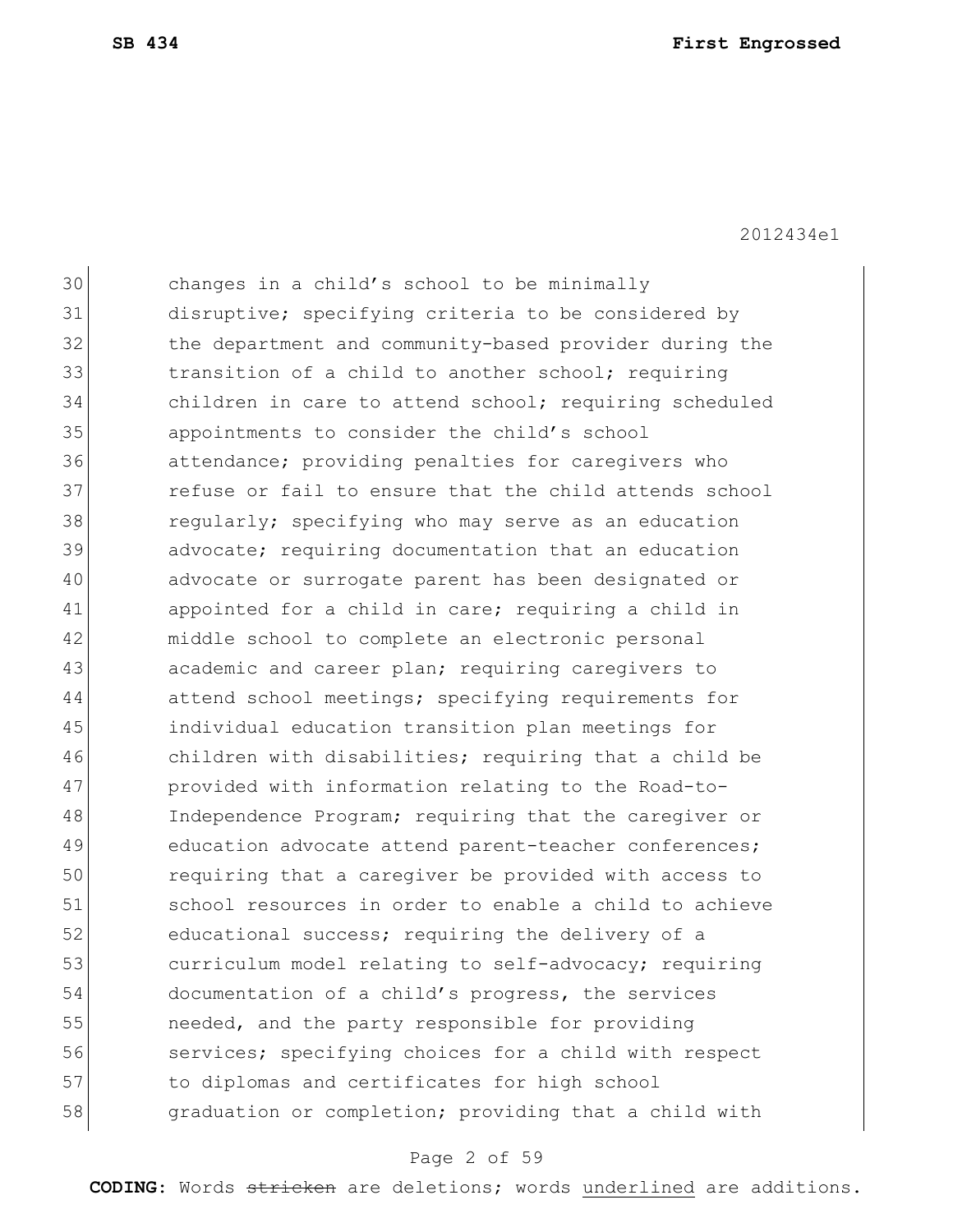59 a disability may stay in school until 22 years of age 60 under certain circumstances; requiring caregivers to 61 remain involved in the academic life of a child in 62 high school; requiring documentation of a child's 63 **progress, the services needed, and the party who is** 64 responsible for providing services; providing for a 65 child to be exposed to job-preparatory instruction, 66 enrichment activities, and volunteer and service 67 opportunities, including activities and services 68 offered by the Department of Economic Opportunity; 69 requiring that children in care be afforded 70 opportunities to participate in the usual activities 71 of school, community, and family life; requiring the 72 department to work with the Agency for Health Care 73 Administration and other stakeholders to develop a 74 plan for providing comprehensive health care for a 75 child; requiring a report; requiring the department to 76 work with the Independent Living Services Advisory 77 Council to develop strategies to ensure that no child 78 leaves care without a permanent connection to a 79 committed adult; requiring a report; requiring 80 caregivers to encourage and support a child's 81 participation in extracurricular activities; requiring 82 that transportation be provided for a child; providing 83 for the development of a transition plan; specifying 84 black the contents of a transition plan; requiring that the 85 blan be reviewed by the court; requiring that a child 86 be provided with specified documentation; requiring 87 bthat the transition plan be coordinated with the case

### Page 3 of 59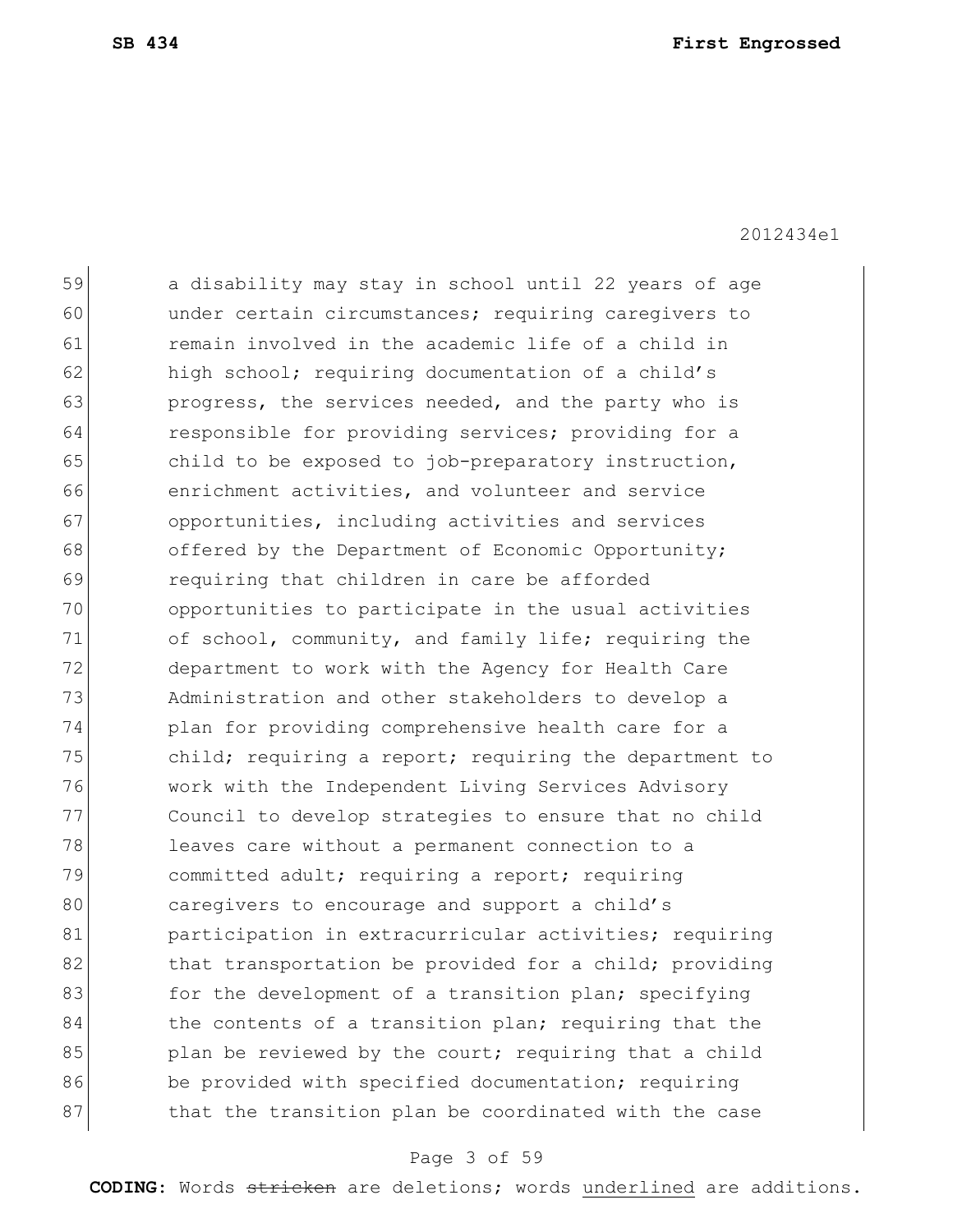88 plan and a transition plan prepared pursuant to the 89 Individuals with Disabilities Education Act for a 90 child with disabilities; requiring the creation of a 91 **notice that specifies the options that are available** 92 to the child; requiring that community-based care lead 93 agencies and contracted providers report specified 94 data to the department and Legislature; amending s. 95 39.701, F.S.; conforming terminology; specifying the 96 **required considerations during judicial review of a** 97 child under the jurisdiction of the court; specifying 98 additional documents that must be provided to a child 99 and that must be verified at the judicial review; 100 requiring judicial review of a transition plan; 101 amending s. 409.1451, F.S., relating to the Road-to-102 Independence Program; creating the Foundations First 103 Program for young adults who want to remain in care 104 after reaching 18 years of age; providing eligibility, 105 termination, and reentry requirements for the program; 106 requiring a court hearing before termination; 107 **providing for the development of a transition plan;** 108 specifying the contents of the transition plan; 109 requiring that a young adult be provided with 110 specified documentation; requiring that the transition 111 **plan be coordinated with the case plan and a** 112 transition plan prepared pursuant to the Individuals 113 with Disabilities Education Act for a young adult with 114 disabilities; requiring the creation of a notice that 115 specifies the options that are available to the young 116 adult; requiring annual judicial reviews; creating the

### Page 4 of 59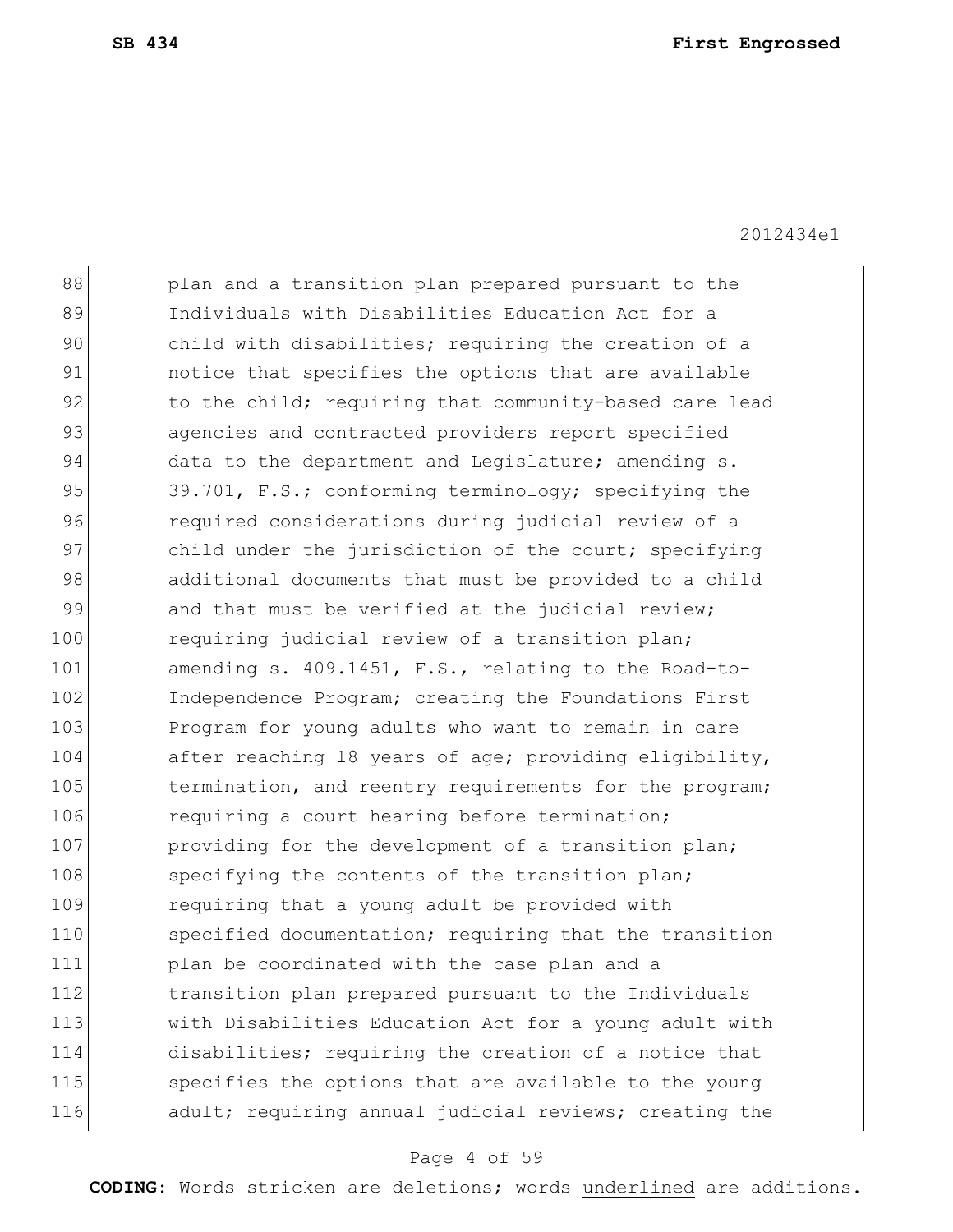| 117 | College Bound Program for young adults who have           |
|-----|-----------------------------------------------------------|
| 118 | completed high school and have been admitted to an        |
| 119 | eligible postsecondary institution; providing             |
| 120 | eligibility requirements; providing for a stipend;        |
| 121 | requiring satisfactory academic progress for              |
| 122 | continuation of the stipend; providing for                |
| 123 | reinstatement of the stipend; providing for               |
| 124 | portability of services for a child or young adult who    |
| 125 | moves out of the county or out of state; specifying       |
| 126 | data required to be reported to the department and        |
| 127 | Legislature; conforming terminology relating to the       |
| 128 | Independent Living Services Advisory Council;             |
| 129 | providing rulemaking authority to the Department of       |
| 130 | Children and Family Services; amending s. 409.166,        |
| 131 | F.S.; providing for adoption assistance to be paid for    |
| 132 | a young adult until the age of 21 if the young adult      |
| 133 | meets specified conditions; amending s. 409.903, F.S.;    |
| 134 | conforming a cross-reference; requiring the department    |
| 135 | to amend the case plan and judicial social service        |
| 136 | review formats; providing for young adults receiving      |
| 137 | transition services to continue to receive existing       |
| 138 | services until December 31, 2012; providing               |
| 139 | exceptions; providing an effective date.                  |
| 140 |                                                           |
| 141 | Be It Enacted by the Legislature of the State of Florida: |
| 142 |                                                           |
| 143 | Section 1. Subsection (2) of section 39.013, Florida      |
| 144 | Statutes, is amended to read:                             |
| 145 | 39.013 Procedures and jurisdiction; right to counsel.-    |
|     |                                                           |

# Page 5 of 59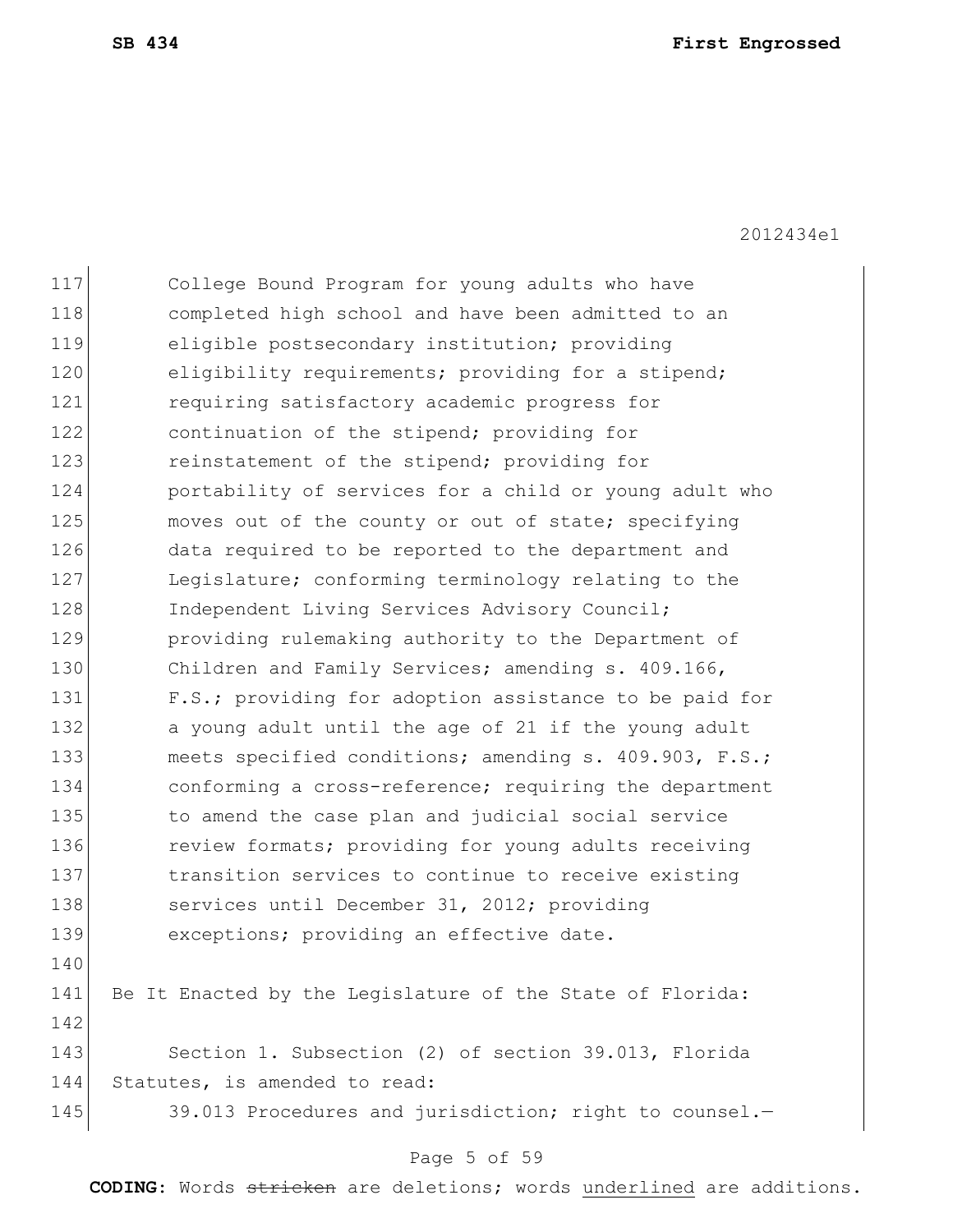146 (2) The circuit court has exclusive original jurisdiction 147 of all proceedings under this chapter, of a child voluntarily 148 placed with a licensed child-caring agency, a licensed child-149 placing agency, or the department, and of the adoption of 150 children whose parental rights have been terminated under this 151 chapter. Jurisdiction attaches when the initial shelter 152 petition, dependency petition, or termination of parental rights 153 petition is filed or when a child is taken into the custody of 154 the department. The circuit court may assume jurisdiction over 155 any such proceeding regardless of whether the child was in the 156 physical custody of both parents, was in the sole legal or 157 physical custody of only one parent, caregiver, or some other 158 person, or was in the physical or legal custody of no person 159 when the event or condition occurred that brought the child to 160 the attention of the court. When the court obtains jurisdiction 161 of any child who has been found to be dependent, the court shall 162 retain jurisdiction, unless relinquished by its order, until the 163 child reaches 18 years of age. However, if a young adult youth 164 petitions the court at any time before his or her 19th birthday 165 requesting the court's continued jurisdiction, the juvenile 166 court may retain jurisdiction under this chapter for a period 167 not to exceed 1 year following the young adult's youth's 18th 168 birthday for the purpose of determining whether appropriate 169 aftercare support, Road-to-Independence Program, transitional 170 support, mental health, and developmental disability services 171 that were required to be provided to the young adult before 172 reaching 18 years of age, to the extent otherwise authorized by 173 law, have been provided to the formerly dependent child who was 174 in the legal custody of the department immediately before his or

### Page 6 of 59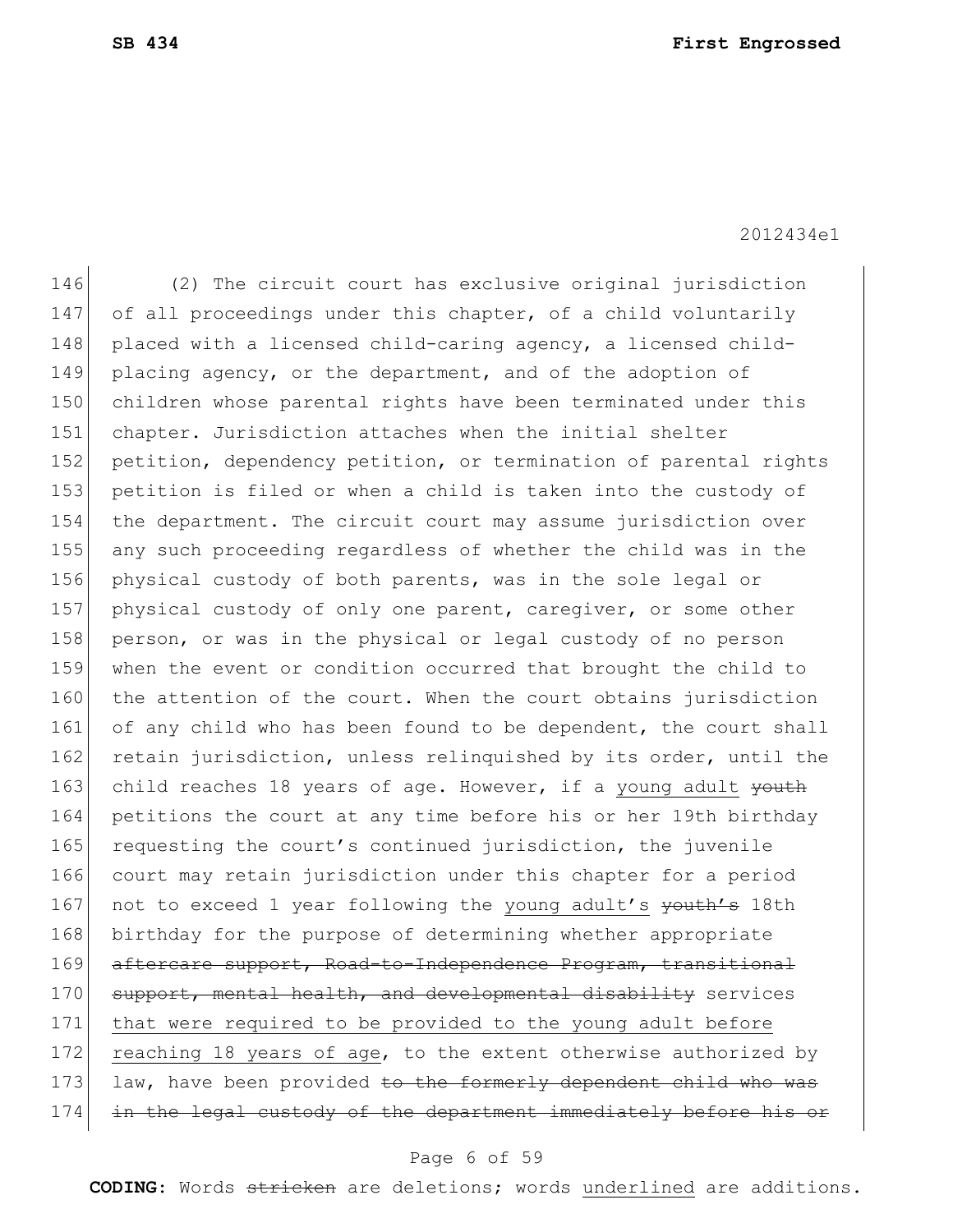175 her 18th birthday. If a young adult chooses to participate in 176 the Foundations First Program, the court shall retain 177 jurisdiction until the young adult leaves the program as 178 provided for in s. 409.1451(4). The court shall review the 179 status of the young adult at least every 12 months or more 180 frequently if the court deems it necessary. If a petition for 181 special immigrant juvenile status and an application for 182 adjustment of status have been filed on behalf of a foster child 183 and the petition and application have not been granted by the 184 time the child reaches 18 years of age, the court may retain 185 jurisdiction over the dependency case solely for the purpose of 186 allowing the continued consideration of the petition and 187 application by federal authorities. Review hearings for the 188 child shall be set solely for the purpose of determining the 189 status of the petition and application. The court's jurisdiction 190 terminates upon the final decision of the federal authorities. 191 Retention of jurisdiction in this instance does not affect the 192 services available to a young adult under s. 409.1451. The court 193 may not retain jurisdiction of the case after the immigrant 194 child's 22nd birthday. 195 Section 2. Section 39.015, Florida Statutes, is created to 196 read: 197 39.015 Guardianship of children placed in the department's 198 custody.- The department shall be the guardian of the person of 199 children who are placed by court order in the department's 200 custody, through either shelter care or foster care. Unless

201 parental rights are terminated, this quardianship does not

202 include the right to consent to extraordinary medical care or

203 treatment and does not include any other rights specifically

### Page 7 of 59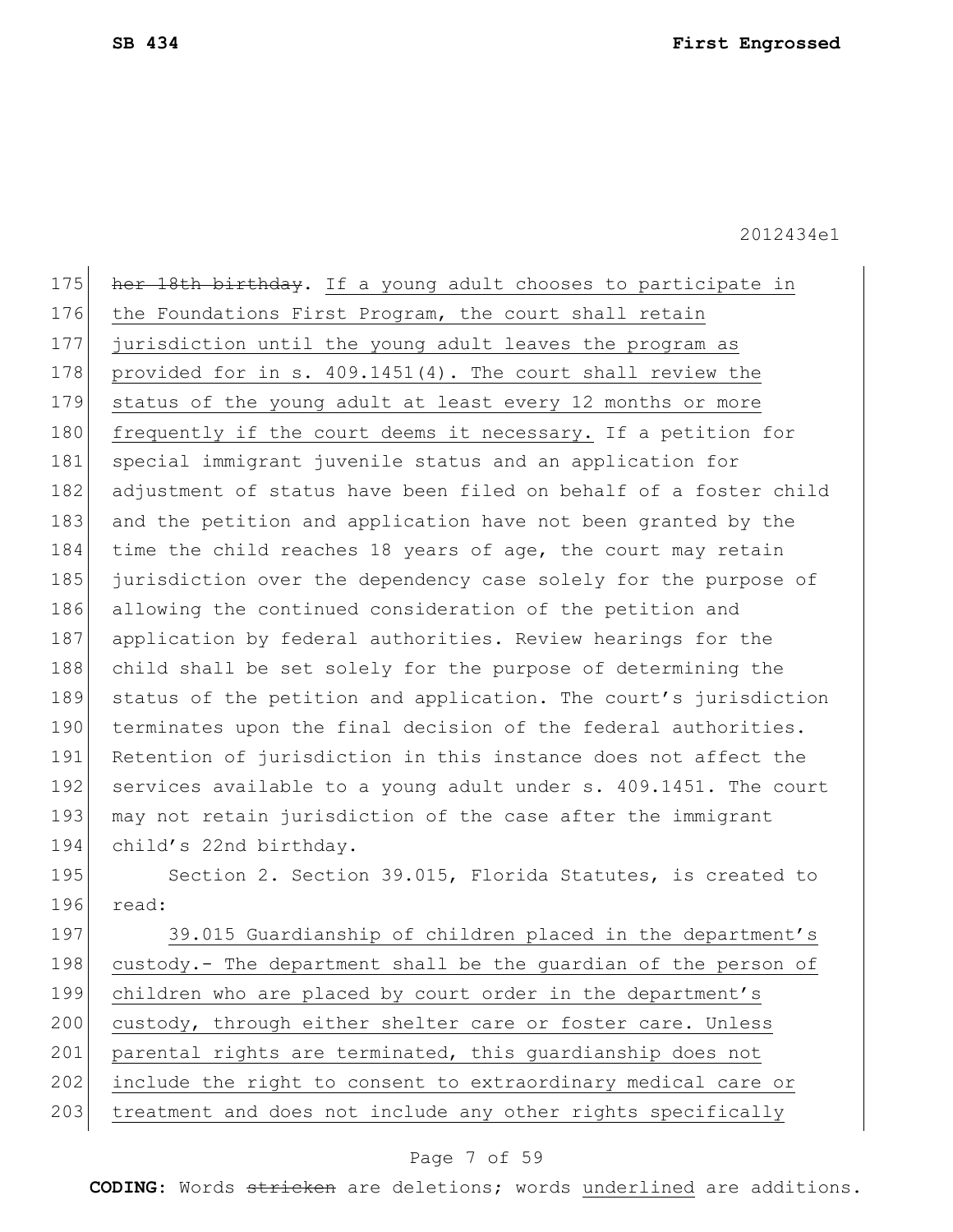| 204 | retained to the parents by court order entered pursuant to this |
|-----|-----------------------------------------------------------------|
| 205 | chapter. The department shall exercise its guardianship of a    |
| 206 | child through individual staff of its community-based care lead |
| 207 | agency or its contracted providers, acting on behalf of the     |
| 208 | department.                                                     |
| 209 | Section 3. Subsections (2) and (3) of section 39.6012,          |
| 210 | Florida Statutes, are amended, and subsection (4) is added to   |
| 211 | that section, to read:                                          |
| 212 | 39.6012 Case plan tasks; services.-                             |
| 213 | (2) The case plan must include all available information        |
| 214 | that is relevant to the child's care including, at a minimum:   |
| 215 | (a) A description of the identified needs of the child          |
| 216 | while in care.                                                  |
| 217 | (b) A description of the plan for ensuring that the child       |
| 218 | receives safe and proper care and that services are provided to |
| 219 | the child in order to address the child's needs. To the extent  |
| 220 | available and accessible, the following health, mental health,  |
| 221 | and education information and records of the child must be      |
| 222 | attached to the case plan and updated throughout the judicial   |
| 223 | review process:                                                 |
| 224 | 1. The names and addresses of the child's health, mental        |
| 225 | health, and educational providers;                              |
| 226 | 2. The child's grade level performance;                         |
| 227 | 3. The child's school record;                                   |
| 228 | 4. Assurances that the child's placement takes into account     |
| 229 | proximity to the school in which the child is enrolled at the   |
| 230 | time of placement and that efforts were made to allow the child |
| 231 | to remain in that school if it is in the best interest of the   |
| 232 | child;                                                          |

# Page 8 of 59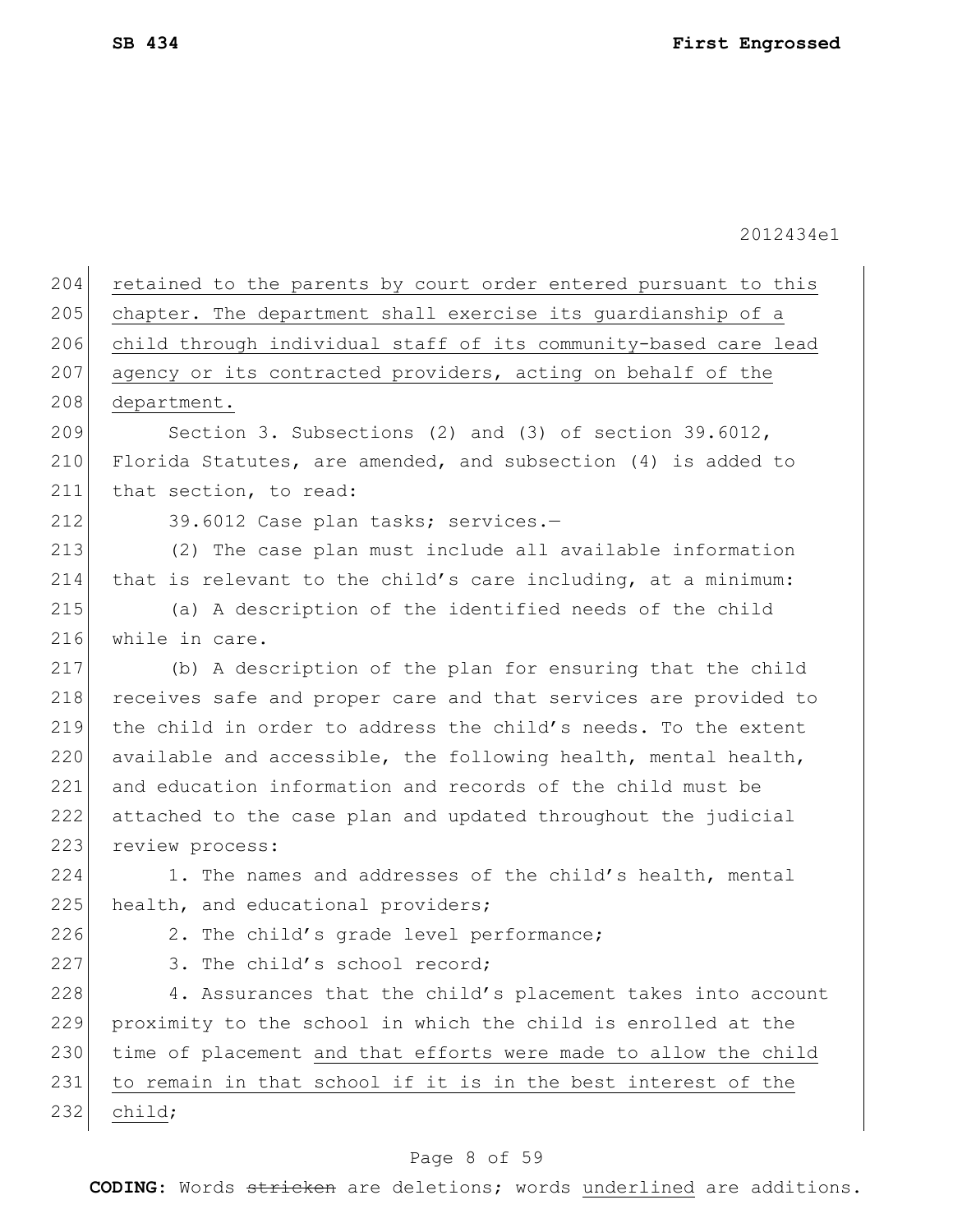233 5. A record of the child's immunizations; 234 6. The child's known medical history, including any known 235 problems; 236 7. The child's medications, if any; and 237 8. Any other relevant health, mental health, and education 238 information concerning the child. 239  $(3)$  In addition to any other requirement, if the child is 240 in an out-of-home placement, the case plan must include: 241 (a) A description of the type of placement in which the 242 child is to be living. 243 (b) A description of the parent's visitation rights and 244 obligations and the plan for sibling visitation if the child has 245 siblings and is separated from them. 246 (c) When appropriate, for a child who is in middle school 247 or high school  $13$  years of age or older, a written description 248 of the programs and services that will help the child prepare 249 for the transition from  $f$  foster care to independent living. 250 (d) A discussion of the safety and the appropriateness of 251 the child's placement, which placement is intended to be safe, 252 and the least restrictive and the most family-like setting 253 available consistent with the best interest and special needs of 254 the child and in as close proximity as possible to the child's  $255$  home. 256 (4) The case plan must contain procedures for an older 257 child to directly access and manage the personal allowance he or 258 she receives from the department in order to learn 259 responsibility and participate, to the extent feasible, in age-260 appropriate life skills activities. 261 Section 4. Section 39.6015, Florida Statutes, is created to

### Page 9 of 59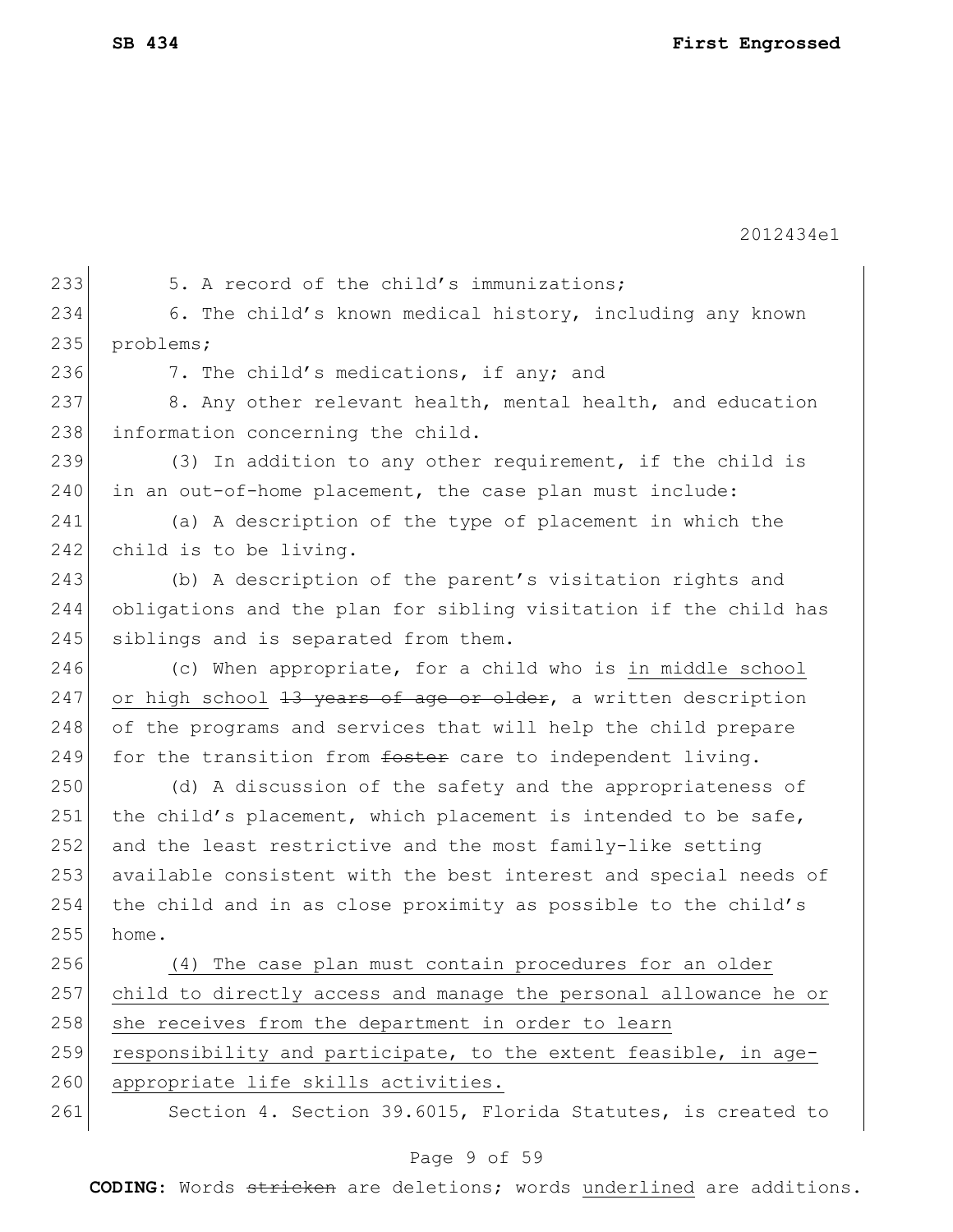| 262 | read:                                                            |
|-----|------------------------------------------------------------------|
| 263 | 39.6015 Services for older children in care.-                    |
| 264 | $(1)$ PURPOSE AND INTENT. -                                      |
| 265 | (a) The Legislature acknowledges that safety, permanency,        |
| 266 | and well-being are critical goals for all children, especially   |
| 267 | for those in care, and that well-being depends on receiving a    |
| 268 | quality education, being provided with comprehensive health care |
| 269 | and developing a permanent connection to a supportive adult. The |
| 270 | Legislature finds that well-being also depends on each child in  |
| 271 | care being engaged in a broad range of the usual activities of   |
| 272 | family, school, and community life during adolescence that will  |
| 273 | help to empower the child in his or her transition into          |
| 274 | adulthood and in living independently.                           |
| 275 | (b) The Legislature recognizes that education and the other      |
| 276 | positive experiences of a child are key to a successful future   |
| 277 | as an adult and that it is particularly important for a child in |
| 278 | care to be provided with opportunities to succeed. The           |
| 279 | Legislature intends that individuals and communities become      |
| 280 | involved in the education of a child in care, address issues     |
| 281 | that will improve the educational outcomes for the child, and    |
| 282 | find ways to ensure that the child values and receives a high-   |
| 283 | quality education. Many professionals in the local community     |
| 284 | understand these issues, and it is the intent of the Legislature |
| 285 | that biological parents, caregivers, educators, advocates, the   |
| 286 | department and its community-based care providers, guardians ad  |
| 287 | litem, and judges, in fulfilling their responsibilities to the   |
| 288 | child, work together to ensure that an older child in care has   |
| 289 | access to the same academic resources, services, and             |
| 290 | extracurricular and enrichment activities that are available to  |
|     |                                                                  |

# Page 10 of 59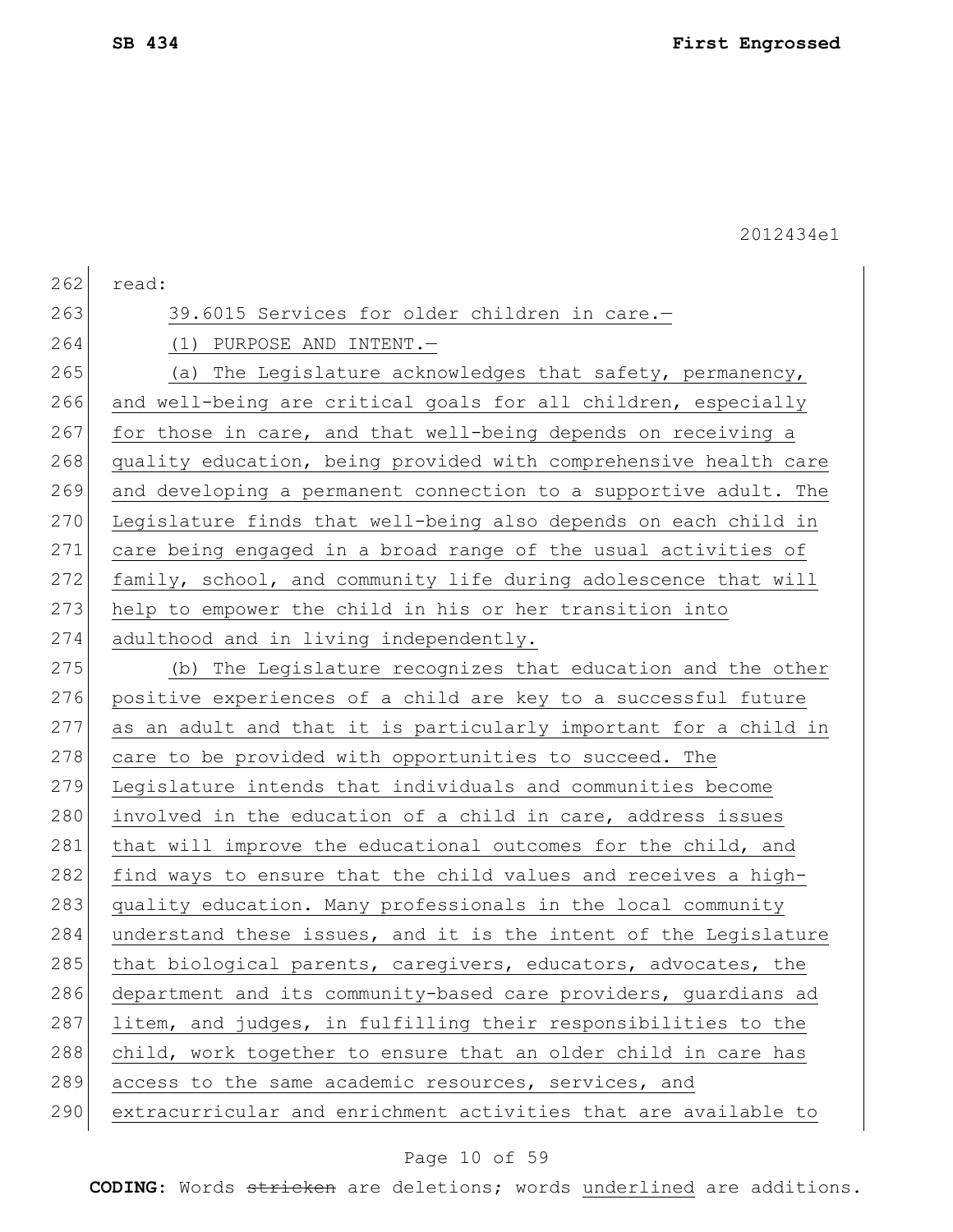| 291 | all children. The Legislature intends for education services to  |
|-----|------------------------------------------------------------------|
| 292 | be delivered in an age-appropriate and developmentally           |
| 293 | appropriate manner, along with modifications or accommodations   |
| 294 | as may be necessary to include every child, specifically         |
| 295 | including a child with a disability.                             |
| 296 | (c) The Legislature also recognizes that there are many          |
| 297 | challenges and barriers to providing comprehensive health care   |
| 298 | for children in care. These include the extensive and complex    |
| 299 | health care needs of children in care and the lack of a          |
| 300 | coordinated health care system to meet those needs. The          |
| 301 | Legislature finds that challenges within the child welfare       |
| 302 | system include the frequency of placement changes that many      |
| 303 | children experience while in care, lack of medical history       |
| 304 | information, and the poor integration of health care plans and   |
| 305 | permanency plans. Challenges within the health care system are   |
| 306 | primarily related to insufficient service capacity and a lack of |
| 307 | qualified providers, especially mental health providers and      |
| 308 | dentists, who have experience with and are willing to serve      |
| 309 | children in care. The Legislature intends that every child in    |
| 310 | care be provided with appropriate, adequate and comprehensive    |
| 311 | health care.                                                     |
| 312 | (d) The Legislature finds that while it is important to          |
| 313 | provide children with independent living skills, those skills    |
| 314 | must be built upon a foundation of permanent connections to      |
| 315 | family and other supportive adults. Children must have a         |
| 316 | permanent connection with at least one committed adult who       |
| 317 | provides a safe, stable, and secure parenting relationship;      |
| 318 | love, unconditional commitment, and lifelong support; and a      |
| 319 | legal relationship, if possible. The Legislature recognizes the  |
|     |                                                                  |

# Page 11 of 59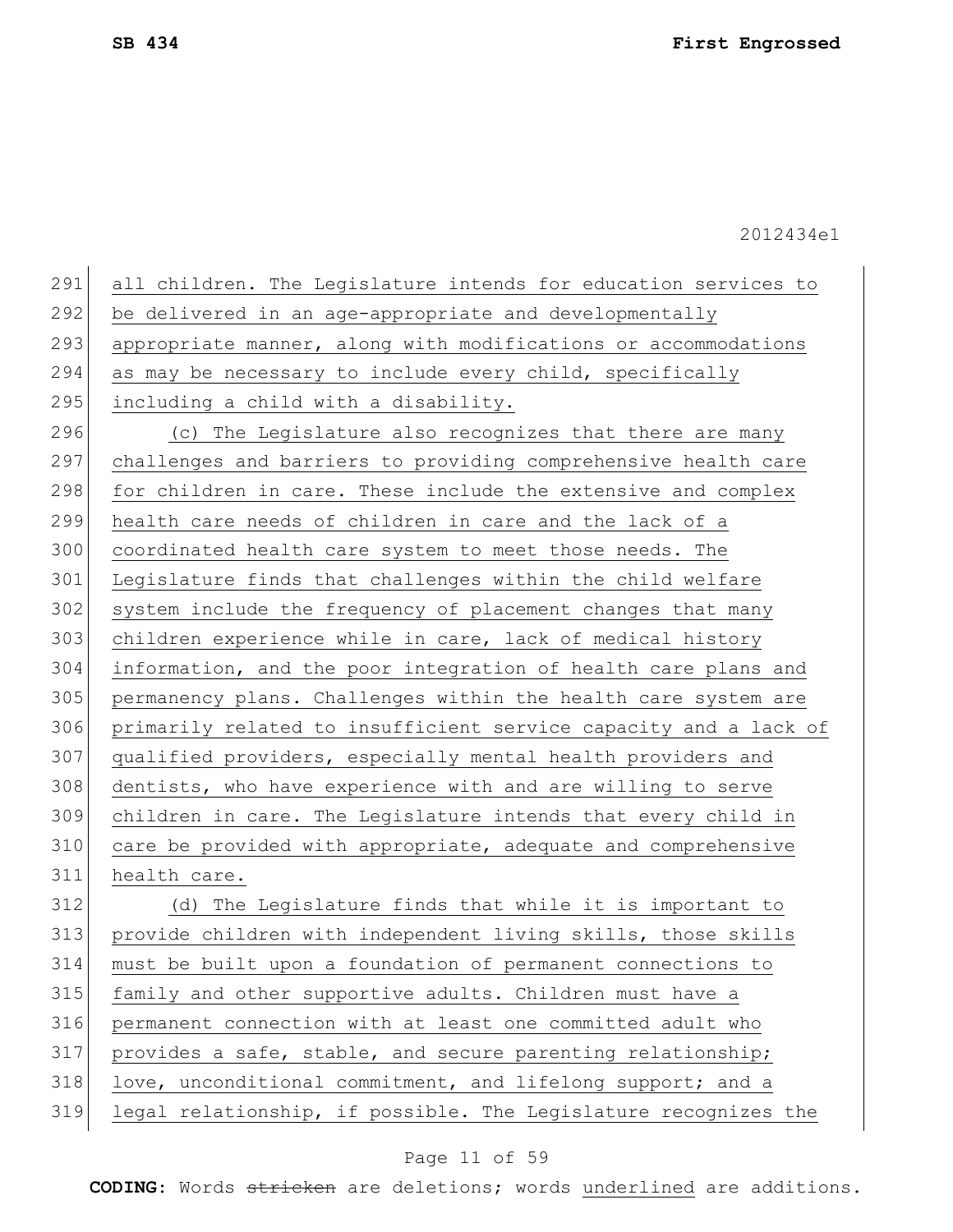| need to focus more broadly on creating permanent family         |
|-----------------------------------------------------------------|
| relationships and connections for, and with, children in care   |
| and intends that no child leaves care without a lifelong        |
| connection to a supportive adult.                               |
| (e) It is further the intent of the Legislature that while      |
| services to prepare a child for life on his or her own are      |
| important, these services will not diminish efforts to achieve  |
| permanency goals of reunification, adoption, or permanent       |
| guardianship.                                                   |
| (2) EDUCATION PROVISIONS. - Perhaps more than any other         |
| population, an older child in care is in need of a quality      |
| education. The child depends on the school to provide positive  |
| role models, to provide a network of relationships and          |
| friendships that will help the child gain social and personal   |
| skills, and to provide the educational opportunities and other  |
| activities that are needed for a successful transition into     |
| adulthood.                                                      |
| (a) Definitions. As used in this section, the term:             |
| 1. "Caregiver" has the same meaning as provided in s.           |
| 39.01(10) and also includes a staff member of the group home or |
| facility in which the child resides.                            |
| 2. "School of origin" means the school that the child           |
| attended before coming into care or the school in which the     |
| child was last enrolled. If the child is relocated outside the  |
| area of the school of origin, the department and its community- |
| based providers shall provide the necessary support to the      |
| caregiver so that the child can continue enrollment in the      |
| school of origin if it is in the best interest of the child.    |
| School stability. The mobility of a child in care can<br>(b)    |
|                                                                 |

# Page 12 of 59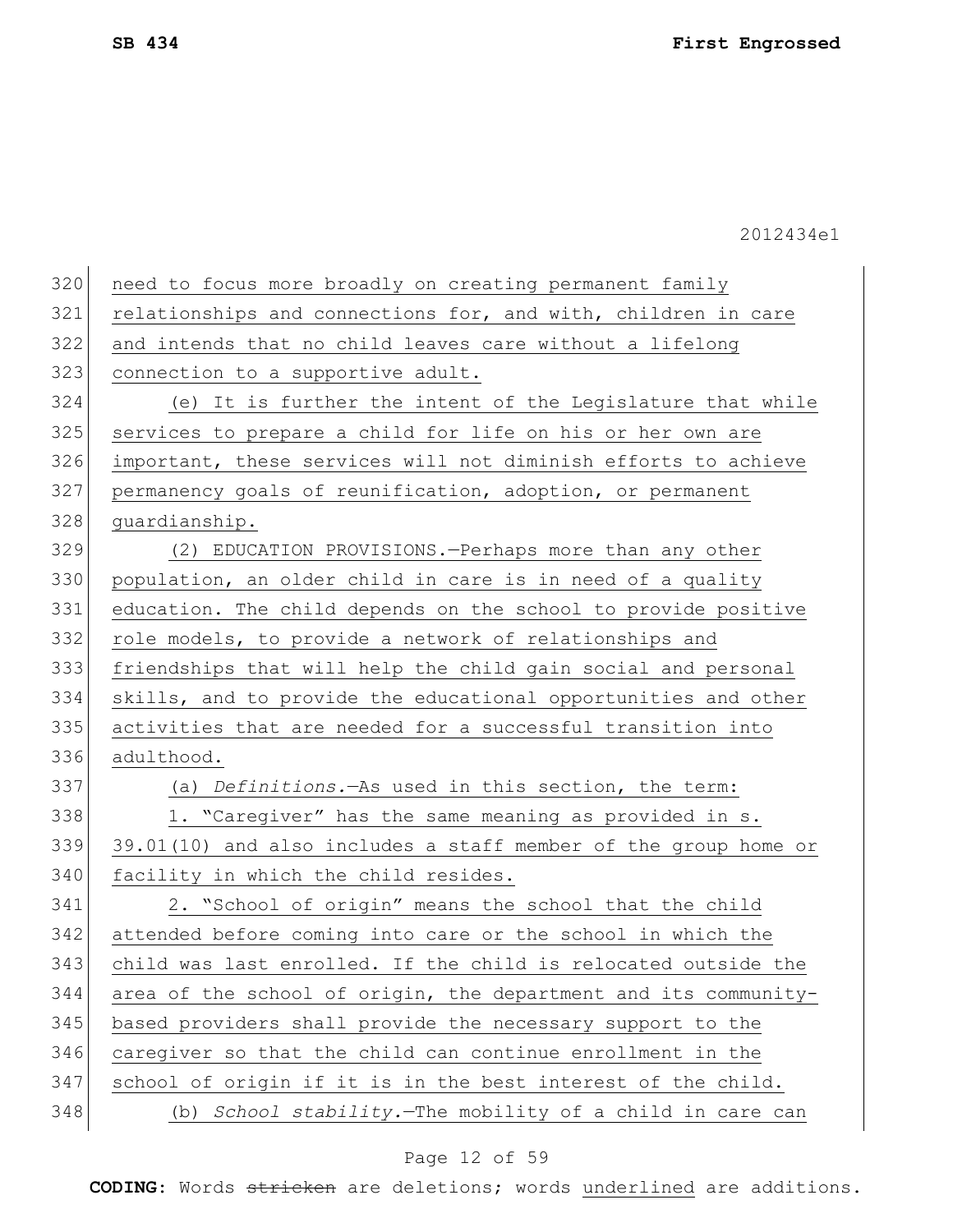| 349 | disrupt the educational experience. Whenever a child enters      |
|-----|------------------------------------------------------------------|
| 350 | care, or is moved from one home to another, the proximity of the |
| 351 | new home to the child's school of origin shall be considered.    |
| 352 | The case plan must include tasks or a plan for ensuring the      |
| 353 | child's educational stability while in care. As part of this     |
| 354 | plan, the community-based care provider shall document           |
| 355 | assurances that:                                                 |
| 356 | 1. The appropriateness of the current educational setting        |
| 357 | and the proximity to the school in which the child is enrolled   |
| 358 | at the time of coming into care have been taken into             |
| 359 | consideration.                                                   |
| 360 | 2. The community-based care provider has coordinated with        |
| 361 | the appropriate local school district to determine if the child  |
| 362 | can remain in the school in which he or she is enrolled.         |
| 363 | 3. The child in care has been asked about his or her             |
| 364 | educational preferences and needs, including his or her view on  |
| 365 | whether to change schools when the living situation changes.     |
| 366 | 4. A child with a disability is allowed to continue in an        |
| 367 | appropriate educational setting, regardless of changes to the    |
| 368 | location of the home, and transportation is addressed and        |
| 369 | provided in accordance with the child's individualized education |
| 370 | program. A child with a disability shall receive the protections |
| 371 | provided in federal and state law, including timelines for       |
| 372 | evaluations, implementation of an individualized education plan  |
| 373 | or an individual family service plan, and placement in the least |
| 374 | restrictive environment, even when the child changes school      |
| 375 | districts.                                                       |
| 376 | 5. The department and its community-based providers shall        |
| 377 | provide special reimbursement for expenses associated with       |

# Page 13 of 59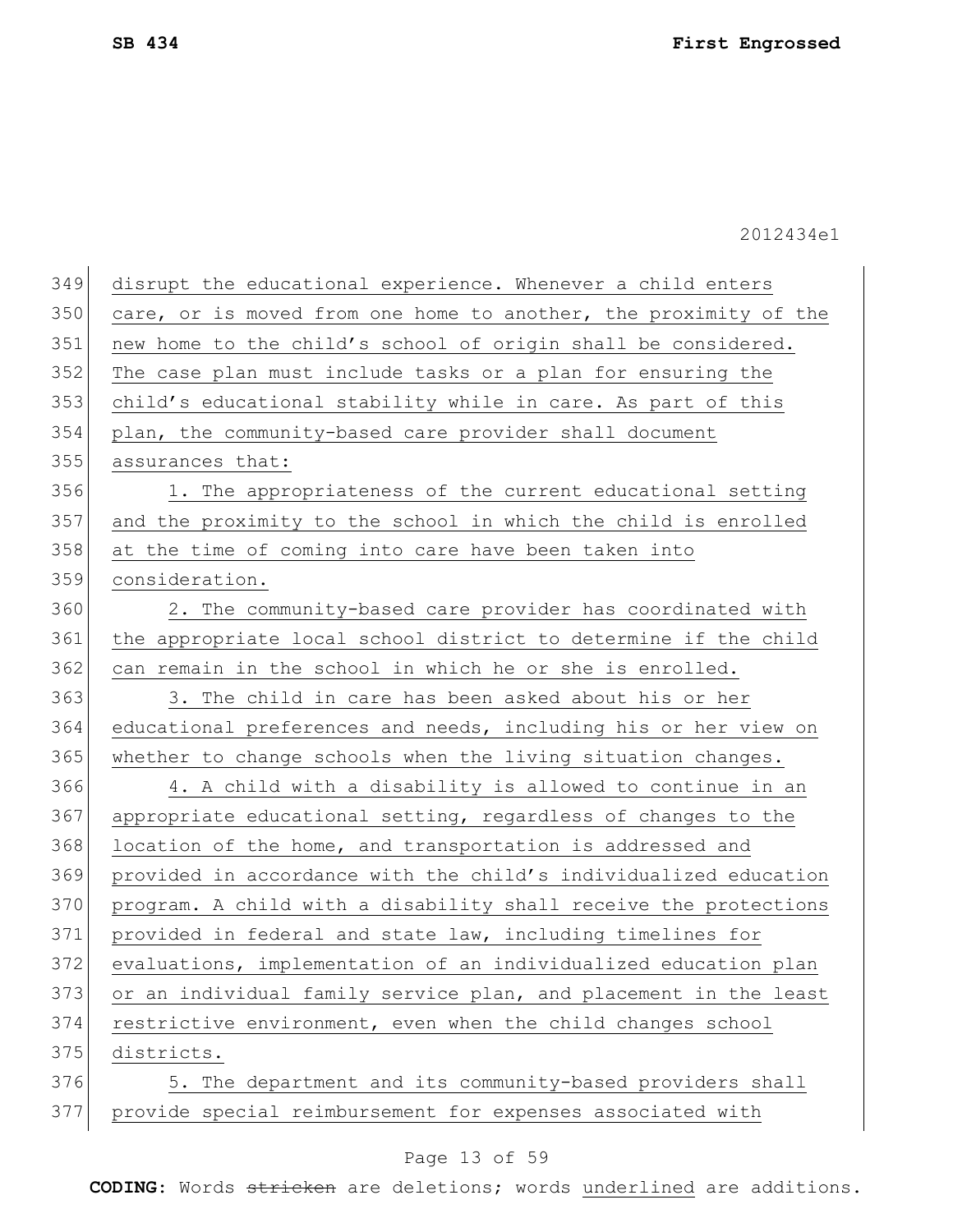| 378 | transporting a child to his or her school of origin if the       |
|-----|------------------------------------------------------------------|
| 379 | school district does not provide transportation or the           |
| 380 | individualized education plan does not include transportation as |
| 381 | a service. Transportation arrangements shall follow a route that |
| 382 | is as direct and expedient for the child as is reasonably        |
| 383 | possible.                                                        |
| 384 | (c) School transitions. - A change in schools, if necessary,     |
| 385 | shall be as least disruptive as possible, and the support        |
| 386 | necessary for a successful transition shall be provided by the   |
| 387 | department, the community-based provider, and the caregiver. The |
| 388 | department and the community-based providers shall work with     |
| 389 | school districts to develop and implement procedures to ensure   |
| 390 | that a child in care:                                            |
| 391 | 1. Is enrolled immediately in a new school and can begin         |
| 392 | classes promptly.                                                |
| 393 | 2. Does not experience a delay in enrollment and delivery        |
| 394 | of appropriate services due to school or record requirements as  |
| 395 | required by s. 1003.22.                                          |
| 396 | 3. Has education records that are comprehensive and              |
| 397 | accurate and that promptly follow the child to a new school.     |
| 398 | 4. Is allowed to participate in all academic and                 |
| 399 | extracurricular programs, including athletics, when arriving at  |
| 400 | a new school in the middle of a school term, even if normal      |
| 401 | timelines have passed or programs are full. A district school    |
| 402 | board or school athletic association, including the Florida High |
| 403 | School Athletic Association or its successor, may not prevent,   |
| 404 | or create barriers to, the ability of a child in care to         |
| 405 | participate in age-appropriate extracurricular, enrichment, or   |
| 406 | social activities.                                               |

# Page 14 of 59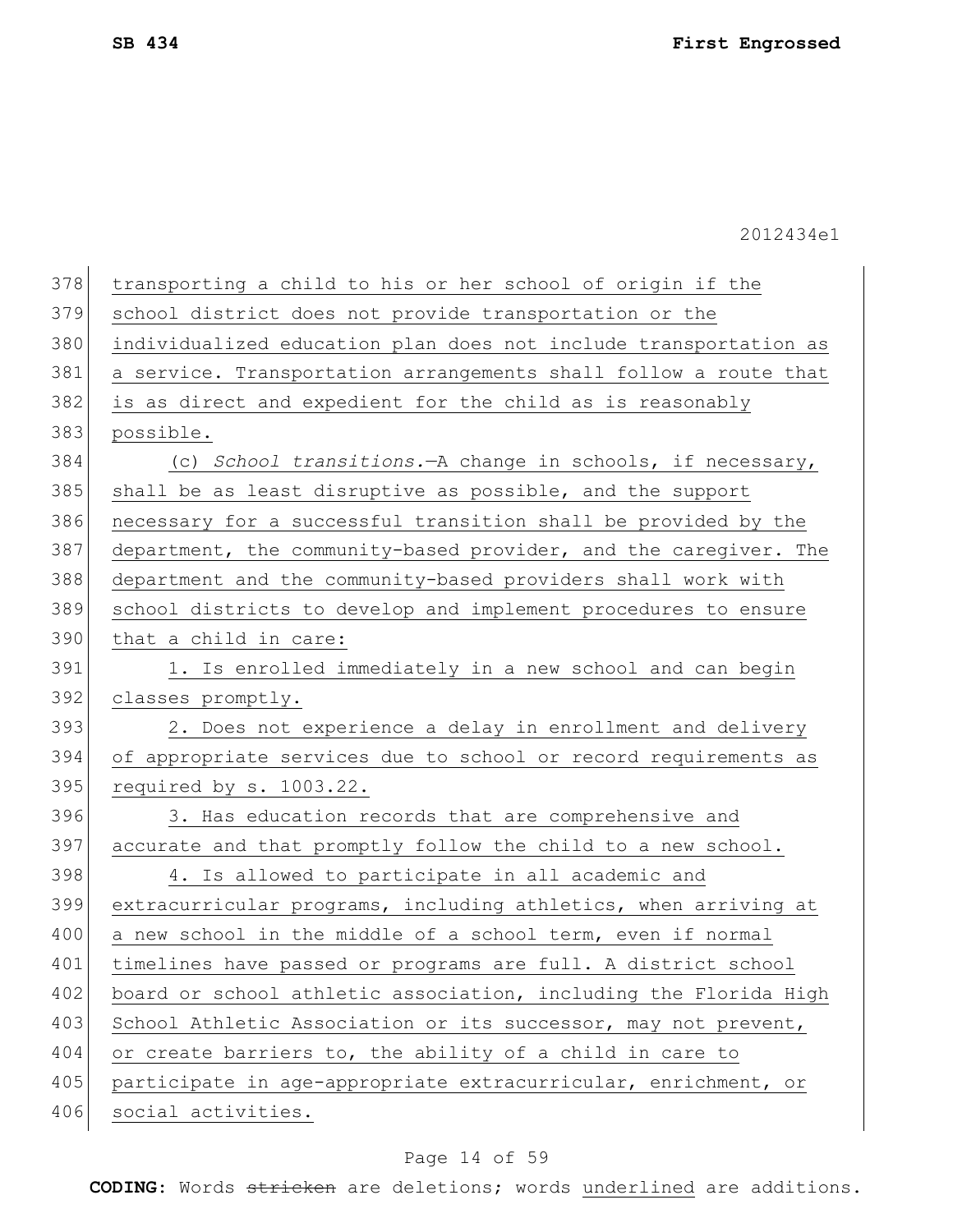| 407 | 5. Receives credit or partial credit for coursework              |
|-----|------------------------------------------------------------------|
| 408 | completed at the prior school.                                   |
| 409 | 6. Has the ability to receive a high school diploma even         |
| 410 | when the child has attended multiple schools that have varying   |
| 411 | graduation requirements.                                         |
| 412 | (d) School attendance. - A child in care shall attend school     |
| 413 | as required by s. 1003.26.                                       |
| 414 | 1. The community-based care provider and caregiver shall         |
| 415 | eliminate any barriers to attendance such as required school     |
| 416 | uniforms or school supplies.                                     |
| 417 | 2. Appointments and court appearances for a child in care        |
| 418 | shall be scheduled to minimize the effect on the child's         |
| 419 | education and to ensure that the child is not penalized for      |
| 420 | school time or work missed because of court hearings or          |
| 421 | activities related to the child welfare case.                    |
| 422 | 3. A caregiver who refuses or fails to ensure that a child       |
| 423 | who is in his or her care attends school regularly is subject to |
| 424 | the same procedures and penalties as a parent under s. 1003.27.  |
| 425 | (e) Education advocacy.-                                         |
| 426 | 1. A child in care shall have an adult caregiver who is          |
| 427 | knowledgeable about schools and children in care and who serves  |
| 428 | as an education advocate to reinforce the value of the child's   |
| 429 | investment in education, to ensure that the child receives a     |
| 430 | high-quality education, and to help the child plan for middle    |
| 431 | school, high school, and postschool training, employment, or     |
| 432 | college. The advocate may be a caregiver, care manager, guardian |
| 433 | ad litem, educator, or individual hired and trained for the      |
| 434 | specific purpose of serving as an education advocate.            |
| 435 | 2. A child in care with disabilities who is eligible for         |

# Page 15 of 59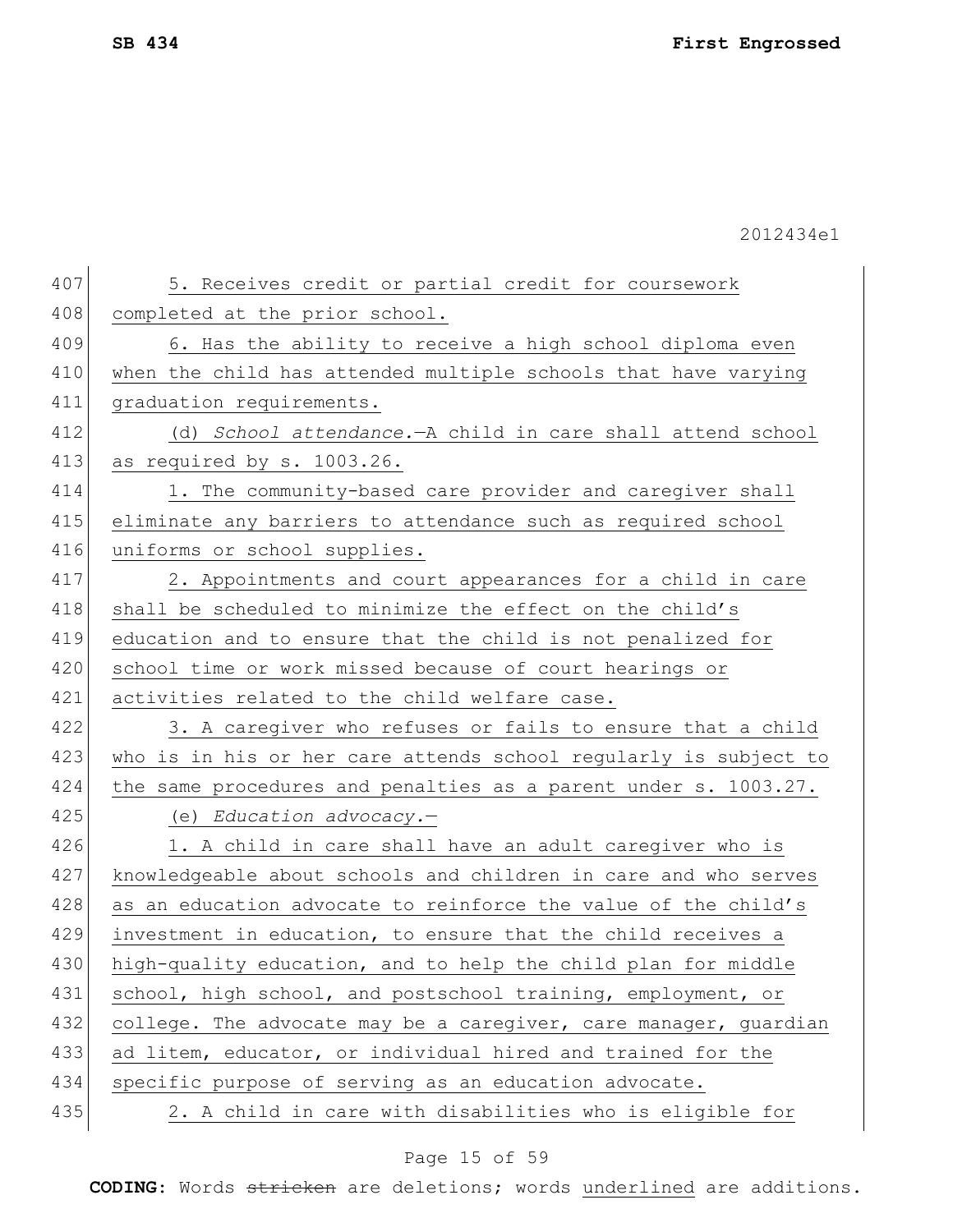| 437<br>39.0016, shall be assigned a surrogate in a timely manner, but<br>438<br>no later than 30 days after a determination that a surrogate is<br>439<br>needed.<br>440<br>3. The community-based provider shall document in the<br>441<br>442<br>for each child in care or that a surrogate parent has been<br>443<br>appointed for each child in care with a disability.<br>444<br>(f) Academic requirements and support; middle school<br>445<br>students. - A child must complete the required courses that<br>446<br>include mathematics, English, social studies, and science in<br>447<br>order to be promoted from a state school composed of middle<br>448<br>grades 6, 7, and 8.<br>449<br>1. In addition to other academic requirements, a child must<br>450<br>complete one course in career and education planning in 7th or<br>451<br>8th grade. The course, as required by s. 1003.4156, must include<br>452<br>career exploration using Florida CHOICES Explorer or Florida<br>453<br>CHOICES Planner and must include educational planning using the<br>454<br>online student advising system known as Florida Academic<br>455<br>Counseling and Tracking for Students at the Internet website<br>456<br>FACTS.org.<br>457<br>a. Each child shall complete an electronic personalized<br>458<br>academic and career plan that must be signed by the child, the<br>child's teacher, quidance counselor, or academic advisor, and<br>459<br>460<br>the child's parent, caregiver, or other designated education<br>461<br>advocate. Any designated advocate must have the knowledge and<br>462<br>training to serve in that capacity. | 436 | the appointment of a surrogate parent, as required in s.         |
|-------------------------------------------------------------------------------------------------------------------------------------------------------------------------------------------------------------------------------------------------------------------------------------------------------------------------------------------------------------------------------------------------------------------------------------------------------------------------------------------------------------------------------------------------------------------------------------------------------------------------------------------------------------------------------------------------------------------------------------------------------------------------------------------------------------------------------------------------------------------------------------------------------------------------------------------------------------------------------------------------------------------------------------------------------------------------------------------------------------------------------------------------------------------------------------------------------------------------------------------------------------------------------------------------------------------------------------------------------------------------------------------------------------------------------------------------------------------------------------------------------------------------------------------------------------------------------------------------------------------------------------------------------|-----|------------------------------------------------------------------|
|                                                                                                                                                                                                                                                                                                                                                                                                                                                                                                                                                                                                                                                                                                                                                                                                                                                                                                                                                                                                                                                                                                                                                                                                                                                                                                                                                                                                                                                                                                                                                                                                                                                       |     |                                                                  |
|                                                                                                                                                                                                                                                                                                                                                                                                                                                                                                                                                                                                                                                                                                                                                                                                                                                                                                                                                                                                                                                                                                                                                                                                                                                                                                                                                                                                                                                                                                                                                                                                                                                       |     |                                                                  |
|                                                                                                                                                                                                                                                                                                                                                                                                                                                                                                                                                                                                                                                                                                                                                                                                                                                                                                                                                                                                                                                                                                                                                                                                                                                                                                                                                                                                                                                                                                                                                                                                                                                       |     |                                                                  |
|                                                                                                                                                                                                                                                                                                                                                                                                                                                                                                                                                                                                                                                                                                                                                                                                                                                                                                                                                                                                                                                                                                                                                                                                                                                                                                                                                                                                                                                                                                                                                                                                                                                       |     |                                                                  |
|                                                                                                                                                                                                                                                                                                                                                                                                                                                                                                                                                                                                                                                                                                                                                                                                                                                                                                                                                                                                                                                                                                                                                                                                                                                                                                                                                                                                                                                                                                                                                                                                                                                       |     | child's case plan that an education advocate has been identified |
|                                                                                                                                                                                                                                                                                                                                                                                                                                                                                                                                                                                                                                                                                                                                                                                                                                                                                                                                                                                                                                                                                                                                                                                                                                                                                                                                                                                                                                                                                                                                                                                                                                                       |     |                                                                  |
|                                                                                                                                                                                                                                                                                                                                                                                                                                                                                                                                                                                                                                                                                                                                                                                                                                                                                                                                                                                                                                                                                                                                                                                                                                                                                                                                                                                                                                                                                                                                                                                                                                                       |     |                                                                  |
|                                                                                                                                                                                                                                                                                                                                                                                                                                                                                                                                                                                                                                                                                                                                                                                                                                                                                                                                                                                                                                                                                                                                                                                                                                                                                                                                                                                                                                                                                                                                                                                                                                                       |     |                                                                  |
|                                                                                                                                                                                                                                                                                                                                                                                                                                                                                                                                                                                                                                                                                                                                                                                                                                                                                                                                                                                                                                                                                                                                                                                                                                                                                                                                                                                                                                                                                                                                                                                                                                                       |     |                                                                  |
|                                                                                                                                                                                                                                                                                                                                                                                                                                                                                                                                                                                                                                                                                                                                                                                                                                                                                                                                                                                                                                                                                                                                                                                                                                                                                                                                                                                                                                                                                                                                                                                                                                                       |     |                                                                  |
|                                                                                                                                                                                                                                                                                                                                                                                                                                                                                                                                                                                                                                                                                                                                                                                                                                                                                                                                                                                                                                                                                                                                                                                                                                                                                                                                                                                                                                                                                                                                                                                                                                                       |     |                                                                  |
|                                                                                                                                                                                                                                                                                                                                                                                                                                                                                                                                                                                                                                                                                                                                                                                                                                                                                                                                                                                                                                                                                                                                                                                                                                                                                                                                                                                                                                                                                                                                                                                                                                                       |     |                                                                  |
|                                                                                                                                                                                                                                                                                                                                                                                                                                                                                                                                                                                                                                                                                                                                                                                                                                                                                                                                                                                                                                                                                                                                                                                                                                                                                                                                                                                                                                                                                                                                                                                                                                                       |     |                                                                  |
|                                                                                                                                                                                                                                                                                                                                                                                                                                                                                                                                                                                                                                                                                                                                                                                                                                                                                                                                                                                                                                                                                                                                                                                                                                                                                                                                                                                                                                                                                                                                                                                                                                                       |     |                                                                  |
|                                                                                                                                                                                                                                                                                                                                                                                                                                                                                                                                                                                                                                                                                                                                                                                                                                                                                                                                                                                                                                                                                                                                                                                                                                                                                                                                                                                                                                                                                                                                                                                                                                                       |     |                                                                  |
|                                                                                                                                                                                                                                                                                                                                                                                                                                                                                                                                                                                                                                                                                                                                                                                                                                                                                                                                                                                                                                                                                                                                                                                                                                                                                                                                                                                                                                                                                                                                                                                                                                                       |     |                                                                  |
|                                                                                                                                                                                                                                                                                                                                                                                                                                                                                                                                                                                                                                                                                                                                                                                                                                                                                                                                                                                                                                                                                                                                                                                                                                                                                                                                                                                                                                                                                                                                                                                                                                                       |     |                                                                  |
|                                                                                                                                                                                                                                                                                                                                                                                                                                                                                                                                                                                                                                                                                                                                                                                                                                                                                                                                                                                                                                                                                                                                                                                                                                                                                                                                                                                                                                                                                                                                                                                                                                                       |     |                                                                  |
|                                                                                                                                                                                                                                                                                                                                                                                                                                                                                                                                                                                                                                                                                                                                                                                                                                                                                                                                                                                                                                                                                                                                                                                                                                                                                                                                                                                                                                                                                                                                                                                                                                                       |     |                                                                  |
|                                                                                                                                                                                                                                                                                                                                                                                                                                                                                                                                                                                                                                                                                                                                                                                                                                                                                                                                                                                                                                                                                                                                                                                                                                                                                                                                                                                                                                                                                                                                                                                                                                                       |     |                                                                  |
|                                                                                                                                                                                                                                                                                                                                                                                                                                                                                                                                                                                                                                                                                                                                                                                                                                                                                                                                                                                                                                                                                                                                                                                                                                                                                                                                                                                                                                                                                                                                                                                                                                                       |     |                                                                  |
|                                                                                                                                                                                                                                                                                                                                                                                                                                                                                                                                                                                                                                                                                                                                                                                                                                                                                                                                                                                                                                                                                                                                                                                                                                                                                                                                                                                                                                                                                                                                                                                                                                                       |     |                                                                  |
|                                                                                                                                                                                                                                                                                                                                                                                                                                                                                                                                                                                                                                                                                                                                                                                                                                                                                                                                                                                                                                                                                                                                                                                                                                                                                                                                                                                                                                                                                                                                                                                                                                                       |     |                                                                  |
|                                                                                                                                                                                                                                                                                                                                                                                                                                                                                                                                                                                                                                                                                                                                                                                                                                                                                                                                                                                                                                                                                                                                                                                                                                                                                                                                                                                                                                                                                                                                                                                                                                                       |     |                                                                  |
|                                                                                                                                                                                                                                                                                                                                                                                                                                                                                                                                                                                                                                                                                                                                                                                                                                                                                                                                                                                                                                                                                                                                                                                                                                                                                                                                                                                                                                                                                                                                                                                                                                                       |     |                                                                  |
|                                                                                                                                                                                                                                                                                                                                                                                                                                                                                                                                                                                                                                                                                                                                                                                                                                                                                                                                                                                                                                                                                                                                                                                                                                                                                                                                                                                                                                                                                                                                                                                                                                                       |     |                                                                  |
|                                                                                                                                                                                                                                                                                                                                                                                                                                                                                                                                                                                                                                                                                                                                                                                                                                                                                                                                                                                                                                                                                                                                                                                                                                                                                                                                                                                                                                                                                                                                                                                                                                                       | 463 | b. The required personalized academic and career plan must       |
| 464<br>inform students of high school graduation requirements, high                                                                                                                                                                                                                                                                                                                                                                                                                                                                                                                                                                                                                                                                                                                                                                                                                                                                                                                                                                                                                                                                                                                                                                                                                                                                                                                                                                                                                                                                                                                                                                                   |     |                                                                  |

# Page 16 of 59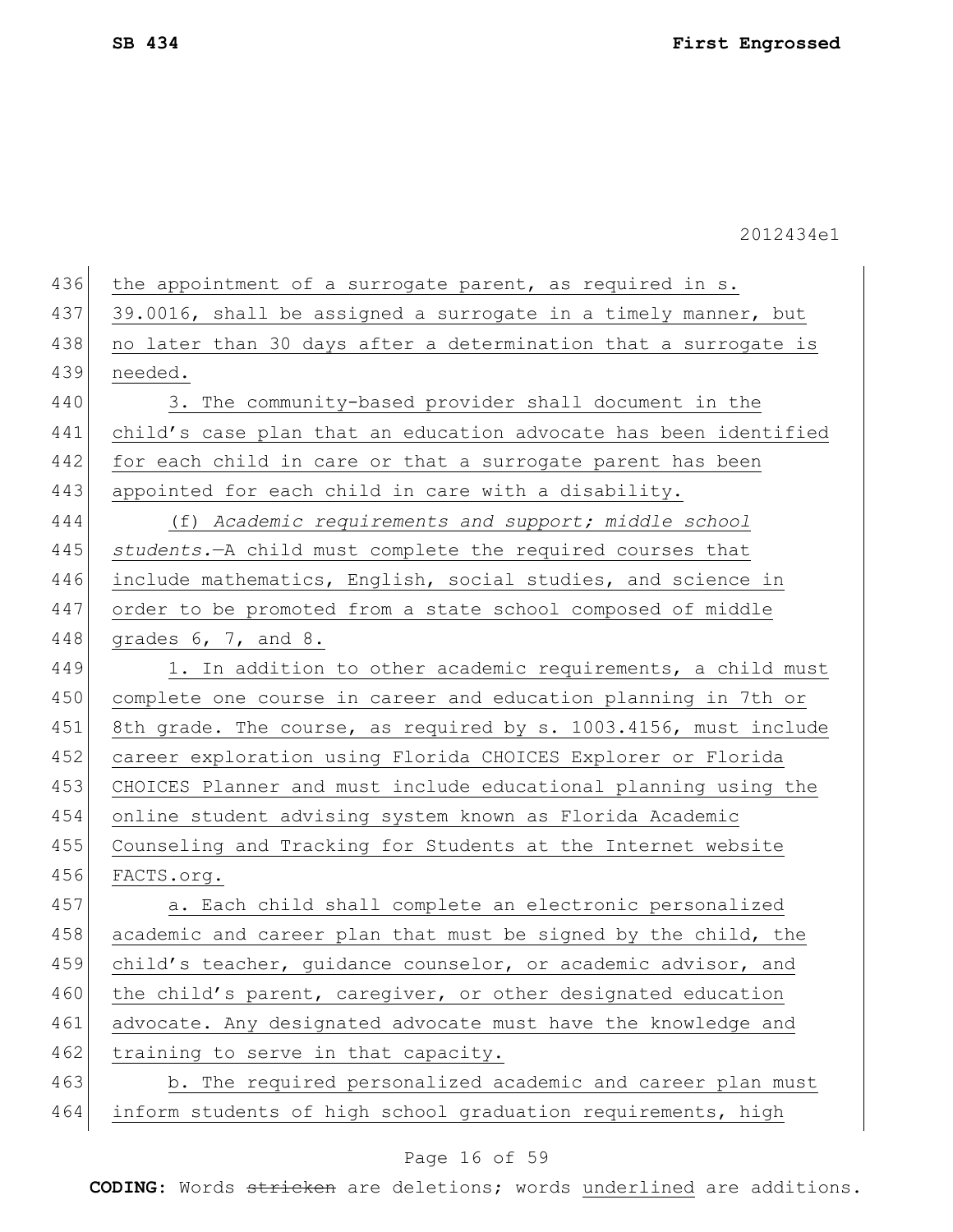| 465 | school assessment and college entrance test requirements,        |
|-----|------------------------------------------------------------------|
| 466 | Florida Bright Futures Scholarship Program requirements, state   |
| 467 | university and Florida College System institution admission      |
| 468 | requirements, and programs through which a high school student   |
| 469 | may earn college credit, including Advanced Placement,           |
| 470 | International Baccalaureate, Advanced International Certificate  |
| 471 | of Education, dual enrollment, career academy opportunities, and |
| 472 | courses that lead to national industry certification.            |
| 473 | c. A caregiver shall attend the parent meeting held by the       |
| 474 | school to inform parents about the career and education planning |
| 475 | course curriculum and the activities associated with the         |
| 476 | curriculum.                                                      |
| 477 | 2. For a child with a disability, the decision whether to        |
| 478 | work toward a standard diploma or a special diploma shall be     |
| 479 | addressed at the meeting on the individual education transition  |
| 480 | plan conducted during the child's 8th grade or the year the      |
| 481 | child turns 14 years of age, whichever occurs first. The child   |
| 482 | shall be invited to participate in this and each subsequent      |
| 483 | transition plan meeting. At this meeting, the individual         |
| 484 | education transition plan team, including the child, the         |
| 485 | caregiver, and other designated education advocate, shall        |
| 486 | determine whether a standard or special diploma best prepares    |
| 487 | the child for his or her education and career goals after high   |
| 488 | school.                                                          |
| 489 | a. The team shall plan the appropriate course of study,          |
| 490 | which may include basic education courses, career education      |
| 491 | courses, and exceptional student education courses.              |
| 492 | b. The team shall identify any special accommodations,           |
| 493 | modifications, and related services needed to help the child     |

# Page 17 of 59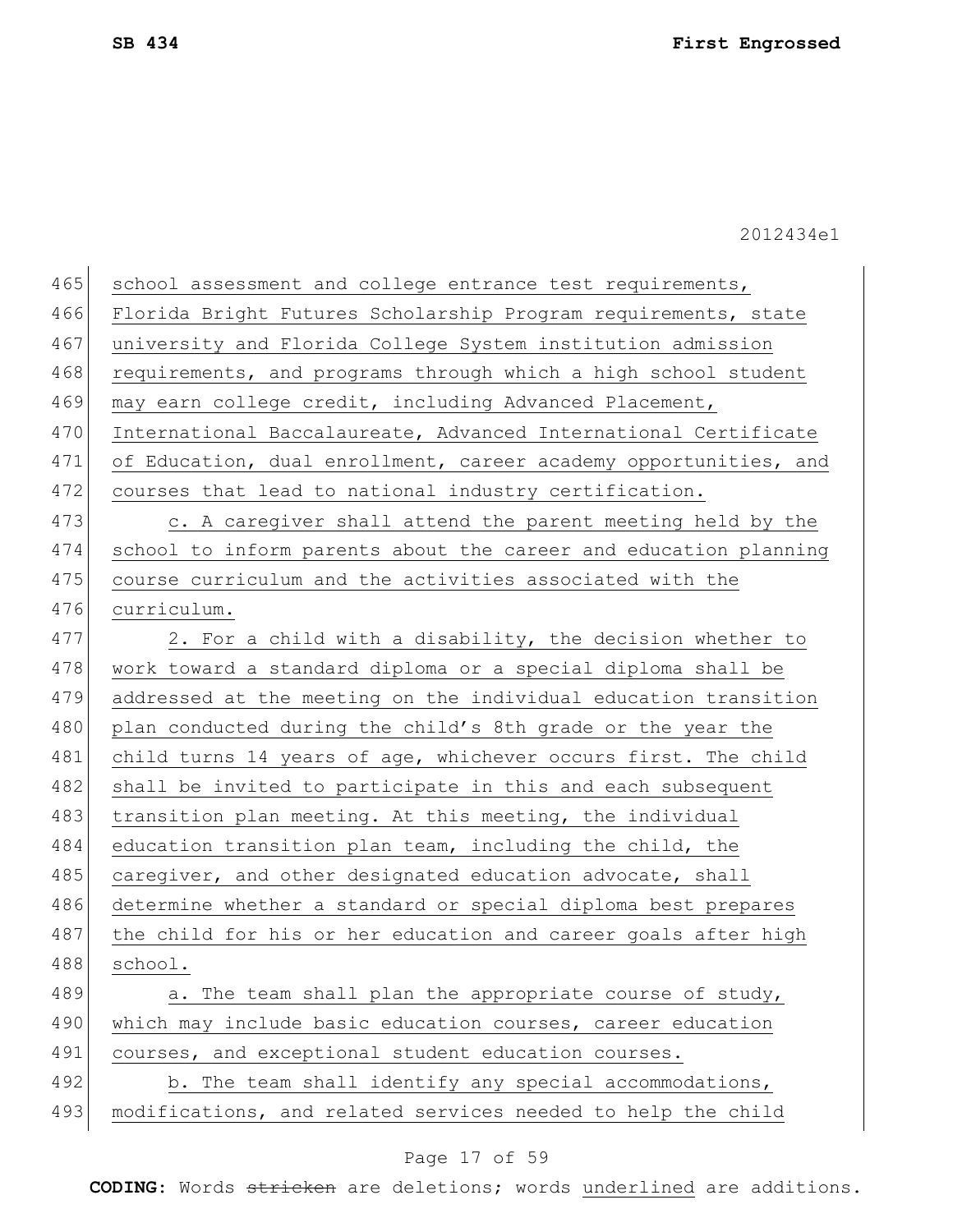| 494 | participate fully in the educational program.                    |
|-----|------------------------------------------------------------------|
| 495 | c. All decisions shall be documented on the individual           |
| 496 | education transition plan, and this information shall be used to |
| 497 | quide the child's educational program as he or she enters high   |
| 498 | school.                                                          |
| 499 | 3. A caregiver or the community-based care provider shall        |
| 500 | provide the child with all information related to the Road-to-   |
| 501 | Independence Program as provided in s. 409.1451.                 |
| 502 | 4. A caregiver or another designated education advocate          |
| 503 | shall attend parent-teacher conferences and monitor each child's |
| 504 | academic progress.                                               |
| 505 | 5. Each district school board, as required by s. 1002.23,        |
| 506 | shall develop and implement a well-planned, inclusive, and       |
| 507 | comprehensive program to assist parents and families in          |
| 508 | effectively participating in their child's education. A school   |
| 509 | district shall have available resources and services for parents |
| 510 | and their children, such as family literacy services; mentoring, |
| 511 | tutorial, and other academic reinforcement programs; college     |
| 512 | planning, academic advisement, and student counseling services;  |
| 513 | and after-school programs. A caregiver shall access these        |
| 514 | resources as necessary to enable the child in his or her care to |
| 515 | achieve educational success.                                     |
| 516 | 6. A child in care, particularly a child with a disability,      |
| 517 | shall be involved and engaged in all aspects of his or her       |
| 518 | education and educational planning and must be empowered to be   |
| 519 | an advocate for his or her education needs. Community-based care |
| 520 | providers shall enter into partnerships with school districts to |
| 521 | deliver curriculum on self-determination or self-advocacy to     |
| 522 | engage and empower the child to be his or her own advocate,      |
|     |                                                                  |

# Page 18 of 59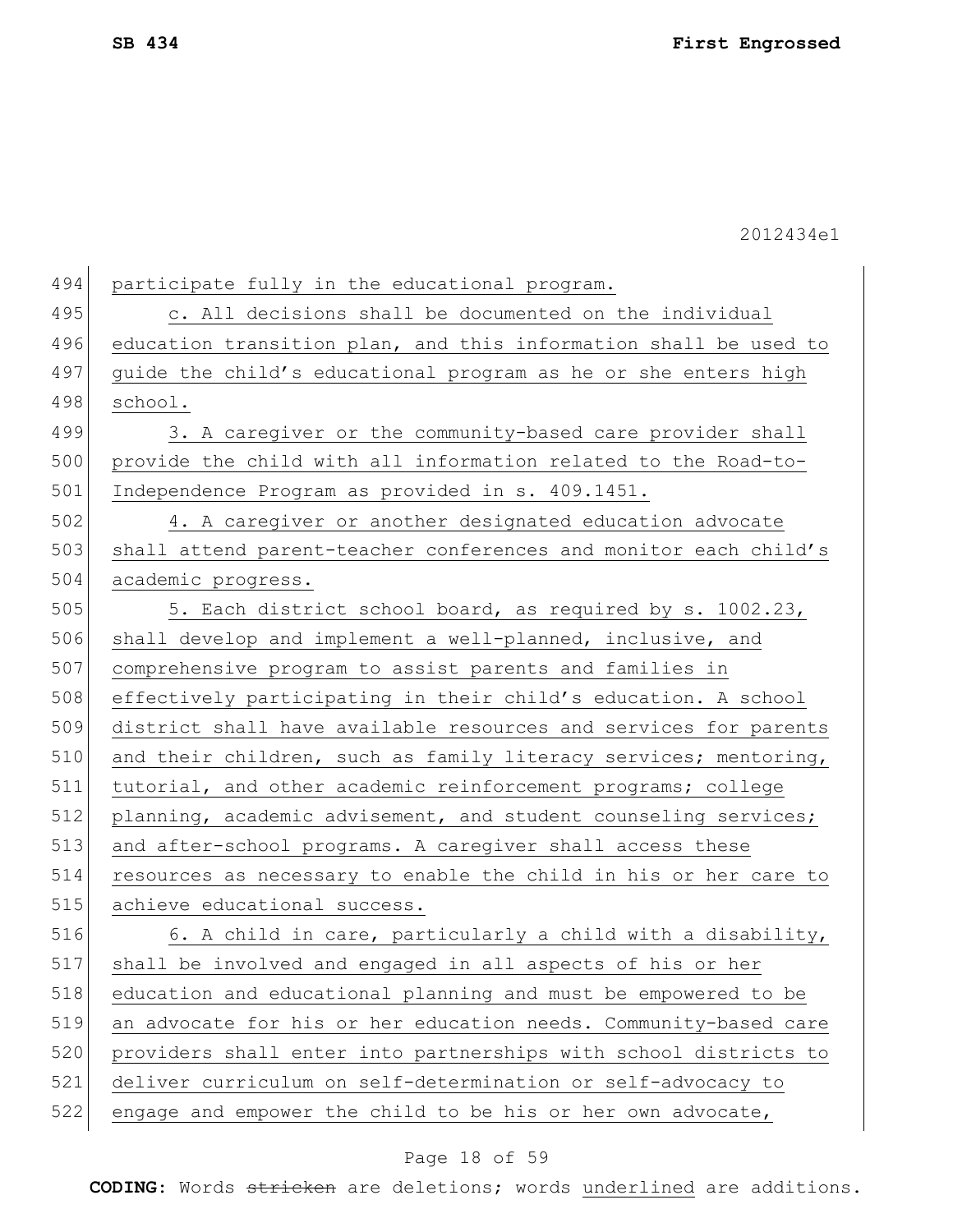| 523 | along with support from the caregiver, community-based care      |
|-----|------------------------------------------------------------------|
| 524 | provider, guardian ad litem, teacher, school guidance counselor, |
| 525 | and other designated education advocate.                         |
| 526 | 7. The community-based care provider shall document in the       |
| 527 | case plan evidence of the child's progress toward, and           |
| 528 | achievement of, academic, life, social, and vocational skills.   |
| 529 | The case plan shall be amended to fully and accurately reflect   |
| 530 | the child's academic and career plan, identify the services and  |
| 531 | tasks needed to support that plan, and identify the party        |
| 532 | responsible for accomplishing the tasks or providing the needed  |
| 533 | services.                                                        |
| 534 | 8. The community-based care provider shall conduct an            |
| 535 | annual staff meeting for each child who is enrolled in middle    |
| 536 | school. The community-based care provider shall complete an      |
| 537 | independent living assessment to determine the child's skills    |
| 538 | and abilities to become self-sufficient and live independently   |
| 539 | after the first staff meeting conducted after the child enters   |
| 540 | middle school. The assessment must consider those skills that    |
| 541 | are expected to be acquired by a child from his or her school    |
| 542 | setting and living arrangement. The community-based care         |
| 543 | provider must provide the needed services if additional services |
| 544 | are necessary to ensure that the child obtains the appropriate   |
| 545 | independent living skills. The community-based care provider     |
| 546 | shall document in the case plan evidence of the child's progress |
| 547 | toward developing independent living skills.                     |
| 548 | (g) Academic requirements and support; high school               |
| 549 | students.-Graduation from high school is essential for a child   |
| 550 | to be able to succeed and live independently as an adult. In     |
| 551 | Florida, 70 percent of children in care reach 18 years of age    |
|     |                                                                  |

# Page 19 of 59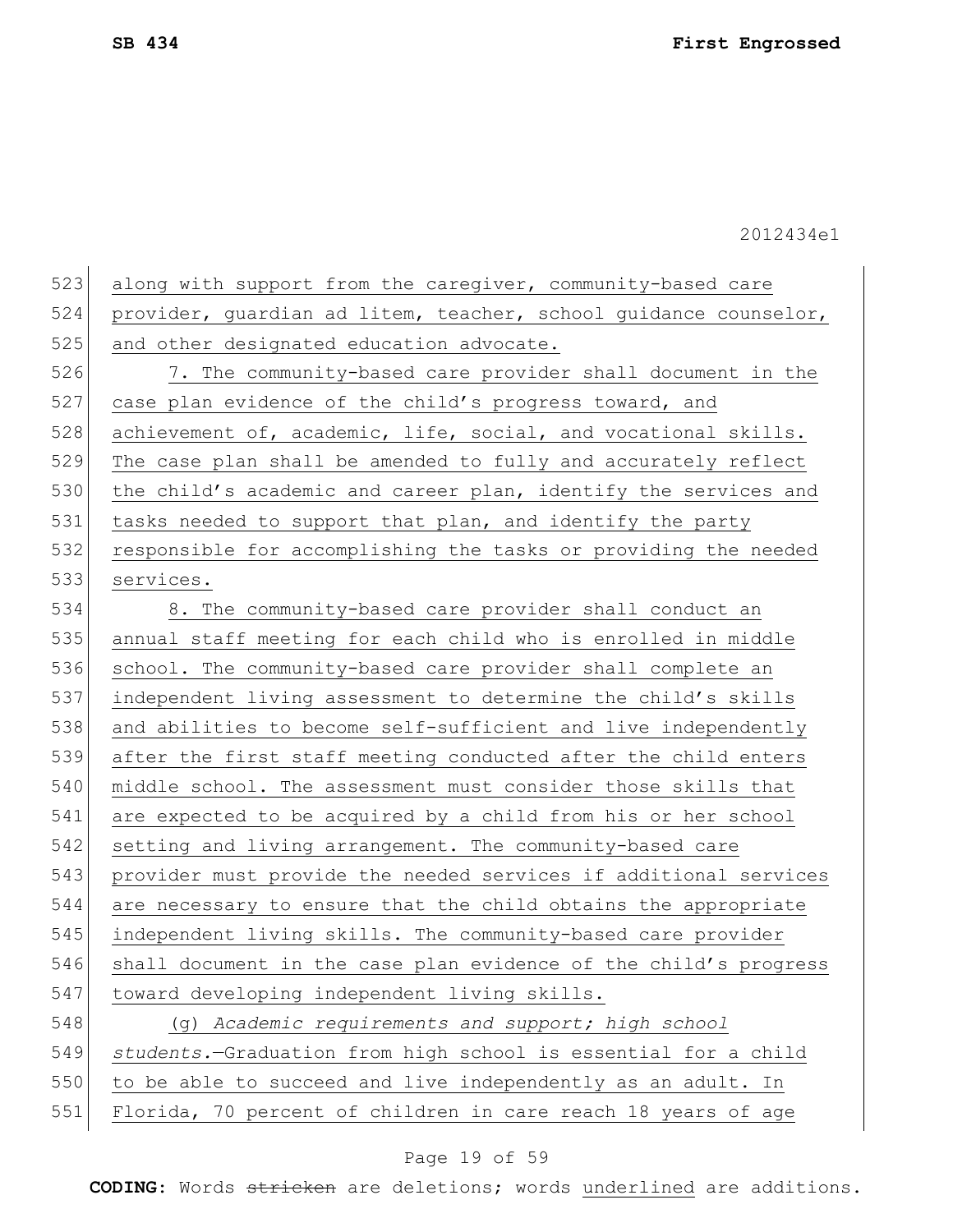552 without having obtained a high school diploma. It is the 553 responsibility of the department, its community-based providers, and caregivers to ensure that a child in care is able to take full advantage of every resource and opportunity in order to be able to graduate from high school and be adequately prepared to pursue postsecondary education at a college or university or to acquire the education and skills necessary to enter the workplace. In preparation for accomplishing education and career goals after high school, the child shall select the appropriate course of study which best meets his or her needs.

562 1. An older child who plans to attend a college or 563 university after graduation must take certain courses to meet 564 state university admission requirements. The course requirements 565 for state university admission are the same for two Bright 566 Futures Scholarship awards, the Florida Academic Scholars award, 567 and the Florida Medallion Scholars award. By following this 568 course of study, which is required for state university 569 admission and recommended if the child intends to pursue an 570 associate in arts degree at a Florida College System institution 571 and transfer to a college or university to complete a bachelor's 572 degree, the child will meet the course requirements for high 573 school graduation, state university admission, and two Bright 574 Futures Scholarship awards.

 2. An older child who plans on a career technical program in high school to gain skills for work or continue after graduation at a Florida College System institution, technical 578 center, or registered apprenticeship program should choose a course of study that meets the course requirements for high 580 school graduation, the third Bright Futures Scholarship award,

### Page 20 of 59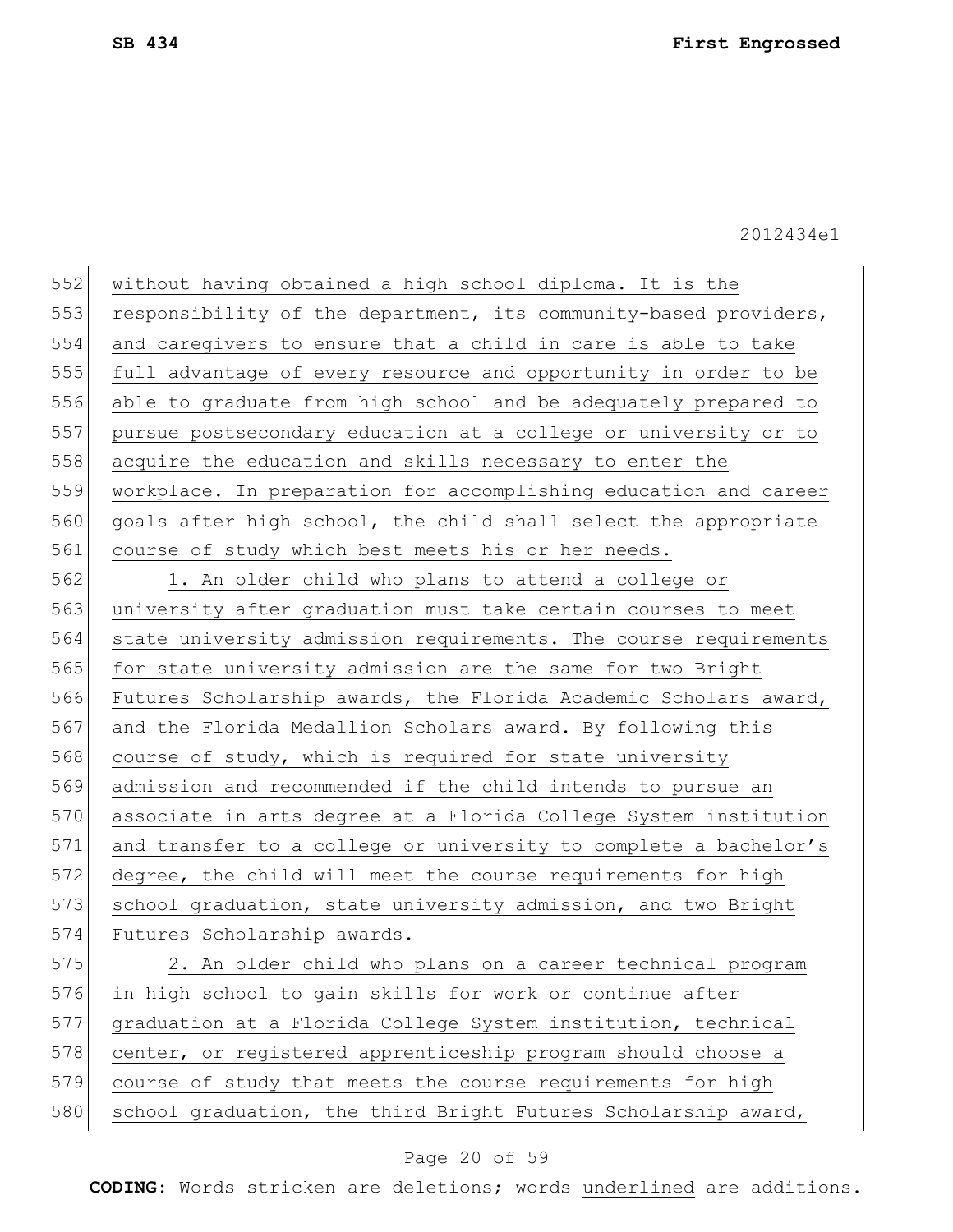| 581 | and the Florida Gold Seal Vocational Scholars award. This course |
|-----|------------------------------------------------------------------|
| 582 | of study is recommended if the child intends to pursue a         |
| 583 | technical certificate or license, an associate degree, or a      |
| 584 | bachelor's degree, or wishes to gain specific career training.   |
| 585 | 3. An older child with a disability may choose to work           |
| 586 | toward a standard diploma, a special diploma, or a certificate   |
| 587 | of completion. The child shall be assisted in choosing a diploma |
| 588 | option by school and district staff through the development of   |
| 589 | the individual education plan. The diploma choice shall be       |
| 590 | reviewed each year at the child's individual education plan      |
| 591 | meeting.                                                         |
| 592 | a. An older child or young adult with a disability who has       |
| 593 | not earned a standard diploma or who has been awarded a special  |
| 594 | diploma, certificate of completion, or special certificate of    |
| 595 | completion before reaching 22 years of age may stay in school    |
| 596 | until he or she reaches 22 years of age.                         |
| 597 | b. The school district shall continue to offer services          |
| 598 | until the young adult reaches 22 years of age or until he or she |
| 599 | earns a standard diploma, whichever occurs first, as required by |
| 600 | the Individuals with Disabilities Education Act.                 |
| 601 | 4. This paragraph does not preclude an older child from          |
| 602 | seeking the International Baccalaureate Diploma or the Advanced  |
| 603 | International Certificate of Education Diploma.                  |
| 604 | 5. Educational quidance and planning for high school shall       |
| 605 | be based upon the decisions made during middle school.           |
| 606 | Caregivers shall remain actively involved in the child's         |
| 607 | academic life by attending parent-teacher conferences and by     |
| 608 | taking advantage of available resources to enable the child to   |
| 609 | achieve academic success.                                        |

# Page 21 of 59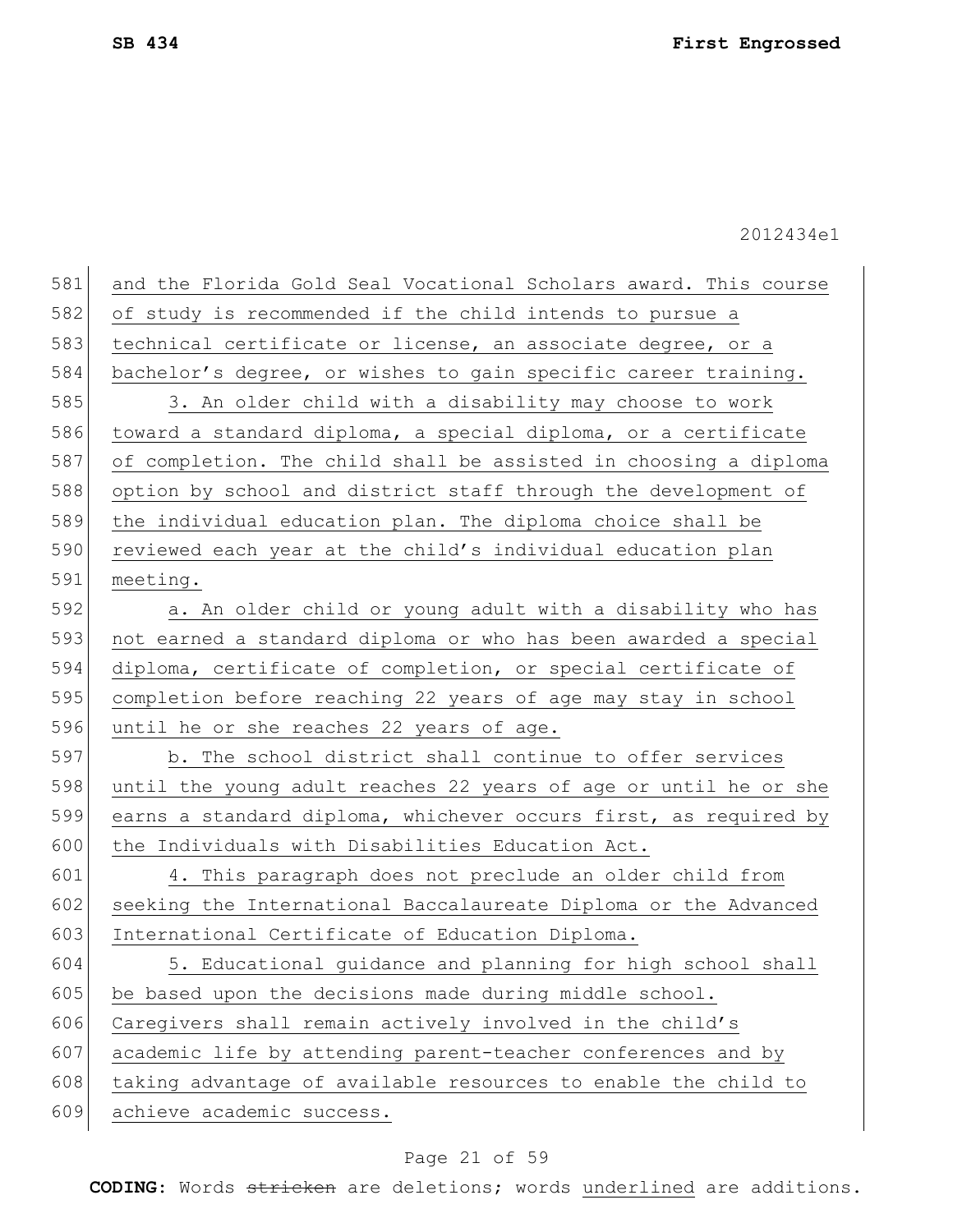610 6. The community-based care provider shall document in the 611 case plan evidence of the child's progress toward, and 612 achievement of, academic, life, social, and vocational skills. 613 The case plan shall be amended to completely reflect the child's 614 academic and career plan, identify the services and tasks needed 615 to support that plan, and identify the party responsible for 616 accomplishing the tasks or providing the needed services. 617 7. The community-based care provider shall conduct a staff 618 meeting at least every 6 months for each child who is enrolled 619 in high school. The community-based care provider shall complete 620 an independent living assessment to determine the child's skills 621 and abilities to become self-sufficient and live independently 622 after the first staff meeting conducted after the child enters 623 high school. The assessment must consider those skills that are 624 expected to be acquired by a child from his or her school 625 setting and living arrangement. The community-based care 626 provider must provide the needed services if additional services  $627$  are necessary to ensure that the child obtains the appropriate 628 independent living skills. Such additional independent living 629 skills may include, but not be limited to, training to develop 630 banking and budgeting skills, interviewing skills, parenting 631 skills, time management or organizational skills, educational 632 support, employment training, and personal counseling. The 633 community-based care provider shall document in the case plan 634 evidence of the child's progress toward developing independent 635 living skills. 636 8. Participation in workforce readiness activities is 637 essential for a child in care at the high school level to

## Page 22 of 59

638 prepare himself or herself to be a self-supporting and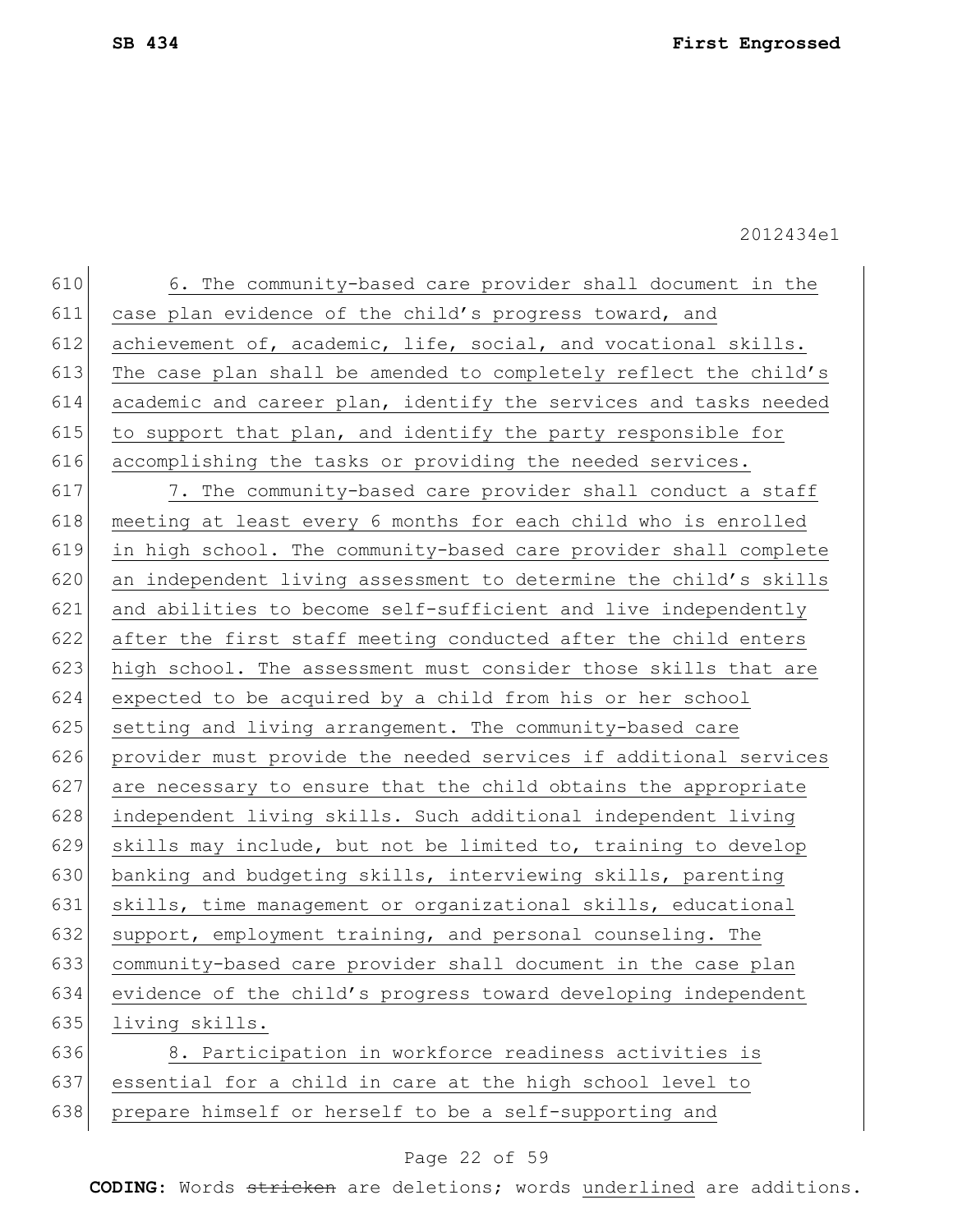639 productive adult. The caregiver and the community-based care 640 provider shall ensure that each child: 641 a. Who is interested in pursuing a career after high school 642 graduation is exposed to job-preparatory instruction in the 643 competencies that prepare students for effective entry into an 644 occupation, including diversified cooperative education, work 645 experience, and job-entry programs that coordinate directed 646 study and on-the-job training. 647 b. Is provided with the opportunity to participate in 648 enrichment activities that increase the child's understanding of 649 the workplace, to explore careers, and to develop goal-setting, 650 decisionmaking, and time-management skills. 651 c. Is provided with volunteer and service learning 652 opportunities in order to develop workplace and planning skills, 653 self esteem, and personal leadership skills. 654 d. Is provided with an opportunity to participate in 655 activities and services provided by the Department of Economic 656 Opportunity and the regional workforce boards within the 657 Division of Workforce Services which prepare all young adults, 658 including those with a disability, for the workforce. 659 (3) HEALTH CARE COORDINATION.– 660 (a) The department shall work with the Agency for Health 661 Care Administration in consultation with pediatricians, other 662 experts in health care, and experts in and recipients of child 663 welfare services, to develop a plan for a coordinated approach 664 to providing comprehensive health care for children in care. 665 Comprehensive health care refers to strategies and services for 666 meeting the physical, dental, mental, emotional, and 667 developmental health needs of children. It includes all health

## Page 23 of 59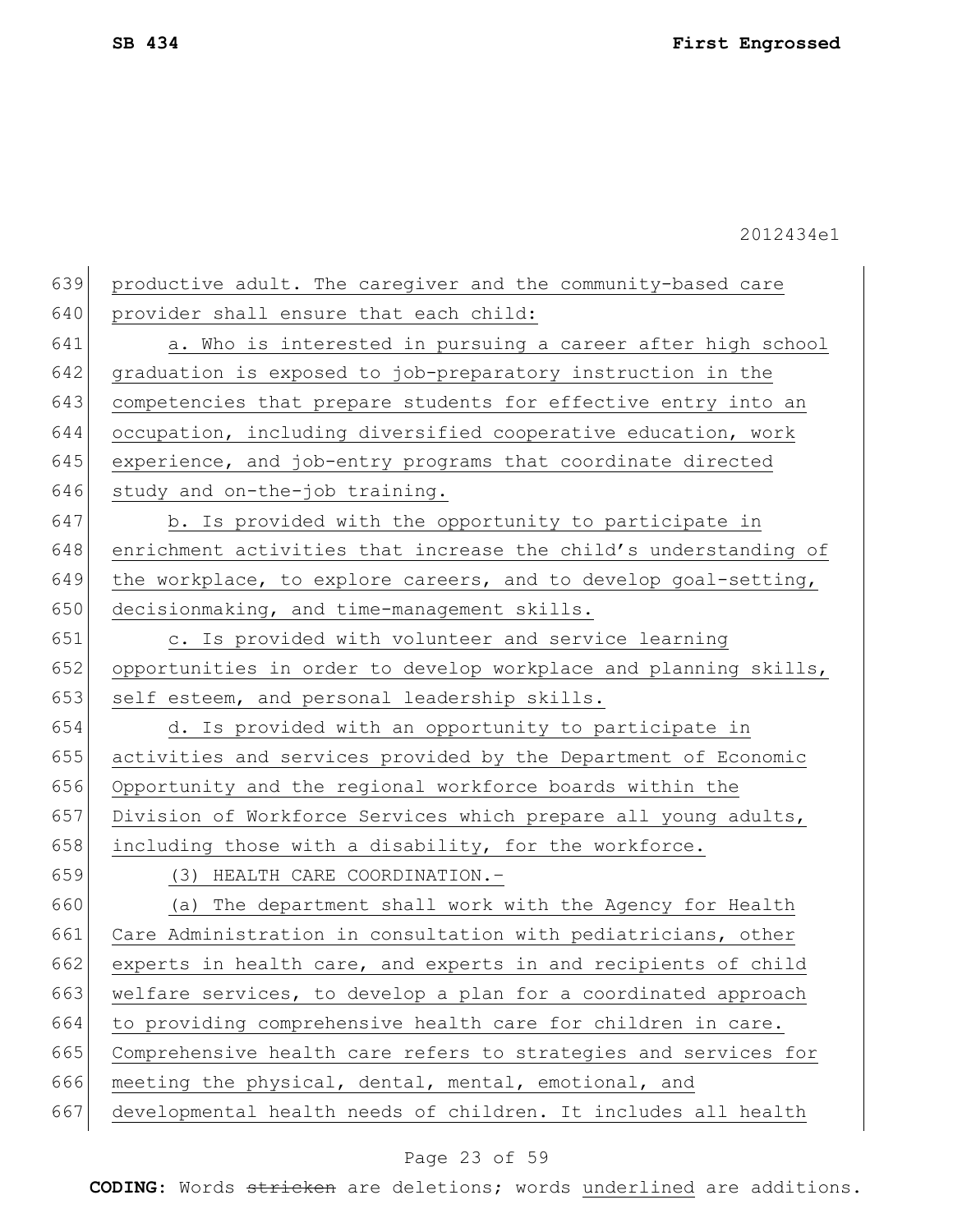668 care including primary, tertiary, and specialty care. The plan 669 must include the following components:  $670$  1. A schedule for the initial and follow-up health 671 screenings; 672 2. A strategy for providing access to health care services 673 and treatment for health needs identified through screenings; 674 3. A strategy for the updating and appropriate sharing of 675 health care data and information which may include establishing 676 an electronic health record; 677 4. A system for ensuring continuity of health care services 678 which may include establishing a medical home for each child in  $679$  care; 680 5. A procedure for providing oversight of prescription 681 medication; 682 6. A protocol to increase collaboration among health, 683 mental health, child welfare, juvenile justice, courts, 684 education, and other child-serving systems, as well as providers 685 and community organizations, to meet the health care needs of 686 children in care; and 687 7. A strategy for including families in health care 688 decisions for children in care. 689 (b) The department shall submit a report to the Governor 690 and the Legislature by March 1 and September 1 of each year 691 until a system for providing comprehensive health care to 692 children in care has been implemented statewide. The report must 693 address progress that has been made toward achieving each of the 694 components in paragraph (a). 695 (4) PERMANENT CONNECTIONS.– 696 (a) The department, in collaboration with the Independent

### Page 24 of 59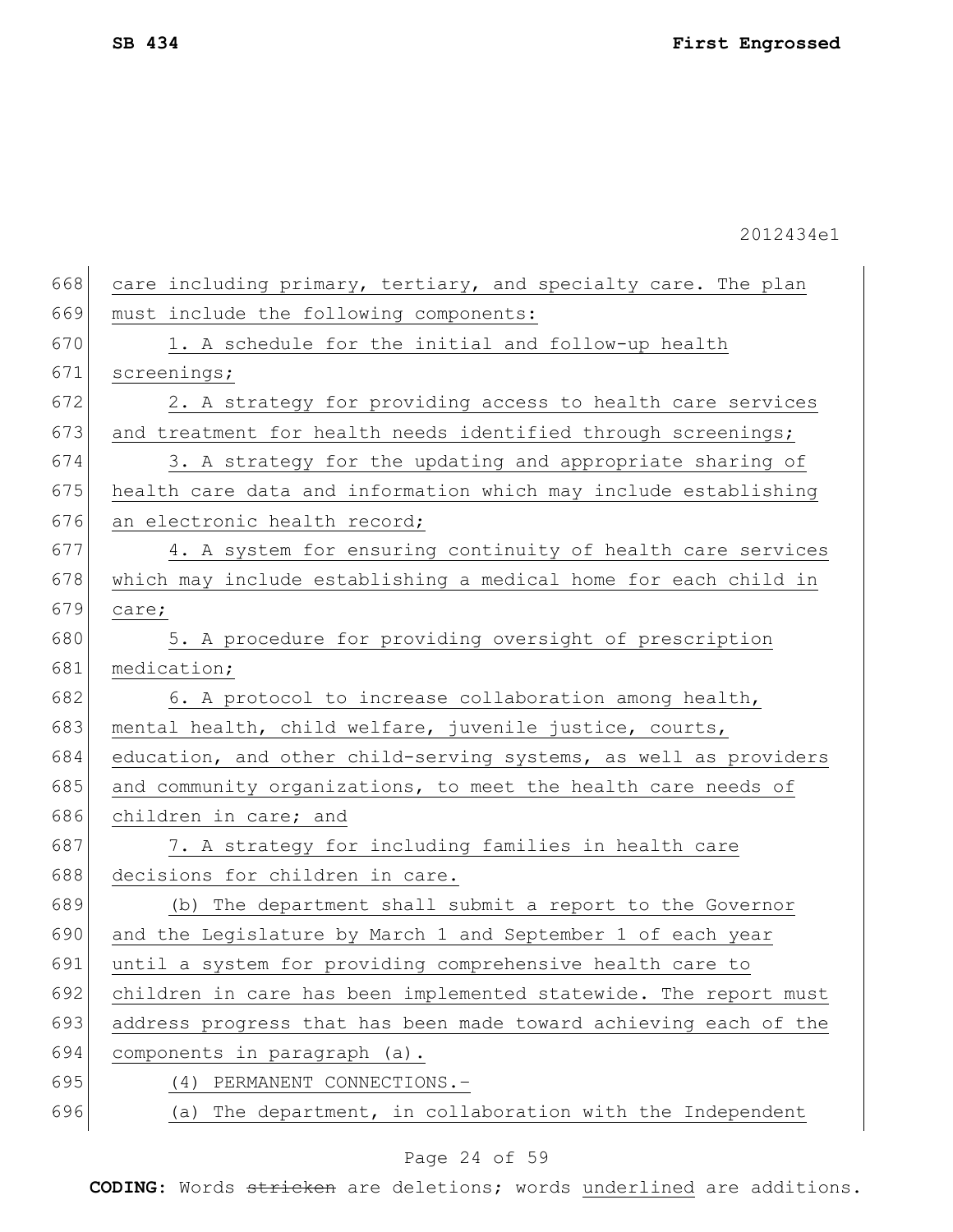| 697 | Living Services Advisory Council shall establish a workgroup for |
|-----|------------------------------------------------------------------|
| 698 | the purpose of developing and implementing strategies to ensure  |
| 699 | that each child who leaves care has at least one positive,       |
| 700 | reliable caring adult who will continue to support him or her    |
| 701 | after leaving care, through his or her young adulthood and       |
| 702 | beyond. This adult may include:                                  |
| 703 | 1. People with whom the youth has some emotional attachment      |
| 704 | such as birth family, extended family, kin, adoptive family,     |
| 705 | foster family, teachers, mentors or coaches;                     |
| 706 | 2. People with whom the youth would like to stay connected       |
| 707 | or re-establish contact; or                                      |
| 708 | 3. People who the youth defines as family or supports.           |
| 709 | (b) The department shall submit a report by December 31 of       |
| 710 | each year to the Governor and the Legislature which includes a   |
| 711 | summary of the actions taken and practices implemented statewide |
| 712 | to ensure that no child leaves care without a lifelong           |
| 713 | connection to a supportive adult.                                |
| 714 | (5) EXTRACURRICULAR ACTIVITIES. An older child in care           |
| 715 | shall be accorded to the fullest extent possible the opportunity |
| 716 | to participate in the activities of community, school, and       |
| 717 | family life.                                                     |
| 718 | (a) A caregiver shall encourage and support participation        |
| 719 | in age-appropriate extracurricular and social activities for an  |
| 720 | older child, including a child with a disability.                |
| 721 | (b) A caregiver shall provide transportation for such            |
| 722 | activities, and community-based care providers shall reimburse   |
| 723 | the caregiver for the expenses associated with such activities.  |
| 724 | (c) The department and its community-based providers may         |
| 725 | not place an older child in a home if the caregiver does not     |

# Page 25 of 59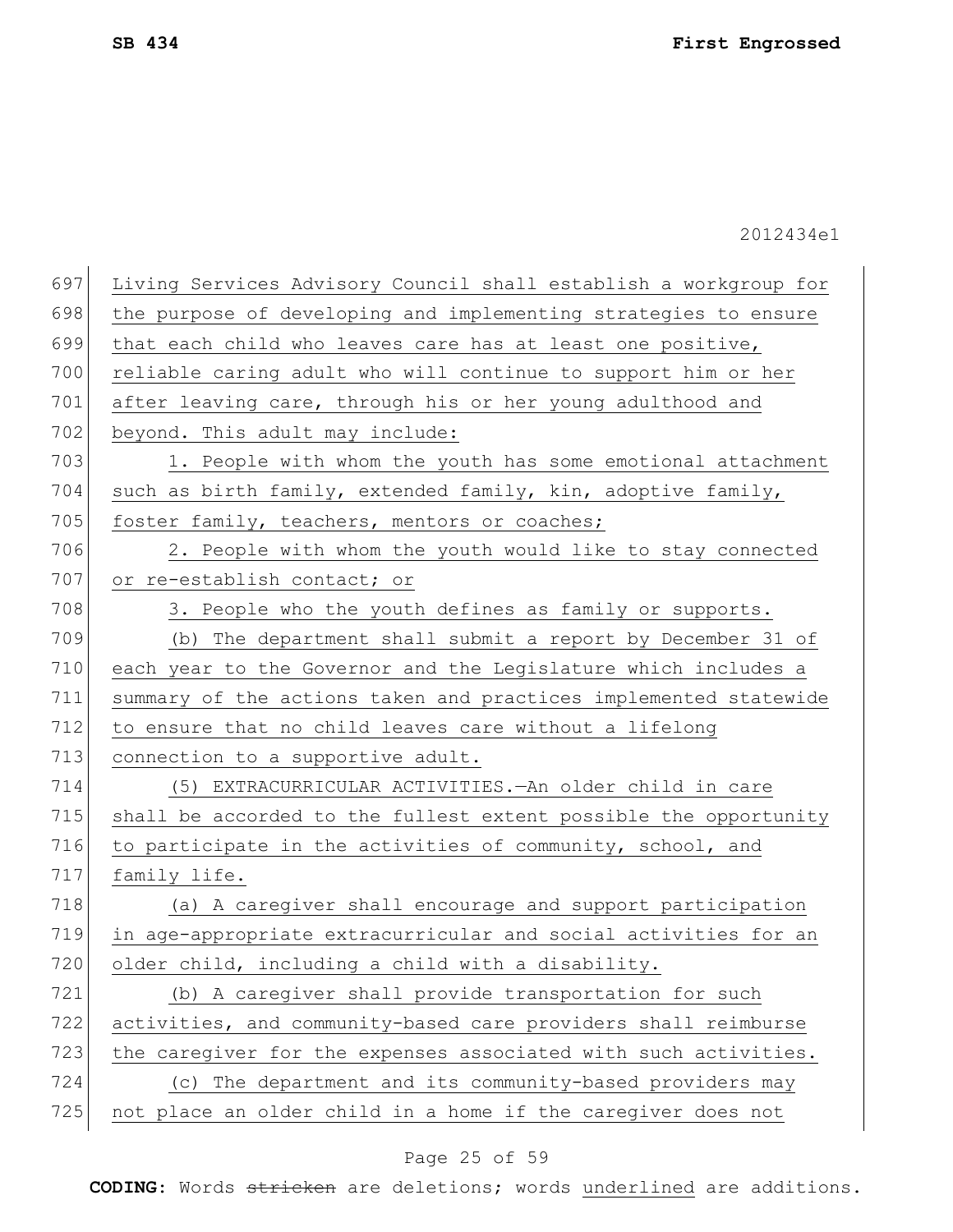| 726 | encourage or facilitate participation in and provide             |
|-----|------------------------------------------------------------------|
| 727 | transportation to the extracurricular activities of the child's  |
| 728 | choice, unless other arrangements can be made by the community-  |
| 729 | based care provider to enable the child's participation in such  |
| 730 | activities.                                                      |
| 731 | (d) A caregiver's license or licensure status is not             |
| 732 | affected by the age-appropriate actions of a child engaging in   |
| 733 | activities while in his or her care.                             |
| 734 | (6) DEVELOPMENT OF THE TRANSITION PLAN.-If a child is            |
| 735 | planning to leave care upon reaching 18 years of age, during the |
| 736 | 180-day period before the child reaches 18 years of age, the     |
| 737 | department and community-based care provider, in collaboration   |
| 738 | with the caregiver, any other designated education advocate, and |
| 739 | any other individual whom the child would like to have included, |
| 740 | shall assist and support the older child in developing a         |
| 741 | transition plan. The transition plan must take into account all  |
| 742 | of the education and other skills achieved by the child in       |
| 743 | middle and high school, must include specific options for the    |
| 744 | child on housing, health insurance, education, local             |
| 745 | opportunities for mentors and continuing support services, and   |
| 746 | workforce support and employment services, and must be reviewed  |
| 747 | by the court during the last review hearing before the child     |
| 748 | reaches 18 years of age. In developing the plan, the department  |
| 749 | and community-based provider shall:                              |
| 750 | (a) Provide the child with the documentation required in s.      |
| 751 | 39.701(7);                                                       |
| 752 | (b) Coordinate with local public and private entities in         |
| 753 | designing the transition plan as appropriate;                    |
| 754 | Coordinate the transition plan with the independent<br>(C)       |
|     |                                                                  |

# Page 26 of 59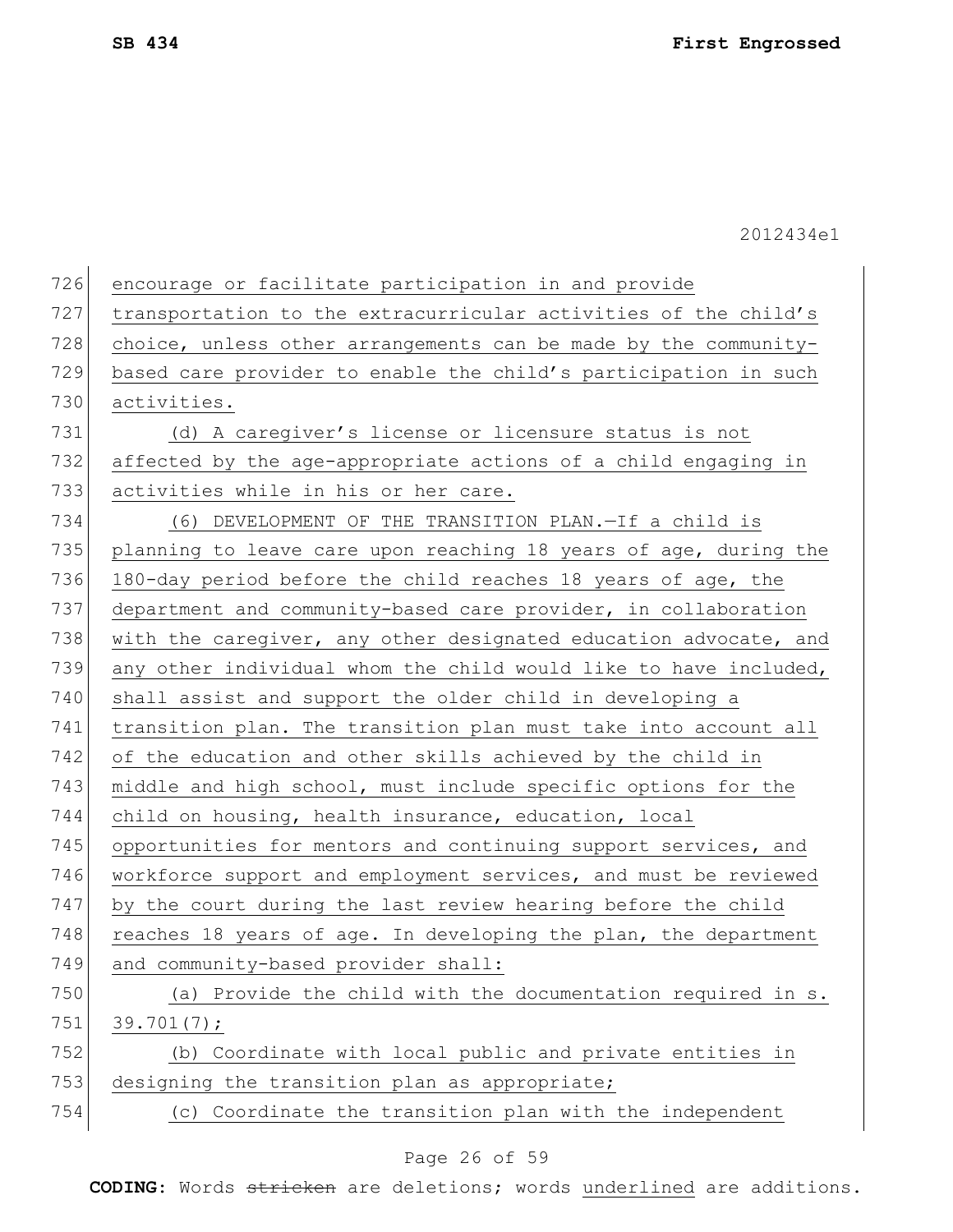|     | 2012434e1                                                        |
|-----|------------------------------------------------------------------|
| 755 | living provisions in the case plan and the Individuals with      |
| 756 | Disabilities Education Act transition plan for a child with a    |
| 757 | disability; and                                                  |
| 758 | (d) Create a clear and developmentally appropriate notice        |
| 759 | specifying the options available for a young adult who chooses   |
| 760 | to remain in care for a longer period. The notice must include   |
| 761 | information about what services the child is eligible for and    |
| 762 | how such services may be obtained.                               |
| 763 | (7) ACCOUNTABILITY.-                                             |
| 764 | (a) The community-based care lead agencies and its               |
| 765 | contracted providers shall report to the department the          |
| 766 | following information:                                           |
| 767 | 1. The total number of children in care who are enrolled in      |
| 768 | middle school, high school, adult high school, and GED programs  |
| 769 | and, in a breakdown by age, how many had their living            |
| 770 | arrangements change one time and how many were moved two or more |
| 771 | times. For the children who were moved, how many had to change   |
| 772 | schools and how many of those changes were due to a lack of      |
| 773 | transportation.                                                  |
| 774 | 2. For those children for whom transportation was provided,      |
| 775 | how many children were provided transportation, how the          |
| 776 | transportation was provided, how it was paid for, and the amount |
| 777 | of the total expenditure by the lead agency.                     |
| 778 | 3. The same information required in subparagraphs 1. and         |
| 779 | 2., specific to children in care with a disability.              |
| 780 | 4. In a breakdown by age, for those children who changed         |
| 781 | schools at least once, how many children experienced problems in |
| 782 | the transition, what kinds of problems were encountered, and     |
| 783 | what steps the lead agency and the caregiver took to remedy      |
|     |                                                                  |

# Page 27 of 59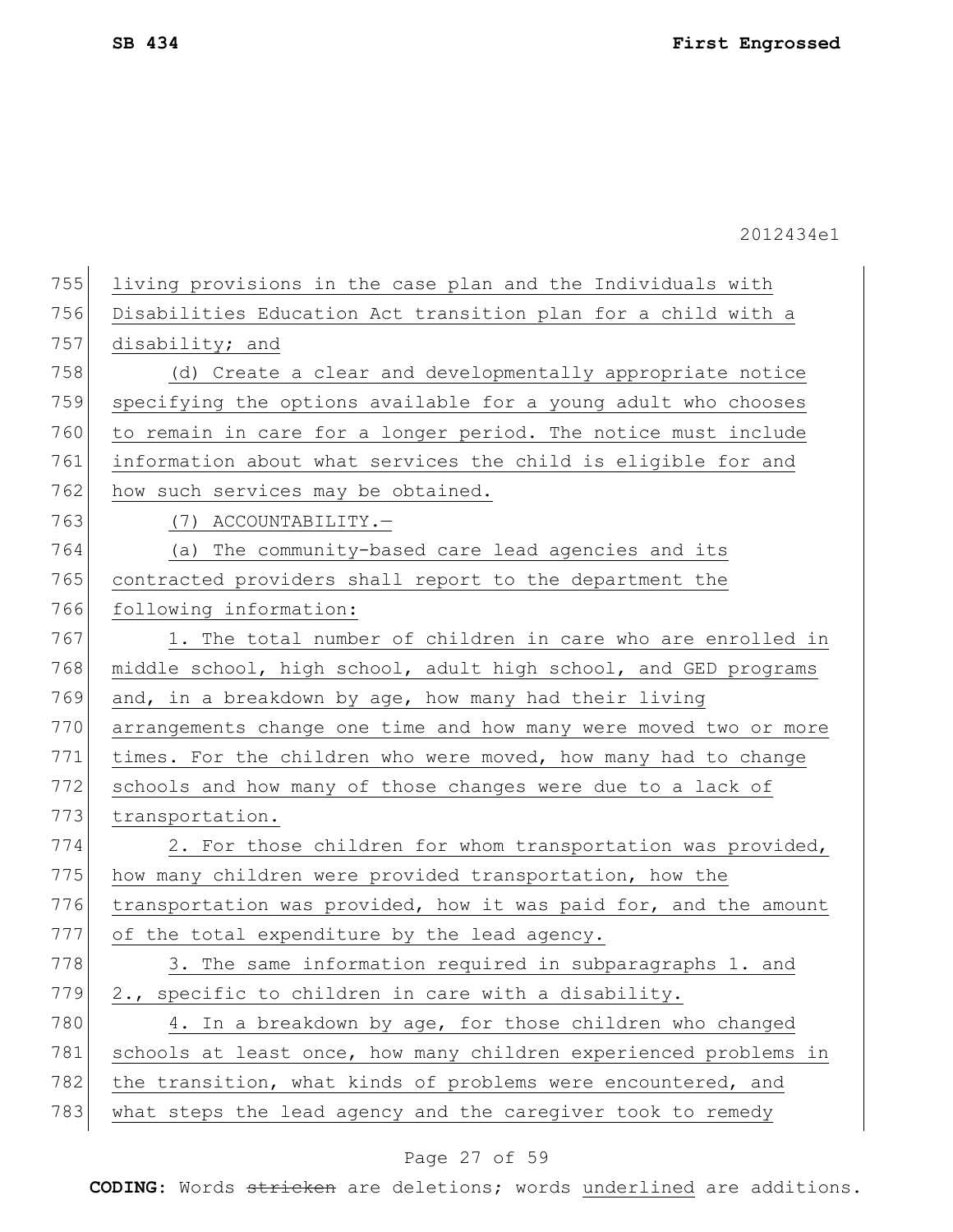| 784 | those problems.                                                  |
|-----|------------------------------------------------------------------|
| 785 | 5. In a breakdown by age, out of the total number of             |
| 786 | children in care, the number of children who were absent from    |
| 787 | school more than 10 days in a semester and the steps taken by    |
| 788 | the lead agency and the caregiver to reduce absences.            |
| 789 | 6. Evidence that the lead agency has established a working       |
| 790 | relationship with each school district in which a child in care  |
| 791 | attends school.                                                  |
| 792 | 7. In a breakdown by age, out of the total number of             |
| 793 | children in care, the number who have documentation in the case  |
| 794 | plan that either an education advocate or a surrogate parent has |
| 795 | been designated or appointed.                                    |
| 796 | 8. In a breakdown by age, out of the total number of             |
| 797 | children in care, the number of children who have documentation  |
| 798 | in the case plan that they have an education advocate who        |
| 799 | regularly participates in parent-teacher meetings and other      |
| 800 | school-related activities.                                       |
| 801 | 9. For those children in care who have finished 8th grade,       |
| 802 | the number of children who have documentation in the case plan   |
| 803 | that they have completed the academic and career plan required   |
| 804 | by s. 1003.4156 and that the child and the caregiver have signed |
| 805 | the plan.                                                        |
| 806 | 10. For those children in care who have a disability and         |
| 807 | have finished 8th grade, the number of children who have         |
| 808 | documentation in the case plan that they have had an individual  |
| 809 | education transition plan meeting.                               |
| 810 | 11. In a breakdown by age, the total number of children in       |
| 811 | care who are in middle school or high school. For each age, the  |
| 812 | number of children who are reading at or above grade level, the  |

# Page 28 of 59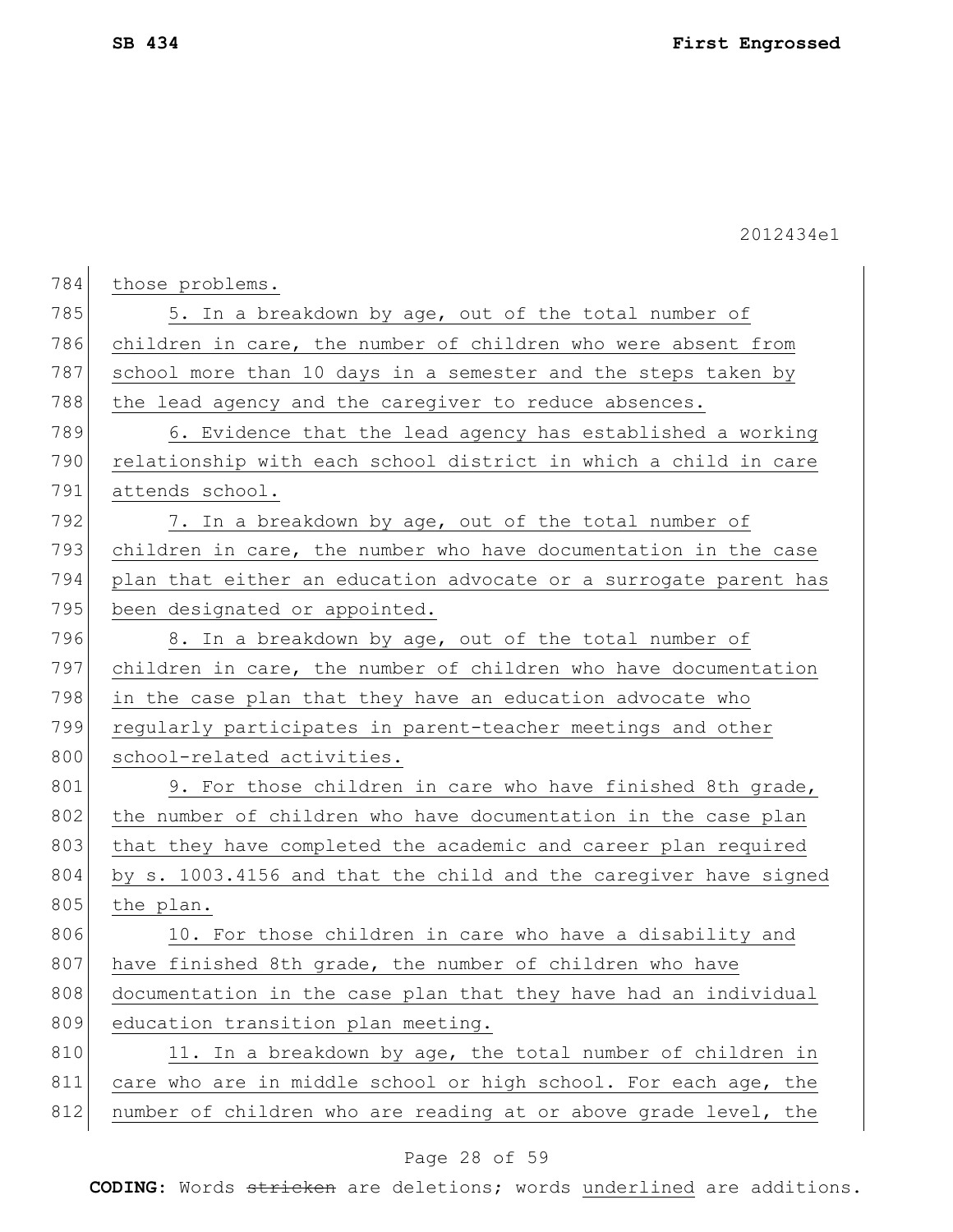| 813 | number of children who have successfully completed the FCAT and     |
|-----|---------------------------------------------------------------------|
| 814 | end-of-course assessments, the number of children who have          |
| 815 | dropped out of school, the number of children who have enrolled     |
| 816 | in any dual enrollment or advanced placement courses, and the       |
| 817 | number of children completing the required number of courses,       |
| 818 | assessments, and hours needed to be promoted to the next grade      |
| 819 | level.                                                              |
| 820 | 12. With a breakdown by age, the total number of children           |
| 821 | in care who are in middle school or high school. For each age,      |
| 822 | the number of children who have documentation in the case plan      |
| 823 | that they are involved in at least one extracurricular activity,    |
| 824 | whether it is a school-based or community-based activity,           |
| 825 | whether they are involved in at least one service or volunteer      |
| 826 | activity, and who provides the transportation.                      |
| 827 | 13. The total number of children in care who are 17 years           |
| 828 | of age and who are obtaining services from the lead agency or       |
| 829 | its contracted providers and how many of that total number have     |
| 830 | indicated that they plan to remain in care after turning 18         |
| 831 | years of age, and for those children who plan to leave care, how    |
| 832 | many children have a transition plan.                               |
| 833 | 14. A breakdown of documented expenses for children in              |
| 834 | middle and high school.                                             |
| 835 | (b) Each community-based care lead agency shall provide its         |
| 836 | report to the department by September 30 of each year. The          |
| 837 | department shall compile the reports from each community-based      |
| 838 | care lead agency and provide them to the Legislature by December    |
| 839 | 31 of each year, with the first report due to the Legislature on    |
| 840 | December 31, 2012.                                                  |
| 841 | Section 5. Subsections $(7)$ , $(8)$ , and $(9)$ of section 39.701, |

# Page 29 of 59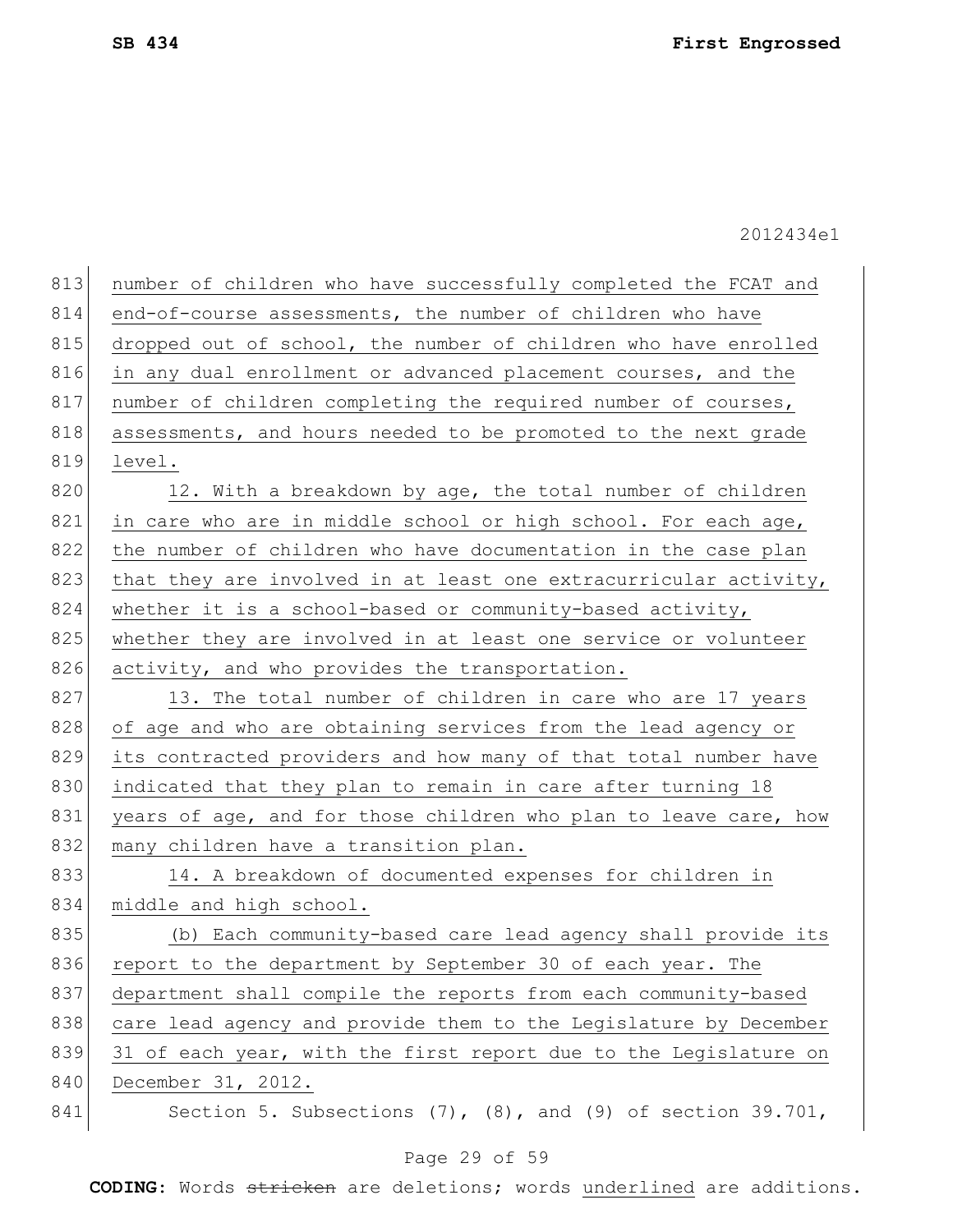842 Florida Statutes, are amended to read:

843 39.701 Judicial review.-

 $844$  (7)(a) In addition to paragraphs (1)(a) and (2)(a), the 845 court shall hold a judicial review hearing within 90 days after 846 a child's <del>youth's</del> 17th birthday. The court shall also issue an 847 order, separate from the order on judicial review, that the 848 disability of nonage of the child youth has been removed 849 pursuant to s. 743.045. The court shall continue to hold timely 850 judicial review hearings thereafter. In addition, the court may 851 review the status of the child more frequently during the year 852 prior to the child's youth's 18th birthday if necessary. At each 853 review held under this subsection, in addition to any 854 information or report provided to the court, the caregiver 855 foster parent, legal custodian, quardian ad litem, and the child 856 shall be given the opportunity to address the court with any 857 information relevant to the child's best interests, particularly 858 as it relates to the requirements of s. 39.6015 and the Road-to-859 Independence Program under s. 409.1451 independent living 860 transition services. In addition to any information or report 861 provided to the court, the department shall include in its 862 judicial review social study report written verification that 863 the child has been provided with:

864 1. Has been provided with A current Medicaid card and has 865 been provided all necessary information concerning the Medicaid 866 program sufficient to prepare the child youth to apply for 867 coverage upon reaching age 18, if such application would be 868 appropriate.

869 2. Has been provided with A certified copy of his or her  $870$  birth certificate and, if the child does not have a valid

### Page 30 of 59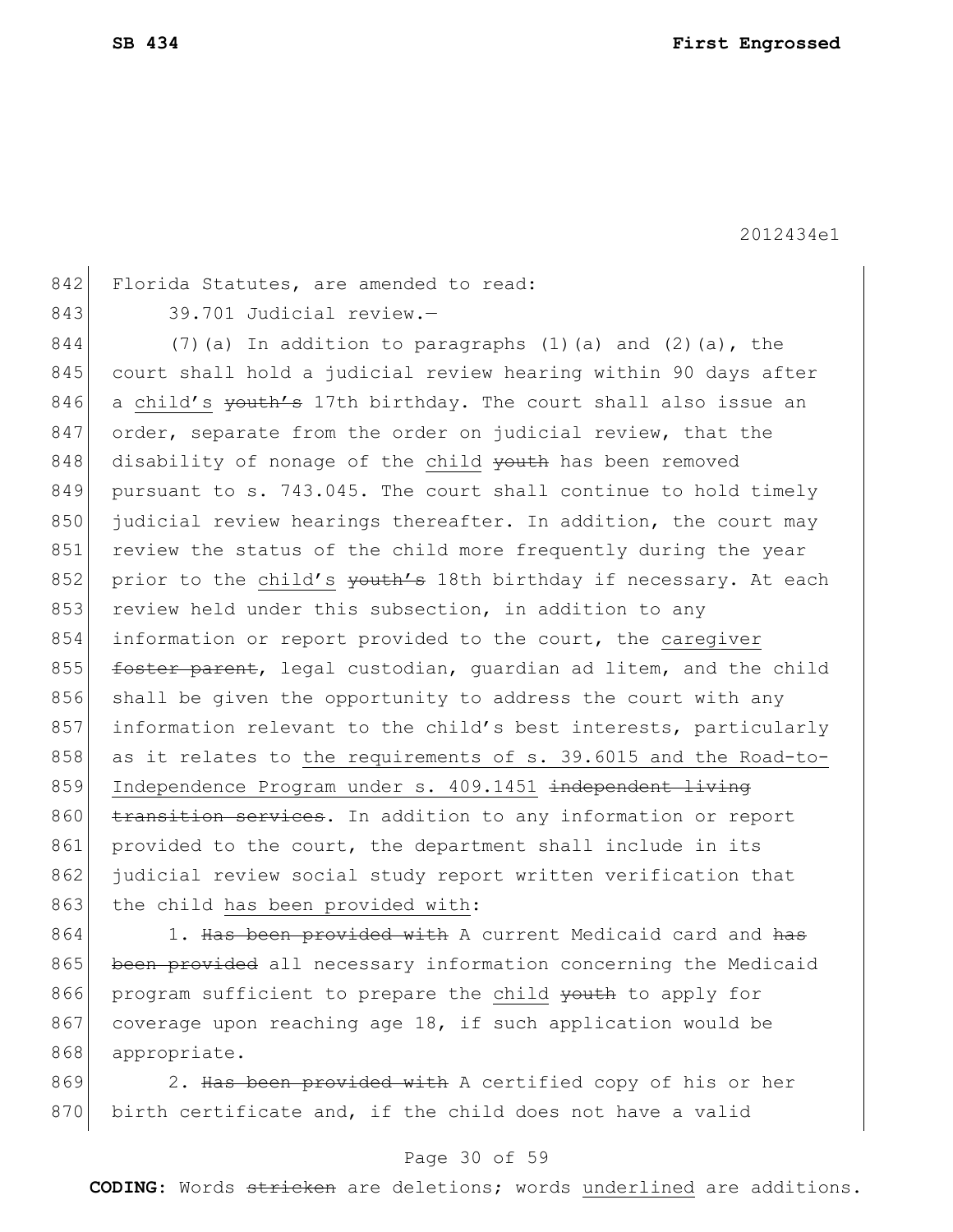871 driver's license, a Florida identification card issued under s. 872 322.051.

873 3. A social security card and Has been provided information 874 relating to Social Security Insurance benefits if the child is 875 eligible for these benefits. If the child has received these 876 benefits and they are being held in trust for the child, a full 877 accounting of those funds must be provided and the child must be 878 informed about how to access those funds.

879 4. Has been provided with information and training related 880 to budgeting skills, interviewing skills, and parenting skills.

881 4.5. Has been provided with All relevant information 882 related to the Road-to-Independence Program, including, but not 883 limited to, eligibility requirements, information on how forms 884 necessary to participate apply, and assistance in gaining 885 admission to the program completing the forms. The child shall 886 also be informed that, if he or she is eligible for the Road-to-887 Independence Program, he or she may reside with the licensed 888 foster family or group care provider with whom the child was 889 residing at the time of attaining his or her 18th birthday or 890 may reside in another licensed foster home or with a group care 891 provider arranged by the department.

892  $\vert$  5.<del>6.</del> An opportunity to Has an open a bank account, or 893 obtain has identification necessary to open an account, and has 894 been provided with essential banking and budgeting skills.

895 6.7. Has been provided with Information on public 896 assistance and how to apply.

897 7.8. Has been provided A clear understanding of where he or 898 she will be living on his or her 18th birthday, how living 899 expenses will be paid, and in what educational program or school

## Page 31 of 59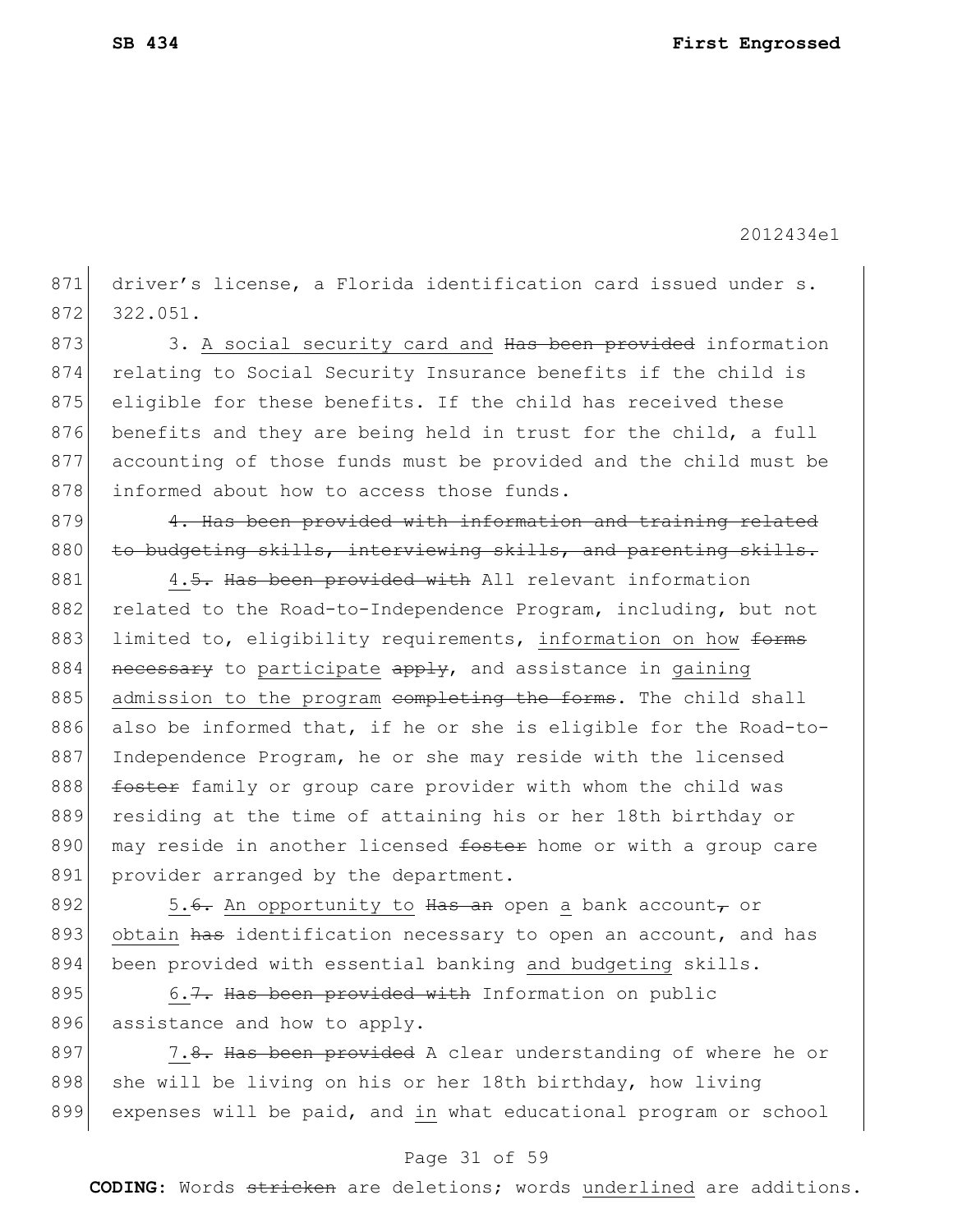900 he or she will be enrolled  $\pm n$ . 901 8.9. Information related to the ability Has been provided 902 with notice of the child youth's right to remain in care until 903 he or she reaches 21 years of age petition for the court's 904 continuing jurisdiction for 1 year after the youth's 18th 905 birthday as specified in s. 39.013(2) and with information on 906 how to participate in the Road-to-Independence Program obtain 907 access to the court. 908 908 9. A letter providing the dates that the child was under 909 the jurisdiction of the court. 910 10. A letter stating that the child was in care, in 911 compliance with financial aid documentation requirements. 912 11. His or her entire educational records. 913 12. His or her entire health and mental health records. 914 13. The process for accessing his or her case file. 915 14.10. Encouragement Has been encouraged to attend all 916 judicial review hearings occurring after his or her 17th 917 birthday. 918 (b) At the first judicial review hearing held subsequent to 919 the child's 17th birthday, in addition to the requirements of  $920$  subsection  $(8)$ , the department shall provide the court with an 921 updated case plan that includes specific information related to 922 the provisions of s. 39.6015, independent living services that 923 have been provided since the child entered middle school child's 924  $13th$  birthday, or since the date the child came into foster 925 care, whichever came later. 926 (c) At the last judicial review hearing held before the 927 child's 18th birthday, in addition of the requirements of 928 subsection  $(8)$ , the department shall provide to the court for

## Page 32 of 59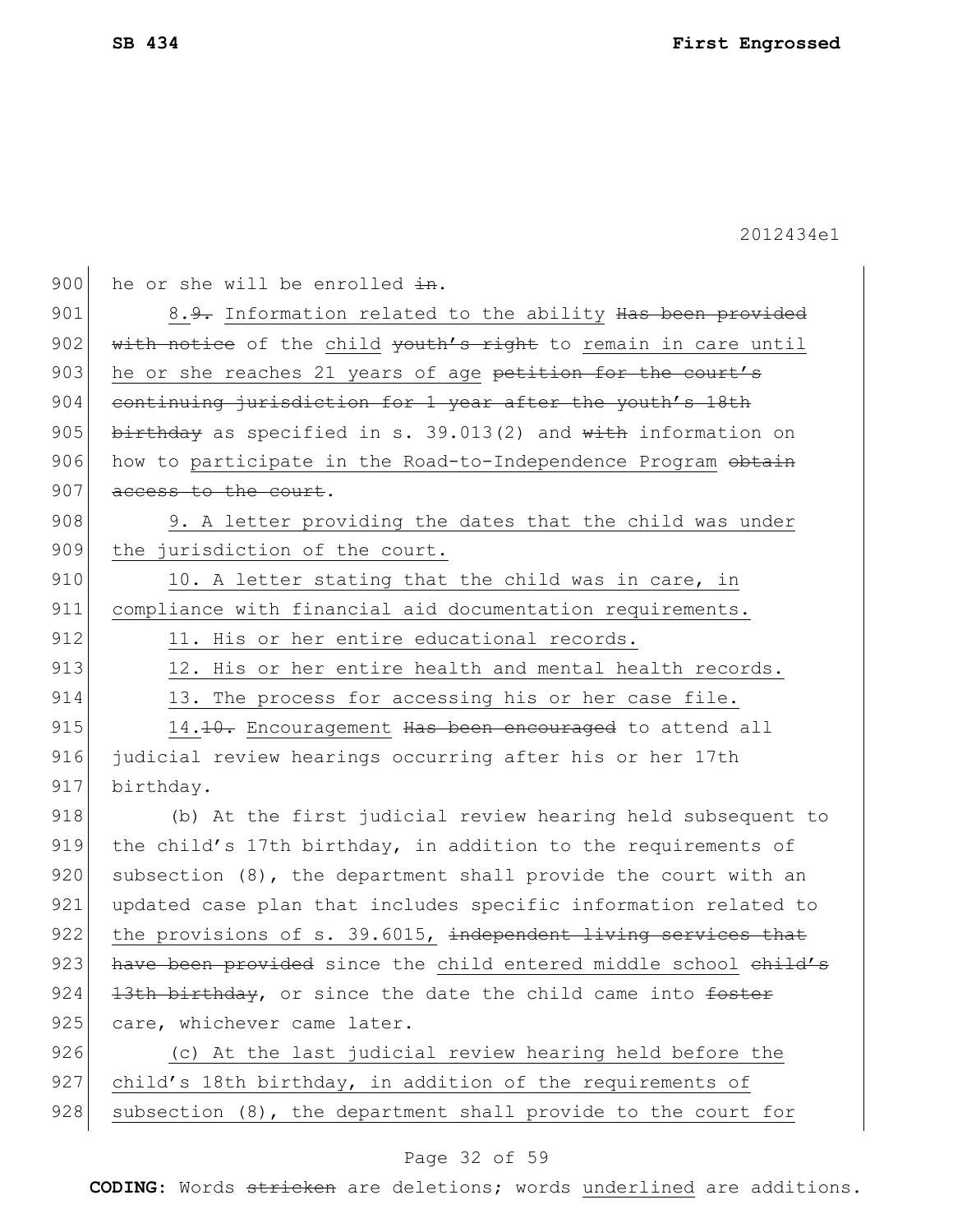# 929 review the transition plan for a child who is planning to leave 930 care after reaching his or her 18th birthday.

931 (d)  $\left\{ \left( e \right)$  At the time of a judicial review hearing held 932 pursuant to this subsection, if, in the opinion of the court, 933 the department has not complied with its obligations as 934 specified in the written case plan or in the provision of 935 independent living services as required by s. 39.6015, s. 936 409.1451, and this subsection, the court shall issue a show 937 cause order. If cause is shown for failure to comply, the court 938 shall give the department 30 days within which to comply and, on 939 failure to comply with this or any subsequent order, the 940 department may be held in contempt.

941 (8)(a) Before every judicial review hearing or citizen 942 review panel hearing, the social service agency shall make an 943 investigation and social study concerning all pertinent details 944 relating to the child and shall furnish to the court or citizen 945 review panel a written report that includes, but is not limited 946 to:

947 1. A description of the type of placement the child is in 948 at the time of the hearing, including the safety of the child 949 and the continuing necessity for and appropriateness of the 950 placement.

951 2. Documentation of the diligent efforts made by all 952 parties to the case plan to comply with each applicable 953 provision of the plan.

954 3. The amount of fees assessed and collected during the 955 period of time being reported.

956 4. The services provided to the caregiver foster family or 957 legal custodian in an effort to address the needs of the child

## Page 33 of 59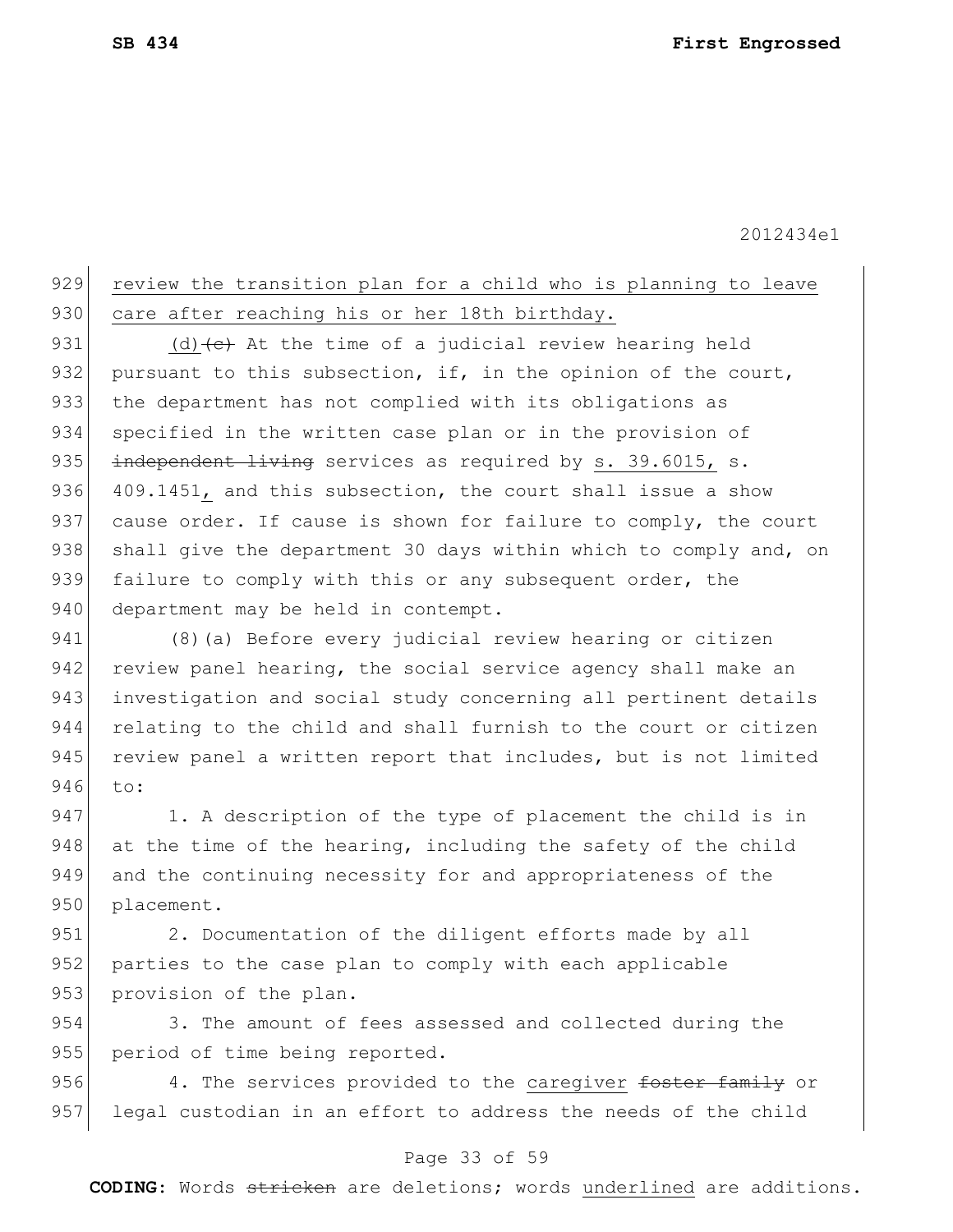| 958 | as indicated in the case plan.                                   |
|-----|------------------------------------------------------------------|
| 959 | 5. A statement that either:                                      |
| 960 | a. The parent, though able to do so, did not comply              |
| 961 | substantially with the case plan, and the agency                 |
| 962 | recommendations;                                                 |
| 963 | b. The parent did substantially comply with the case plan;       |
| 964 | or.                                                              |
| 965 | c. The parent has partially complied with the case plan,         |
| 966 | with a summary of additional progress needed and the agency      |
| 967 | recommendations.                                                 |
| 968 | 6. A statement from the caregiver foster parent or legal         |
| 969 | custodian providing any material evidence concerning the return  |
| 970 | of the child to the parent or parents.                           |
| 971 | 7. A statement concerning the frequency, duration, and           |
| 972 | results of the parent-child visitation, if any, and the agency   |
| 973 | recommendations for an expansion or restriction of future        |
| 974 | visitation.                                                      |
| 975 | 8. The number of times a child has been removed from his or      |
| 976 | her home and placed elsewhere, the number and types of           |
| 977 | placements that have occurred, and the reason for the changes in |
| 978 | placement.                                                       |
| 979 | 9. The number of times a child's educational placement has       |
| 980 | been changed, the number and types of educational placements     |
| 981 | which have occurred, and the reason for any change in placement. |
| 982 | 10. If the child has entered middle school reached 13 years      |
| 983 | of age but is not yet 18 years of age, the specific information  |
| 984 | contained in the case plan related to the provisions of s.       |
| 985 | 39.6015 results of the preindependent living, life skills, or    |
| 986 | independent living assessment; the specific services needed; and |
|     |                                                                  |

# Page 34 of 59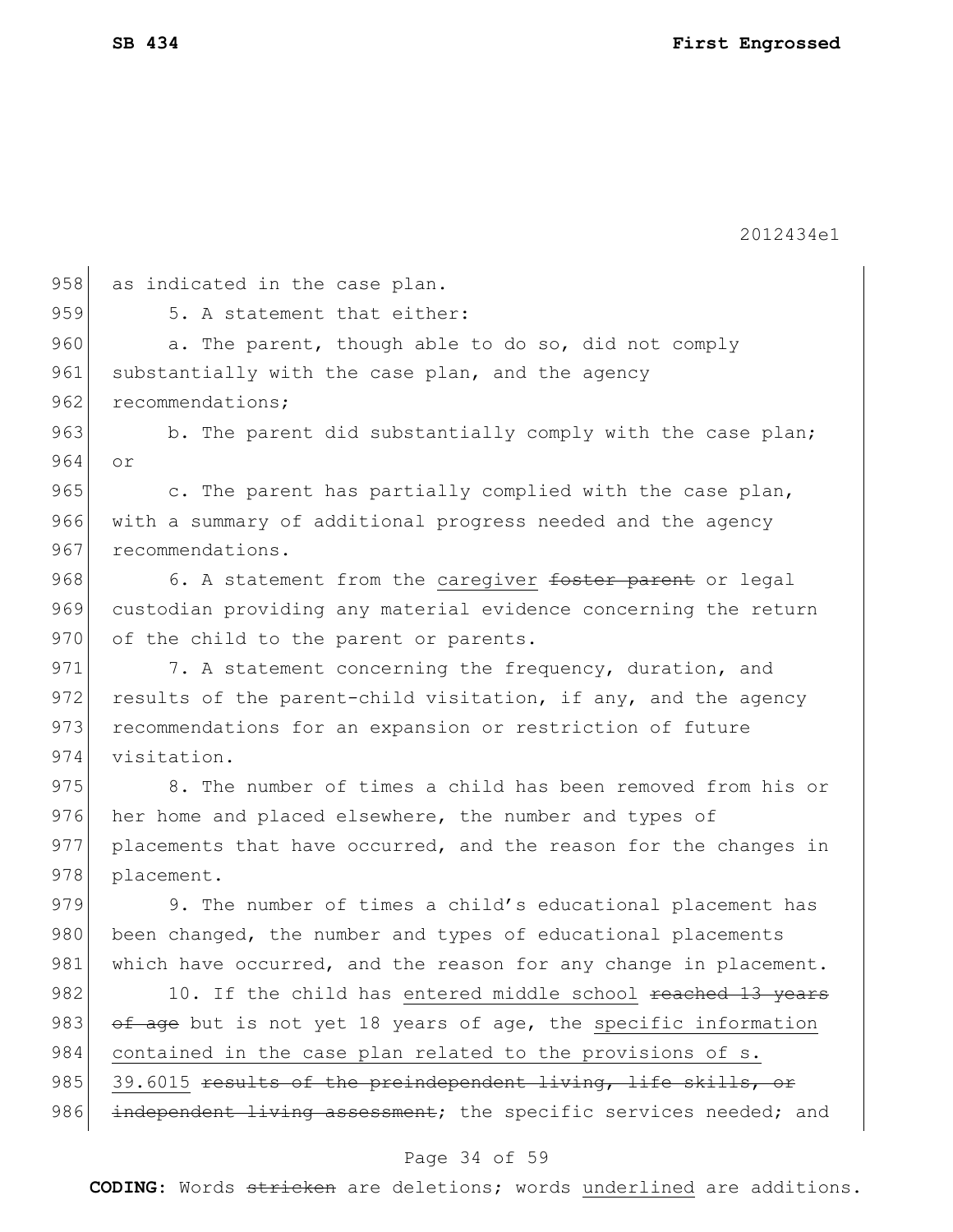987 the status of the delivery of the identified services.

988 11. Copies of all medical, psychological, and educational 989 records that support the terms of the case plan and that have 990 been produced concerning the parents or any caregiver since the 991 last judicial review hearing.

992 12. Copies of the child's current health, mental health, 993 and education records as identified in s. 39.6012.

994 (b) A copy of the social service agency's written report 995 and the written report of the quardian ad litem must be served 996 on all parties whose whereabouts are known; to the caregivers 997 foster parents or legal custodians; and to the citizen review 998 panel, at least 72 hours before the judicial review hearing or 999 citizen review panel hearing. The requirement for providing 1000 parents with a copy of the written report does not apply to 1001 those parents who have voluntarily surrendered their child for 1002 adoption or who have had their parental rights to the child 1003 terminated.

1004 (c) In a case in which the child has been permanently 1005 placed with the social service agency, the agency shall furnish 1006 to the court a written report concerning the progress being made 1007 to place the child for adoption. If the child cannot be placed 1008 for adoption, a report on the progress made by the child towards 1009 alternative permanency goals or placements, including, but not 1010 limited to, quardianship, long-term custody, long-term licensed 1011 custody, or independent living, must be submitted to the court. 1012 The report must be submitted to the court at least 72 hours 1013 before each scheduled judicial review.

1014 (d) In addition to or in lieu of any written statement 1015 provided to the court, the caregiver foster parent or legal

## Page 35 of 59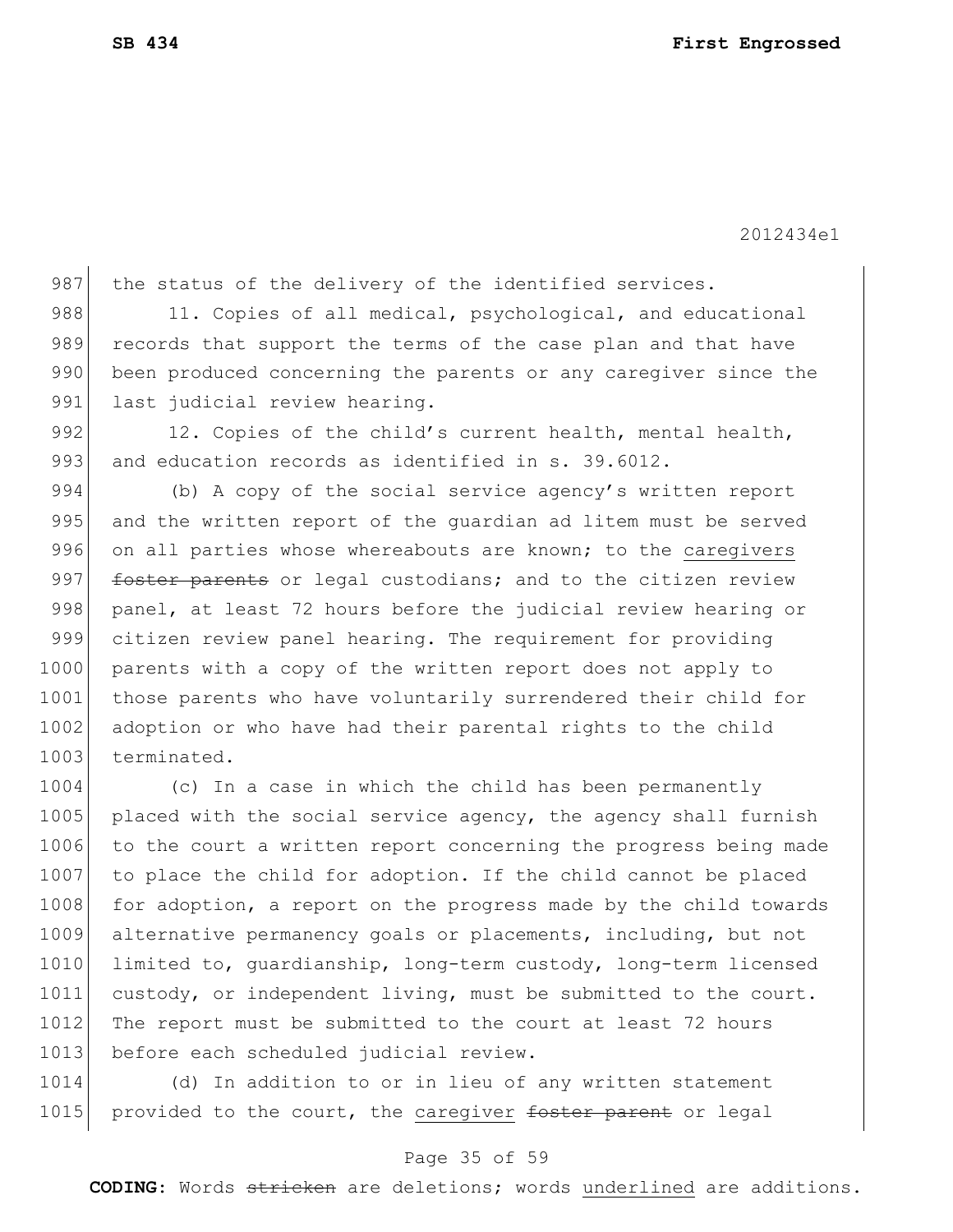1016 custodian, or any preadoptive parent, shall be given the 1017 opportunity to address the court with any information relevant 1018 to the best interests of the child at any judicial review 1019 hearing.

1020 (9) The court and any citizen review panel shall take into 1021 consideration the information contained in the social services 1022 study and investigation and all medical, psychological, and 1023 educational records that support the terms of the case plan; 1024 testimony by the social services agency, the parent, the 1025 caregiver <del>foster parent</del> or legal custodian, the guardian ad 1026 litem or surrogate parent for educational decisionmaking if one 1027 has been appointed for the child, and any other person deemed 1028 appropriate; and any relevant and material evidence submitted to 1029 the court, including written and oral reports to the extent of 1030 their probative value. These reports and evidence may be 1031 received by the court in its effort to determine the action to 1032 be taken with regard to the child and may be relied upon to the 1033 extent of their probative value, even though not competent in an 1034 adjudicatory hearing. In its deliberations, the court and any 1035 citizen review panel shall seek to determine:

1036 (a) If the parent was advised of the right to receive 1037 assistance from any person or social service agency in the 1038 preparation of the case plan.

1039 (b) If the parent has been advised of the right to have 1040 counsel present at the judicial review or citizen review 1041 hearings. If not so advised, the court or citizen review panel 1042 shall advise the parent of such right.

1043 (c) If a guardian ad litem needs to be appointed for the 1044 child in a case in which a guardian ad litem has not previously

### Page 36 of 59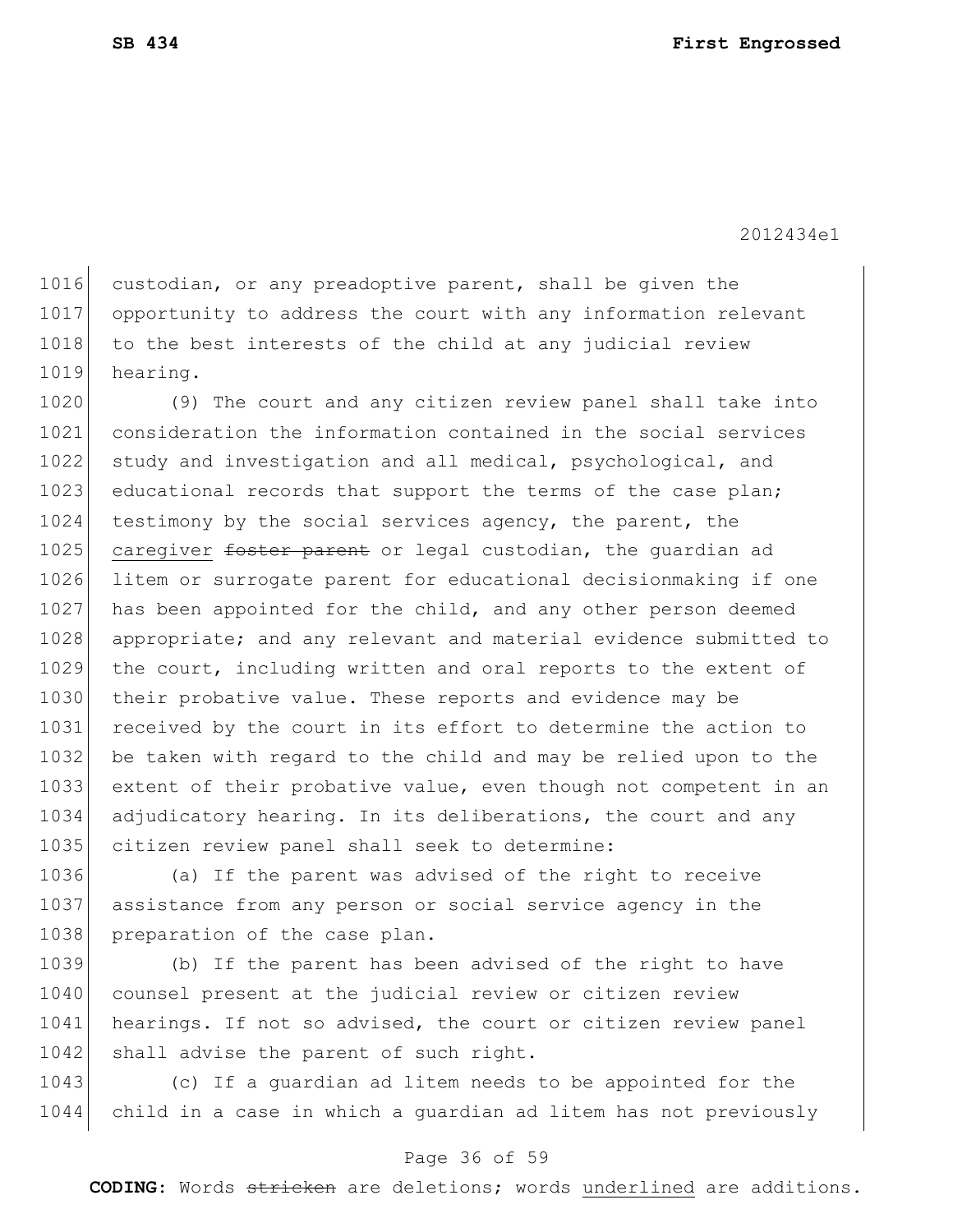1045 been appointed or if there is a need to continue a guardian ad 1046 litem in a case in which a guardian ad litem has been appointed.

1047 (d) Who holds the rights to make educational decisions for 1048 the child. If appropriate, the court may refer the child to the 1049 district school superintendent for appointment of a surrogate 1050 parent or may itself appoint a surrogate parent under the 1051 Individuals with Disabilities Education Act and s. 39.0016.

1052 (e) The compliance or lack of compliance of all parties 1053 with applicable items of the case plan, including the parents' 1054 compliance with child support orders.

1055 (f) The compliance or lack of compliance with a visitation 1056 contract between the parent and the social service agency for 1057 contact with the child, including the frequency, duration, and 1058 results of the parent-child visitation and the reason for any 1059 noncompliance.

1060 (g) The compliance or lack of compliance of the parent in 1061 meeting specified financial obligations pertaining to the care 1062 of the child, including the reason for failure to comply if such 1063 is the case.

1064 (h) Whether the child is receiving safe and proper care 1065 according to s. 39.6012, including, but not limited to, the 1066 appropriateness of the child's current placement, including 1067 whether the child is in a setting that is as family-like and as 1068 close to the parent's home as possible, consistent with the 1069 child's best interests and special needs, and including 1070 maintaining stability in the child's educational placement, as 1071 documented by assurances from the community-based care provider 1072 that:

1073 1. The placement of the child takes into account the

### Page 37 of 59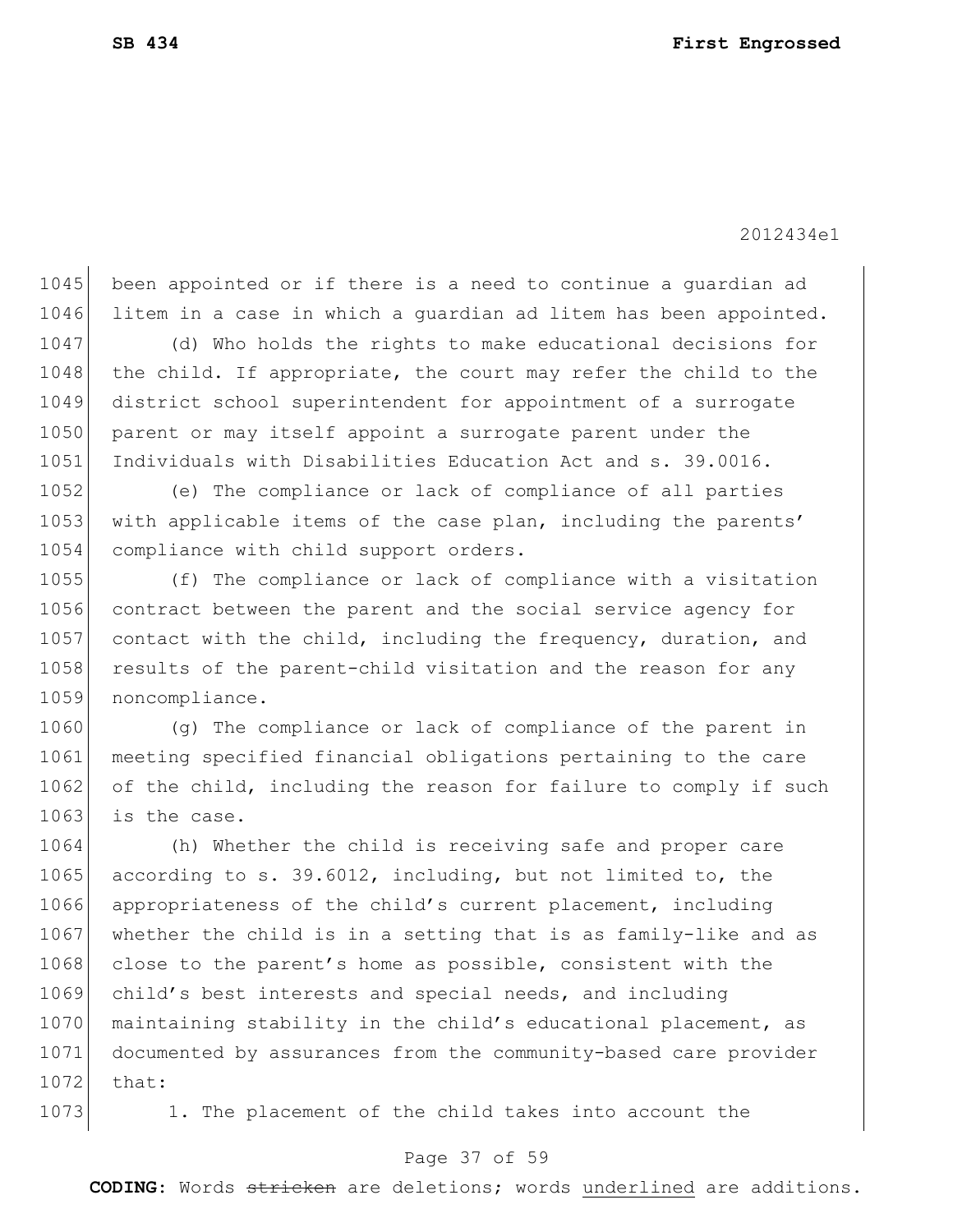1074 appropriateness of the current educational setting and the 1075 proximity to the school in which the child is enrolled at the 1076 time of placement.

1077 2. The community-based care agency has coordinated with 1078 appropriate local educational agencies to ensure that the child 1079 remains in the school in which the child is enrolled at the time 1080 of placement.

1081 (i) A projected date likely for the child's return home or 1082 other permanent placement.

1083 (j) When appropriate, the basis for the unwillingness or 1084 inability of the parent to become a party to a case plan. The 1085 court and the citizen review panel shall determine if the 1086 efforts of the social service agency to secure party 1087 participation in a case plan were sufficient.

1088 (k) For a child who has entered middle school reached 13 1089 years of age but is not yet 18 years of age, the progress the 1090 child has made in achieving the goals outlined in s. 39.6015 1091 adequacy of the child's preparation for adulthood and 1092 independent living.

1093 Section 6. Section 409.1451, Florida Statutes, is amended 1094 to read:

1095 (Substantial rewording of section. See

1096 s. 409.1451, F.S., for present text).

 409.1451 The Road-to-Independence Program.—The Legislature 1098 recognizes that most children and young adults are resilient and, with adequate support, can expect to be successful as independent adults. Not unlike all young adults, some young adults who have lived in care need additional resources and 1102 support for a period of time after reaching 18 years of age. The

### Page 38 of 59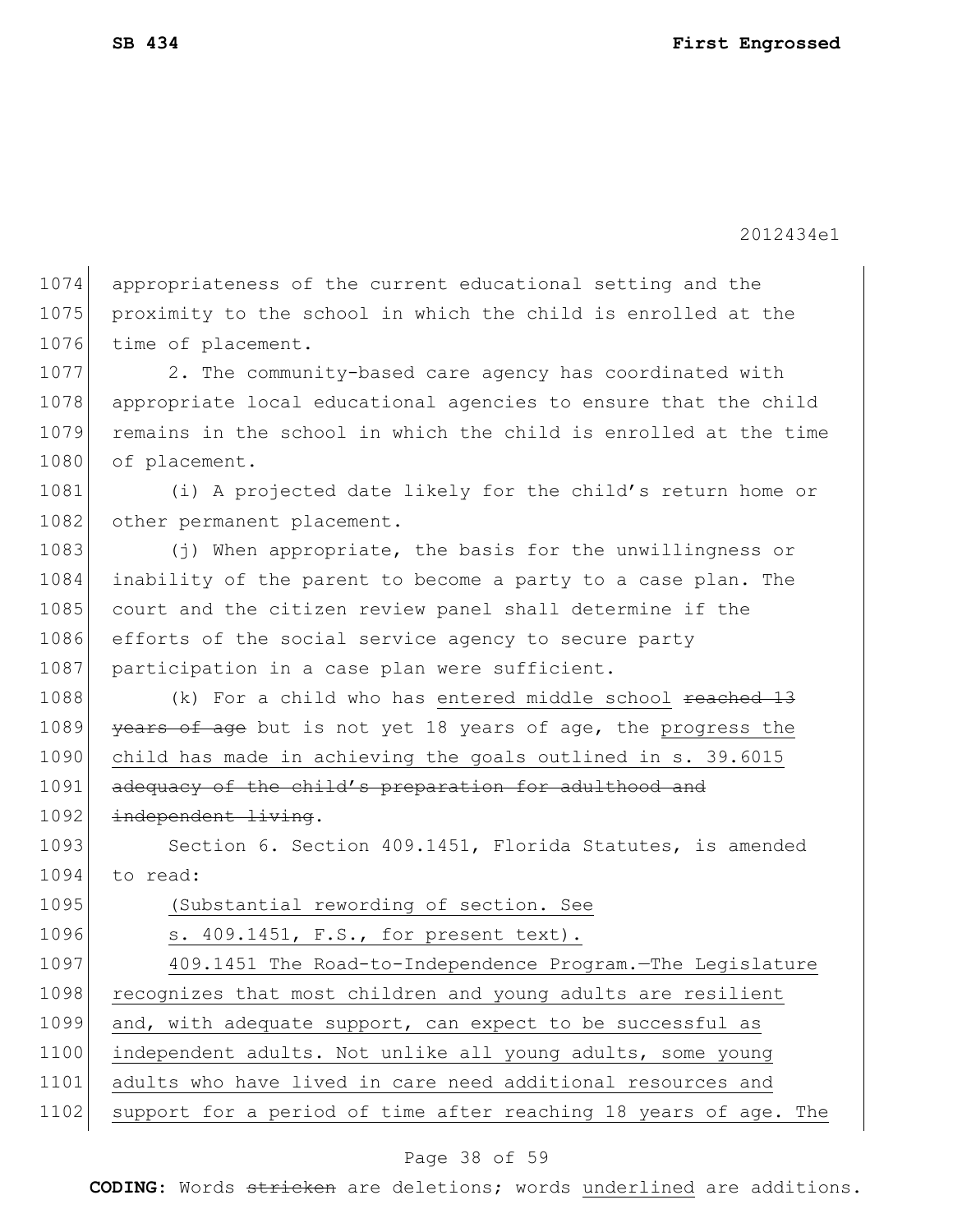1103 Legislature intends for these young adults to receive the 1104 education, training, and health care services necessary for them 1105 to become self-sufficient through the Road-to-Independence 1106 Program. A young adult who participates in the Road-to-1107 Independence Program may choose to remain in care until 21 years 1108 of age and receive help achieving his or her postsecondary goals 1109 by participating in the Foundations First Program, or he or she 1110 may choose to receive financial assistance to attend college 1111 through the College Bound Program.

1112 (1) THE FOUNDATIONS FIRST PROGRAM. - The Foundations First 1113 Program is designed for young adults who have reached 18 years 1114 of age but are not yet 21 years of age, and who need to finish 1115 high school or who have a high school diploma, or its 1116 equivalent, and want to achieve additional goals. These young 1117 adults are ready to try postsecondary or vocational education, 1118 try working part-time or full-time, or need help with issues 1119 that might stand in their way of becoming employed. Young adults 1120 who are unable to participate in any of these programs or 1121 activities full time due to an impairment, including behavioral, 1122 developmental, and cognitive disabilities, might also benefit 1123 from remaining in care longer. The provision of services under 1124 this subsection is intended to supplement, not supplant, 1125 services available under any other program for which the young 1126 adult is eligible, including, but not limited to, Medicaid 1127 | waiver services, vocational rehabilitation programs, or school 1128 system programs. For purposes of this section, the term "child" 1129 means an individual who has not attained 21 years of age, and 1130 the term "young adult" means a child who has attained 18 years 1131 of age but who has not attained 21 years of age.

### Page 39 of 59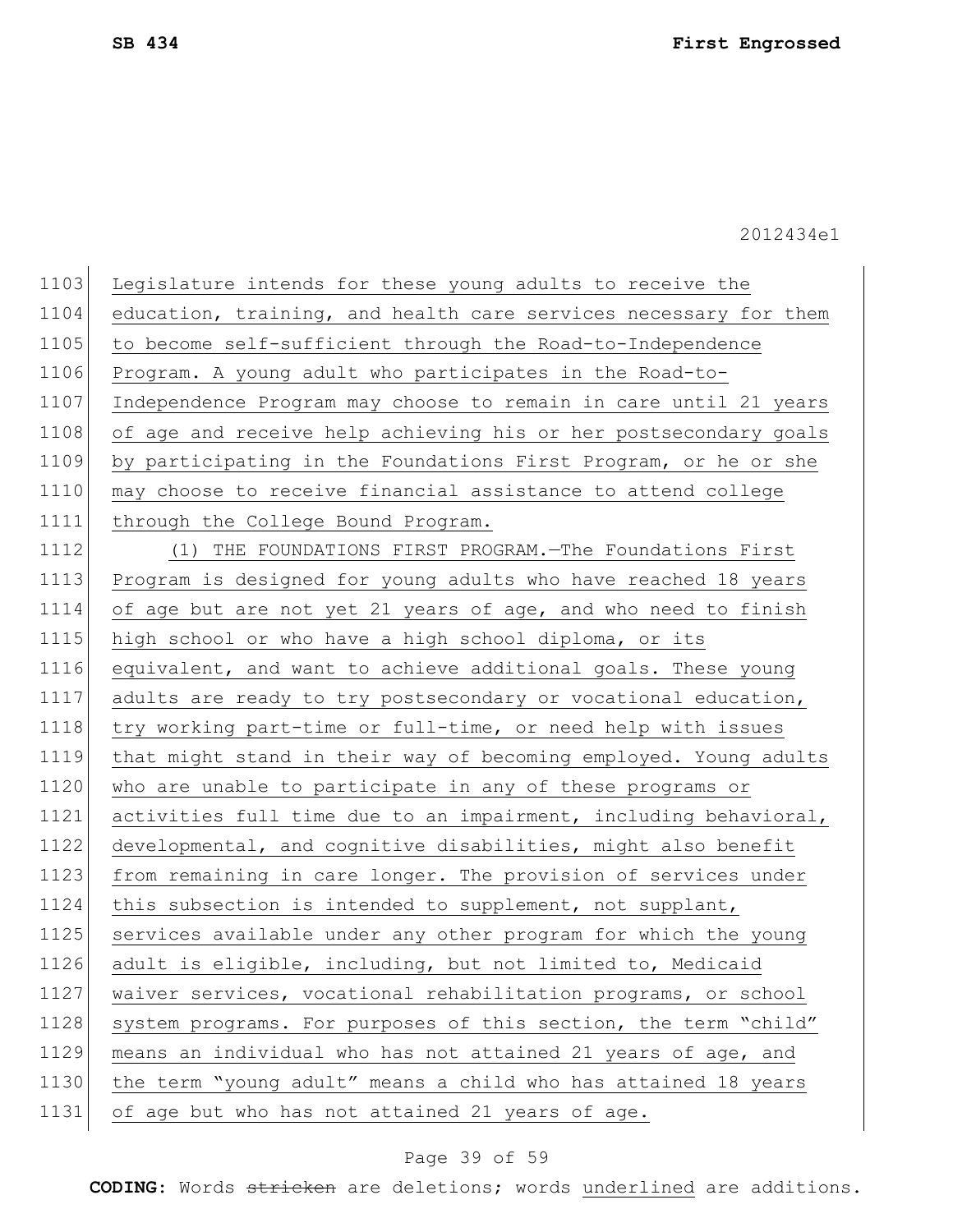| 1132 | (a) Eligibility; termination; and reentry.-                      |
|------|------------------------------------------------------------------|
| 1133 | 1. A young adult who was living in licensed care on his or       |
| 1134 | her 18th birthday or who is currently living in licensed care,   |
| 1135 | or who after reaching 16 years of age was adopted from licensed  |
| 1136 | care or placed with a court-approved dependency guardian, and    |
| 1137 | has spent a minimum of 6 months in licensed care within the 12   |
| 1138 | months immediately preceding such placement or adoption, is      |
| 1139 | eligible for the Foundations First Program if he or she is:      |
| 1140 | a. Completing secondary education or a program leading to        |
| 1141 | an equivalent credential;                                        |
| 1142 | b. Enrolled in an institution that provides postsecondary        |
| 1143 | or vocational education;                                         |
| 1144 | c. Participating in a program or activity designed to            |
| 1145 | promote, or eliminate barriers to, employment;                   |
| 1146 | d. Employed for at least 80 hours per month; or                  |
| 1147 | e. Unable to participate in these programs or activities         |
| 1148 | full time due to a physical, intellectual, emotional, or         |
| 1149 | psychiatric condition that limits participation. Any such        |
| 1150 | restriction to participation must be supported by information in |
| 1151 | the young adult's case file or school or medical records of a    |
| 1152 | physical, intellectual, or psychiatric condition that impairs    |
| 1153 | the young adult's ability to perform one or more life            |
| 1154 | activities.                                                      |
| 1155 | 2. The young adult in care must leave the Foundations First      |
| 1156 | Program on the earliest of the date the young adult:             |
| 1157 | a. Knowingly and voluntarily withdraws his or her consent        |
| 1158 | to participate;                                                  |
| 1159 | b. Leaves care to live in a permanent home consistent with       |
| 1160 | his or her permanency plan;                                      |
|      |                                                                  |

# Page 40 of 59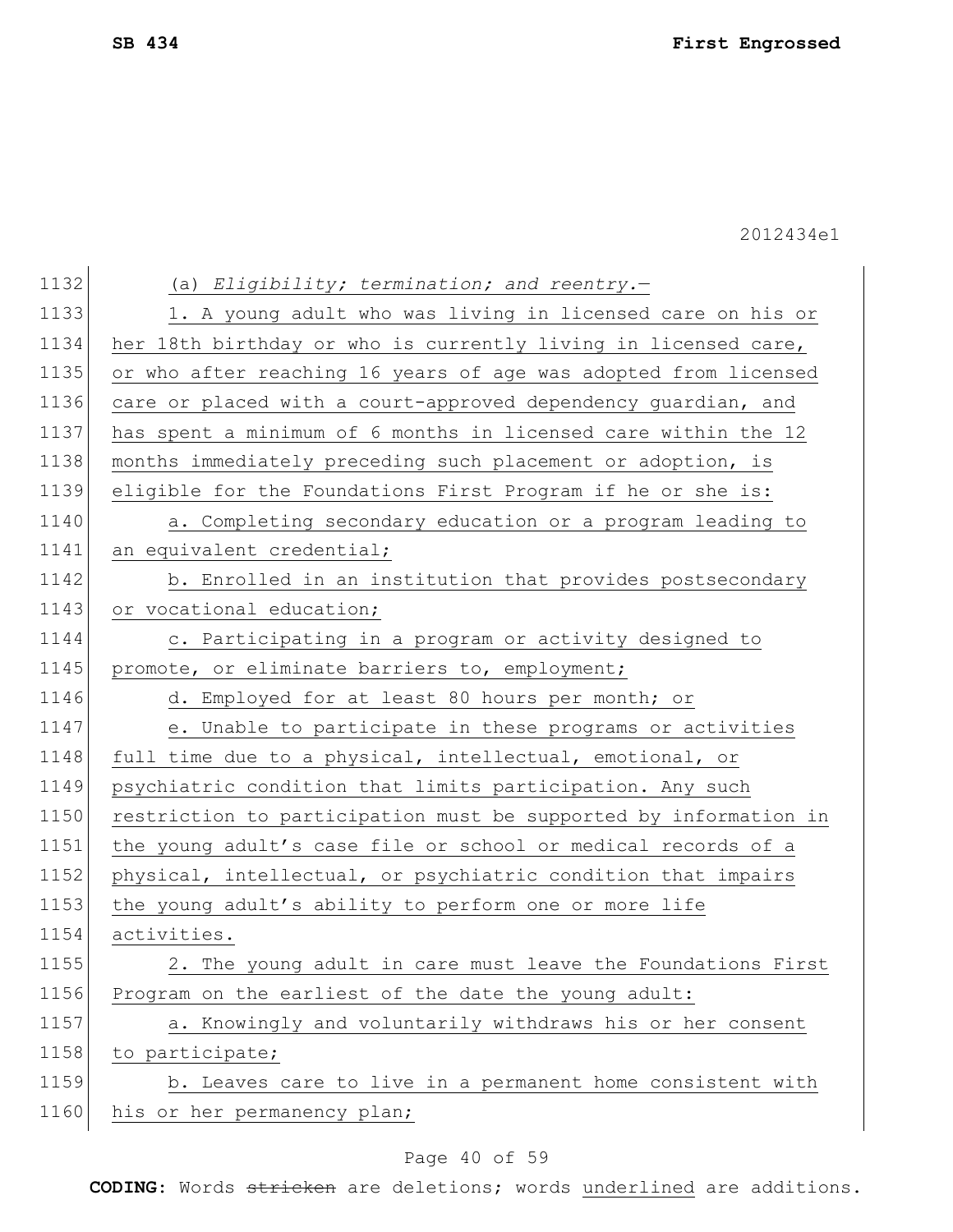| 1161 | c. Reaches 21 years of age;                                     |
|------|-----------------------------------------------------------------|
| 1162 | d. Becomes incarcerated in an adult or juvenile justice         |
| 1163 | facility; or                                                    |
| 1164 | e. In the case of a young adult with a disability, reaches      |
| 1165 | 22 years of age.                                                |
| 1166 | 3. Notwithstanding the provisions of this paragraph, the        |
| 1167 | department may not close a case and the court may not terminate |
| 1168 | its jurisdiction until it finds, following a hearing held after |
| 1169 | notice to all parties, that the following criteria have been    |
| 1170 | met:                                                            |
| 1171 | a. Attendance of the young adult at the hearing; or             |
| 1172 | b. Findings by the court that:                                  |
| 1173 | (I) The young adult has been informed by the department of      |
| 1174 | his or her right to attend the hearing and has provided written |
| 1175 | consent to waive this right;                                    |
| 1176 | (II) The young adult has been informed of the potential         |
| 1177 | negative effects of terminating care early, the option to       |
| 1178 | reenter care before reaching 21 years of age, the procedure to, |
| 1179 | and limitations on, reentering care, the availability of        |
| 1180 | alternative services, and that the young adult has signed a     |
| 1181 | document attesting that he or she has been so informed and      |
| 1182 | understands these provisions;                                   |
| 1183 | (III) The young adult has voluntarily left the program, has     |
| 1184 | not signed the document in sub-sub-subparagraph (II), and is    |
| 1185 | unwilling to participate in any further court proceedings; and  |
| 1186 | (IV) The department and the community-based care provider       |
| 1187 | have complied with the case plan and any individual education   |
| 1188 | plan. At the time of this judicial hearing, if, in the opinion  |
| 1189 | of the court, the department and community-based provider have  |

# Page 41 of 59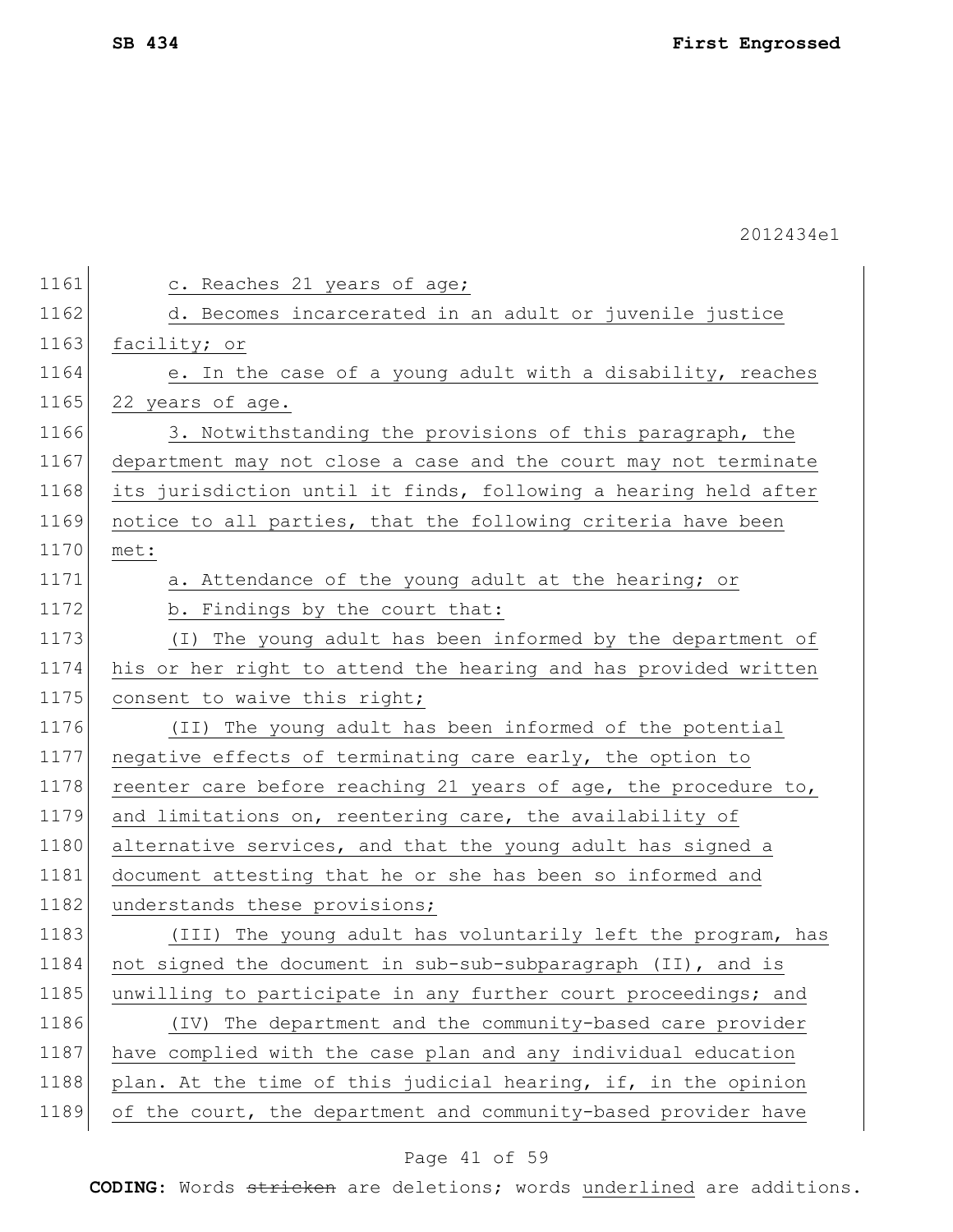| 1190 | not complied with their obligations as specified in the case     |
|------|------------------------------------------------------------------|
| 1191 | plan and any individual education plan, the court shall issue a  |
| 1192 | show cause order. If cause is shown for failure to comply, the   |
| 1193 | court shall give the department and community-based provider 30  |
| 1194 | days within which to comply and, upon failure to comply with     |
| 1195 | this or any subsequent order, the department and community-based |
| 1196 | provider may be held in contempt.                                |
| 1197 | 4. A young adult who left care at or after reaching his or       |
| 1198 | her 18th birthday, but before reaching age 21, may be            |
| 1199 | automatically readmitted to the program by applying to the       |
| 1200 | community-based care provider. The community-based care provider |
| 1201 | shall readmit the young adult if he or she is engaged in the     |
| 1202 | programs or activities described in this paragraph. Any          |
| 1203 | additional readmissions require that the young adult petition    |
| 1204 | the court to resume jurisdiction. The department and community-  |
| 1205 | based provider shall update the case plan within 30 days after   |
| 1206 | the young adult comes back into the Foundations First Program.   |
| 1207 | (b) Benefits and requirements. $-$                               |
| 1208 | 1. A stipend shall be available to a young adult who is          |
| 1209 | considered a full-time student or its equivalent by the          |
| 1210 | educational institution in which he or she is enrolled, unless   |
| 1211 | that young adult has a recognized disability preventing full-    |
| 1212 | time attendance. The amount of the award, whether it is being    |
| 1213 | used by a young adult working toward completion of a high school |
| 1214 | diploma or its equivalent or working toward completion of a      |
| 1215 | postsecondary education program, shall be determined based on an |
| 1216 | assessment of the funding needs of the young adult. This         |
| 1217 | assessment must consider the young adult's living and            |
| 1218 | educational costs based on the actual cost of attendance, and    |

# Page 42 of 59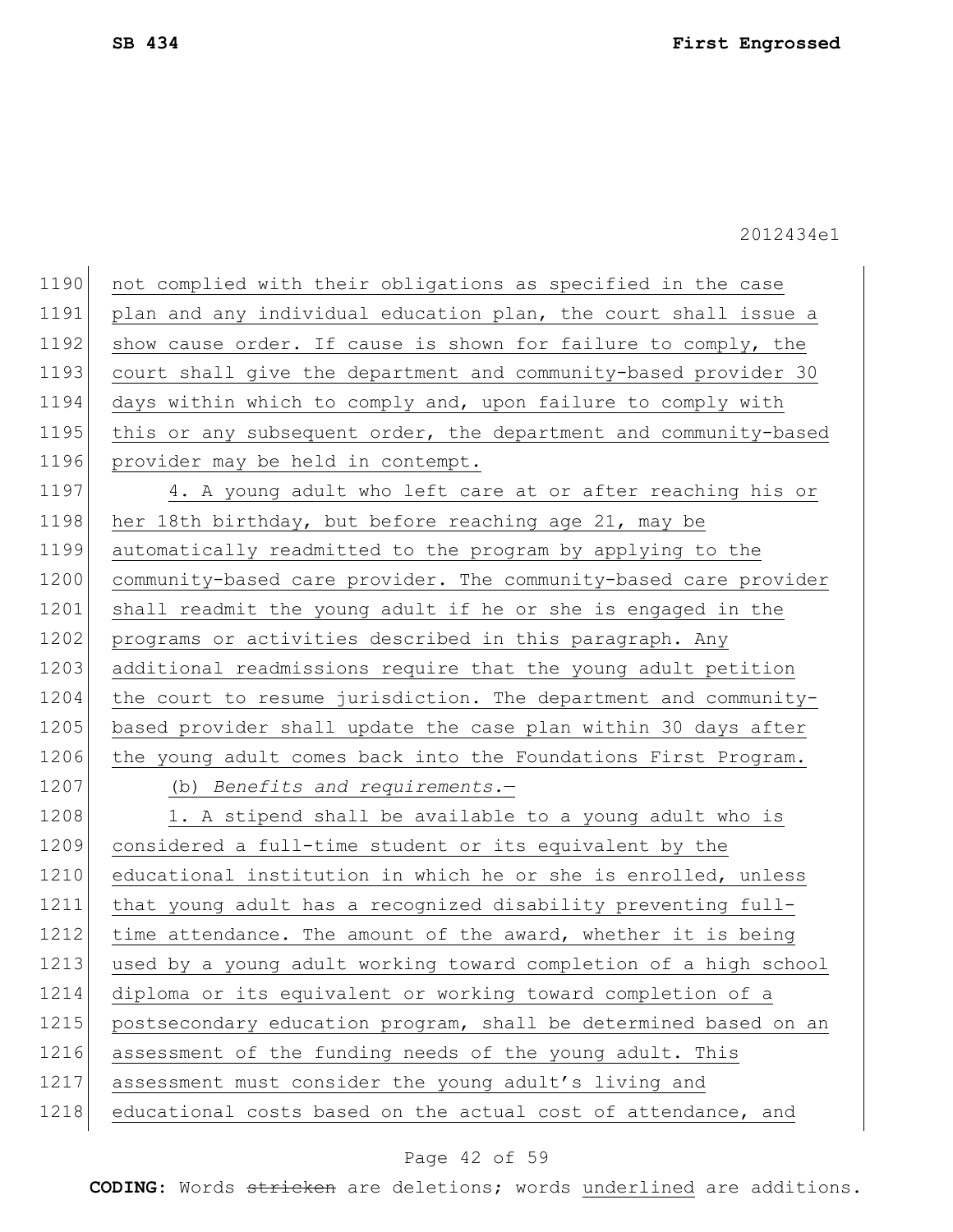| 1219 | other grants, scholarships, waivers, earnings, or other income   |
|------|------------------------------------------------------------------|
| 1220 | to be received by the young adult. An award shall be available   |
| 1221 | only to the extent that other grants and scholarships are not    |
| 1222 | sufficient to meet the living and educational needs of the young |
| 1223 | adult.                                                           |
| 1224 | 2. The young adult must reside in a semi-supervised living       |
| 1225 | arrangement. For the purposes of this requirement, a "semi-      |
| 1226 | supervised living arrangement" includes foster homes, college    |
| 1227 | dormitories, shared housing, semi-supervised apartments,         |
| 1228 | supervised apartments, or another housing arrangement approved   |
| 1229 | by the provider and acceptable to the young adult.               |
| 1230 | 3. Payment of the stipend shall be made directly on the          |
| 1231 | recipient's behalf in order to secure housing and utilities,     |
| 1232 | with the balance being paid directly to the young adult.         |
| 1233 | 4. A young adult who so desires may continue to reside with      |
| 1234 | the licensed foster family or group care provider with whom he   |
| 1235 | or she was residing at the time he or she attained his or her    |
| 1236 | 18th birthday. The department shall pay directly to the foster   |
| 1237 | parent the recipient's costs for room and board services, with   |
| 1238 | the balance paid directly to the young adult.                    |
| 1239 | (c) Transition plan.-For all young adults during the 180-        |
| 1240 | day period immediately before leaving care, before reaching 21   |
| 1241 | years of age, or after leaving care on or after reaching 21      |
| 1242 | years of age, the department and the community-based care        |
| 1243 | provider, in collaboration with the caregiver, any other         |
| 1244 | designated education advocate, or any other individual whom the  |
| 1245 | young adult would like to include, shall assist and support the  |
| 1246 | young adult in developing a transition plan. The transition plan |
| 1247 | must take into account all of the education and other            |
|      |                                                                  |

# Page 43 of 59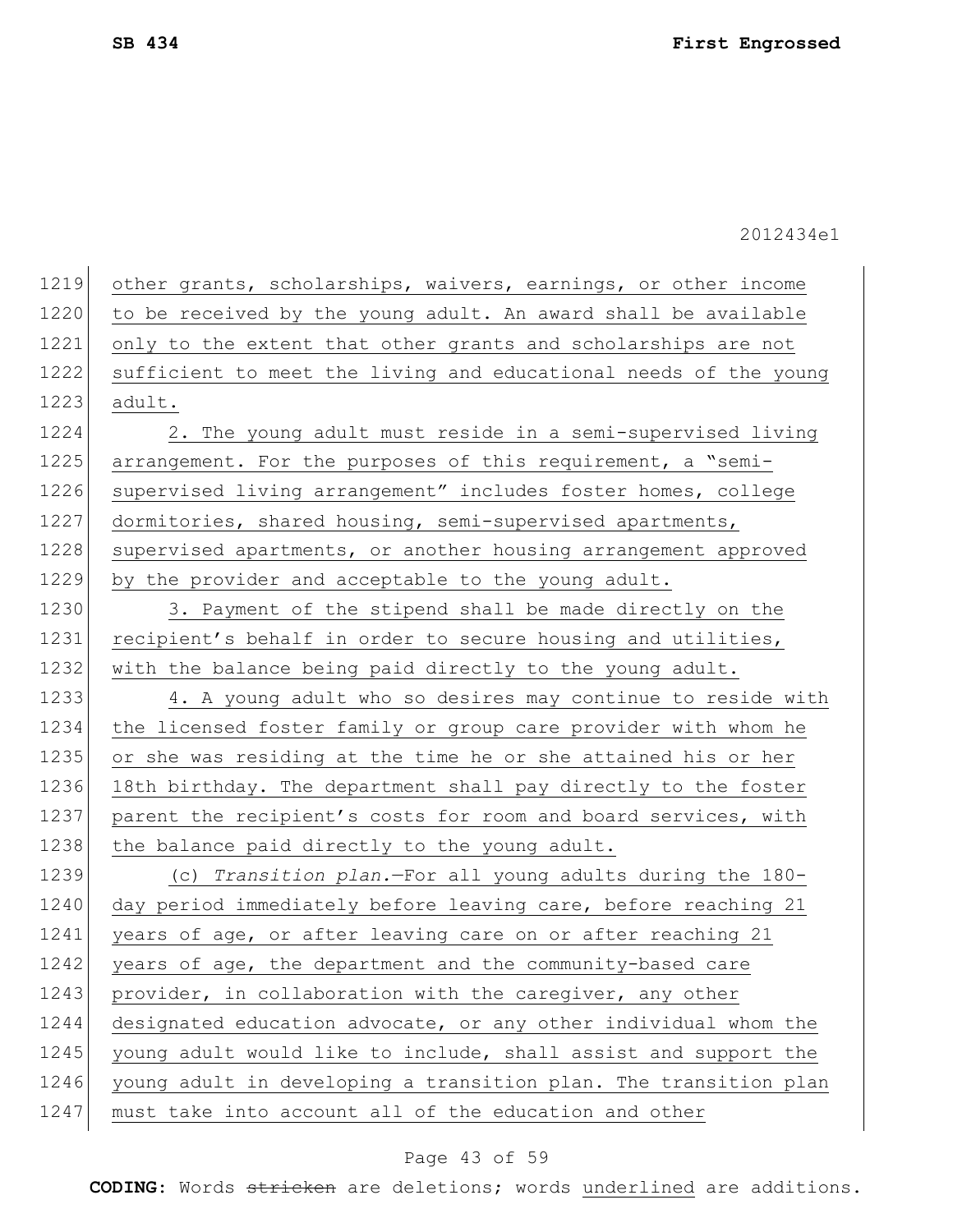1249 the young adult for housing, health insurance, education, local 1250 opportunities for mentors and continuing support services, and 1251 workforce support and employment services, and must be reviewed 1252 by the court during the last review hearing before the child 1253 leaves care. In developing the plan, the department and 1254 community-based provider shall: 1255 1. Provide the young adult with the documentation required 1256 in s. 39.701(7); 1257 2. Coordinate with local public and private entities in 1258 designing the transition plan as appropriate; 1259 3. Coordinate the transition plan with the independent 1260 living provisions in the case plan and the Individuals with 1261 Disabilities Education Act transition plan for a young adult 1262 with disabilities; and 1263 4. Create a clear and developmentally appropriate notice 1264 specifying the rights of a young adult who is leaving care. The 1265 notice must include information about what services the young 1266 adult may be eligible for and how such services may be obtained. 1267 The plan must clearly identify the young adult's goals and the 1268 work that will be required to achieve those goals. 1269 (d) *Periodic reviews for young adults.*— 1270 1. For any young adult who continues to remain in care on 1271 or after reaching 18 years of age, the department and community-1272 based provider shall implement a case review system that 1273 requires: 1274  $\vert$  a. A judicial review at least once a year;

1248 achievements of the young adult, include specific options for

# 2012434e1

Page 44 of 59

**CODING**: Words stricken are deletions; words underlined are additions.

1275 b. The court to maintain oversight to ensure that the

1276 department is coordinating with the appropriate agencies, and,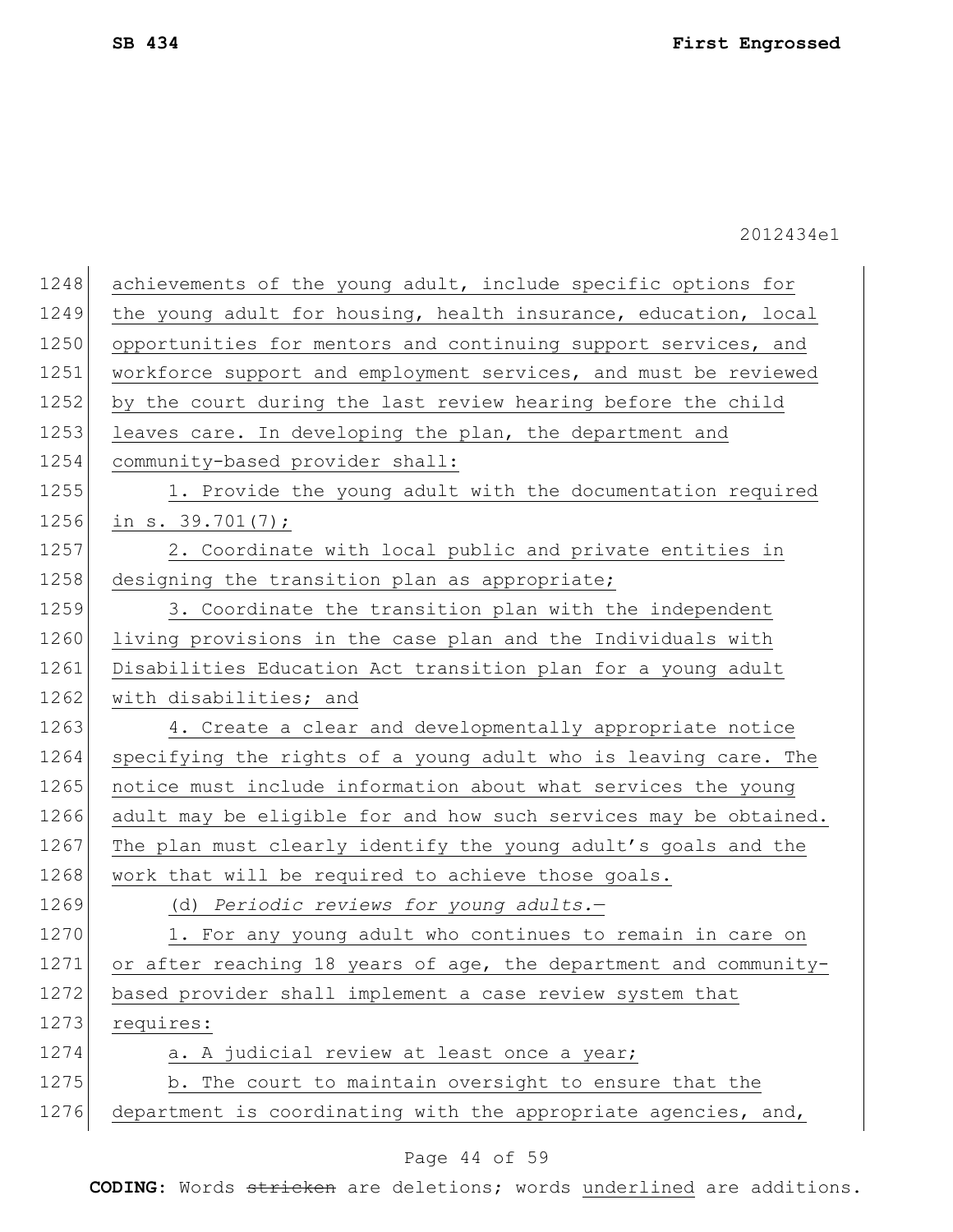1277 as otherwise permitted, maintains oversight of other agencies 1278 involved in implementing the young adult's case plan and 1279 individual education plan; 1280 c. The department to prepare and present to the court a 1281 report, developed in collaboration with the young adult, 1282 addressing the young adult's progress in meeting the goals in 1283 the case plan and individual education plan, and shall propose 1284 modifications as necessary to further those goals; 1285 d. The court to determine whether the department and any 1286 service provider under contract with the department is providing 1287 the appropriate services as identified in the case plan and any 1288 individual education plan. If the court decides that the young 1289 adult is entitled to additional services in order to achieve the 1290 goals enumerated in the case plan, under the department's 1291 policies, or under a contract with a service provider, the court 1292 may order the department to take action to ensure that the young 1293 adult receives the identified services and remediation for any 1294 failure to timely provide identified services; and 1295 e. The young adult or any other party to the dependency 1296 case may request an additional hearing or review. 1297 2. In all permanency hearings or hearings regarding the 1298 transition of the young adult from care to independent living, 1299 the court shall consult, in an age-appropriate manner, with the 1300 young adult regarding the proposed permanency, case plan, and 1301 individual education plan for the young adult. 1302 3. For any young adult who continues to remain in care on 1303 or after reaching 18 years of age, the community-based care 1304 provider shall provide regular case management reviews that must 1305 include at least monthly contact with the case manager.

### Page 45 of 59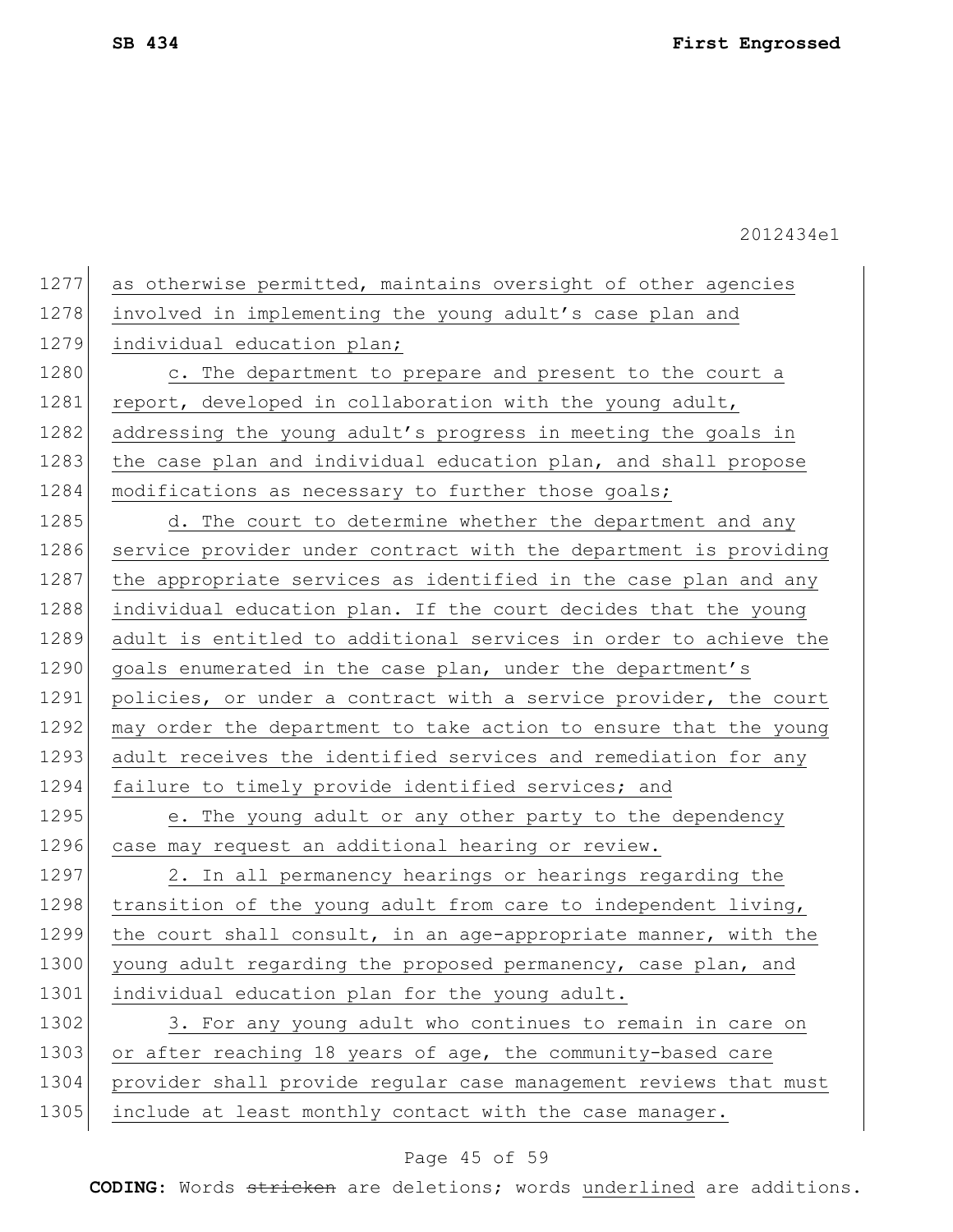| 1306 | (e) Early entry into Foundations First. - A child who has        |
|------|------------------------------------------------------------------|
| 1307 | reached 16 years of age but is not yet 18 years of age is        |
| 1308 | eligible for early entry into the program, if he or she meets    |
| 1309 | the eligibility requirements, as determined by the case manager  |
| 1310 | and the department, using procedures and assessments established |
| 1311 | by rule.                                                         |
| 1312 | THE COLLEGE BOUND PROGRAM.-<br>(2)                               |
| 1313 | (a) Purpose. This program is designed for young adults who       |
| 1314 | are 18 years of age but are not yet 23 years of age, have        |
| 1315 | graduated from high school, have been accepted into a college, a |
| 1316 | Florida College System institution, or a vocational school, and  |
| 1317 | need minimal support from the state other than the financial     |
| 1318 | resources to attend college.                                     |
| 1319 | (b) Eligibility; termination; and reentry.-                      |
| 1320 | 1. A young adult who has earned a standard high school           |
| 1321 | diploma or its equivalent as described in s. 1003.43 or s.       |
| 1322 | 1003.435, has earned a special diploma or special certificate of |
| 1323 | completion as described in s. 1003.438, or has been admitted for |
| 1324 | full-time enrollment in an eligible postsecondary educational    |
| 1325 | institution as defined in s. 1009.533, and is 18 years of age    |
| 1326 | but is not yet 23 years of age is eligible for the College Bound |
| 1327 | Program if he or she:                                            |
| 1328 | a. Was living in care on his or her 18th birthday or is          |
| 1329 | currently living in care, or, after reaching 16 years of age,    |
| 1330 | was adopted from care or placed with a court-approved dependency |
| 1331 | guardian and has spent a minimum of 6 months in care within the  |
| 1332 | 12 months immediately preceding such placement or adoption; and  |
| 1333 | b. Spent at least 6 months in care before reaching his or        |
| 1334 | her 18th birthday.                                               |

# Page 46 of 59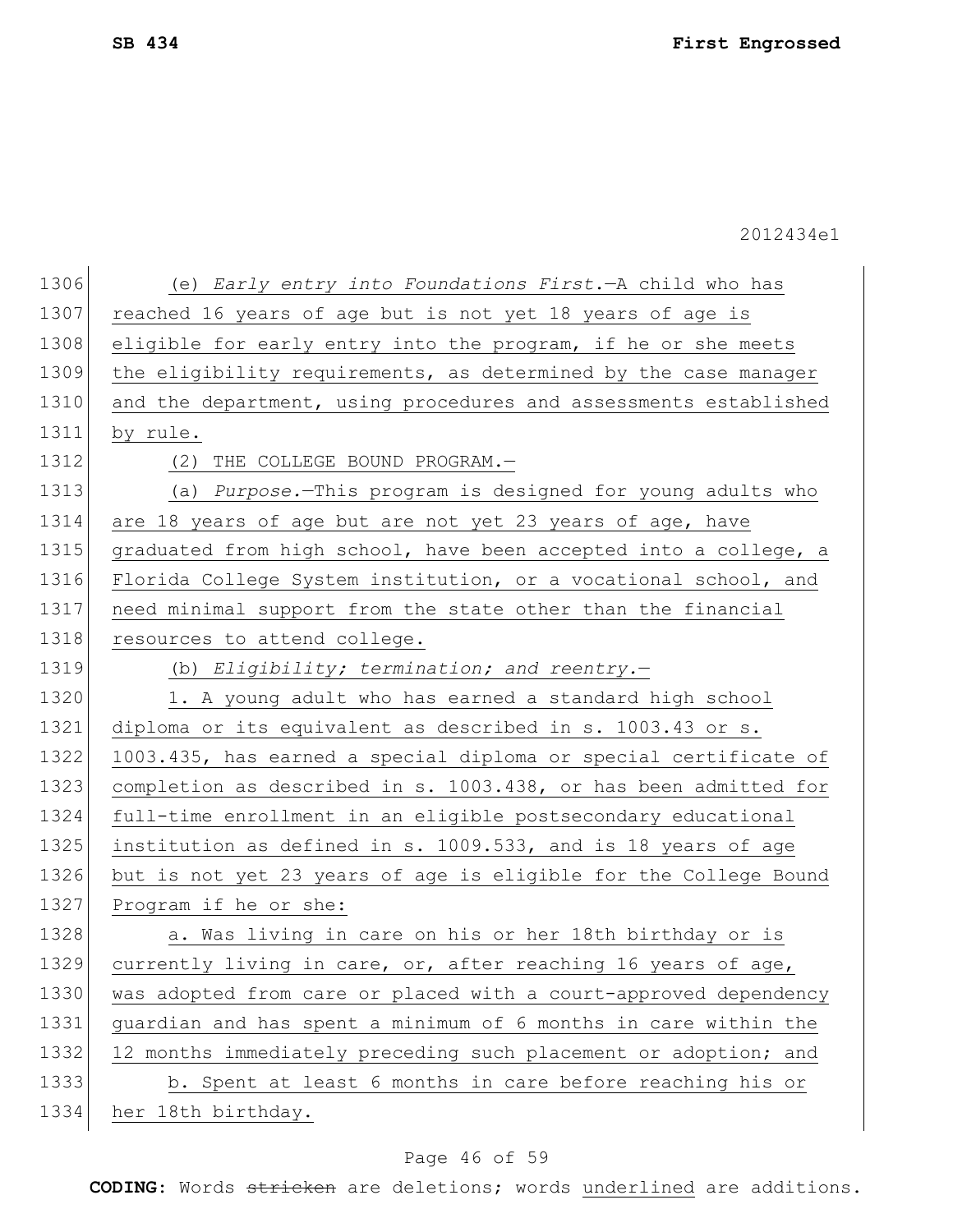1336 time and be eligible for this program. 1337 3. A stipend is available to a young adult who is 1338 considered a full-time student or its equivalent by the 1339 educational institution in which he or she is enrolled, unless 1340 that young adult has a recognized disability preventing full-1341 time attendance. The amount of the award shall be determined 1342 based on an assessment of the funding needs of the young adult. 1343 This assessment must consider the young adult's living and 1344 educational costs based on the actual cost of attendance, and 1345 other grants, scholarships, waivers, earnings, or other income 1346 to be received by the young adult. An award is available only to 1347 the extent that other grants and scholarships are not sufficient

1348 to meet the living and educational needs of the young adult.

1335 2. A young adult with a disability may attend school part

1349 4. An eligible young adult may receive a stipend for the 1350 subsequent academic years if, for each subsequent academic year, 1351 the young adult meets the standards by which the approved 1352 institution measures a student's satisfactory academic progress 1353 toward completion of a program of study for the purposes of 1354 determining eligibility for federal financial aid under the 1355 Higher Education Act. Any young adult who is placed on academic 1356 probation may continue to receive a stipend for one additional 1357 semester if the approved institution allows the student to 1358 continue in school. If the student fails to make satisfactory 1359 academic progress in the semester or term subsequent to the term 1360 in which he received academic probation, the stipend assistance 1361 is discontinued for the period required for the young adult to 1362 be reinstated by the college or university. Upon reinstatement, 1363 a young adult who has not yet reached 23 years of age may

### Page 47 of 59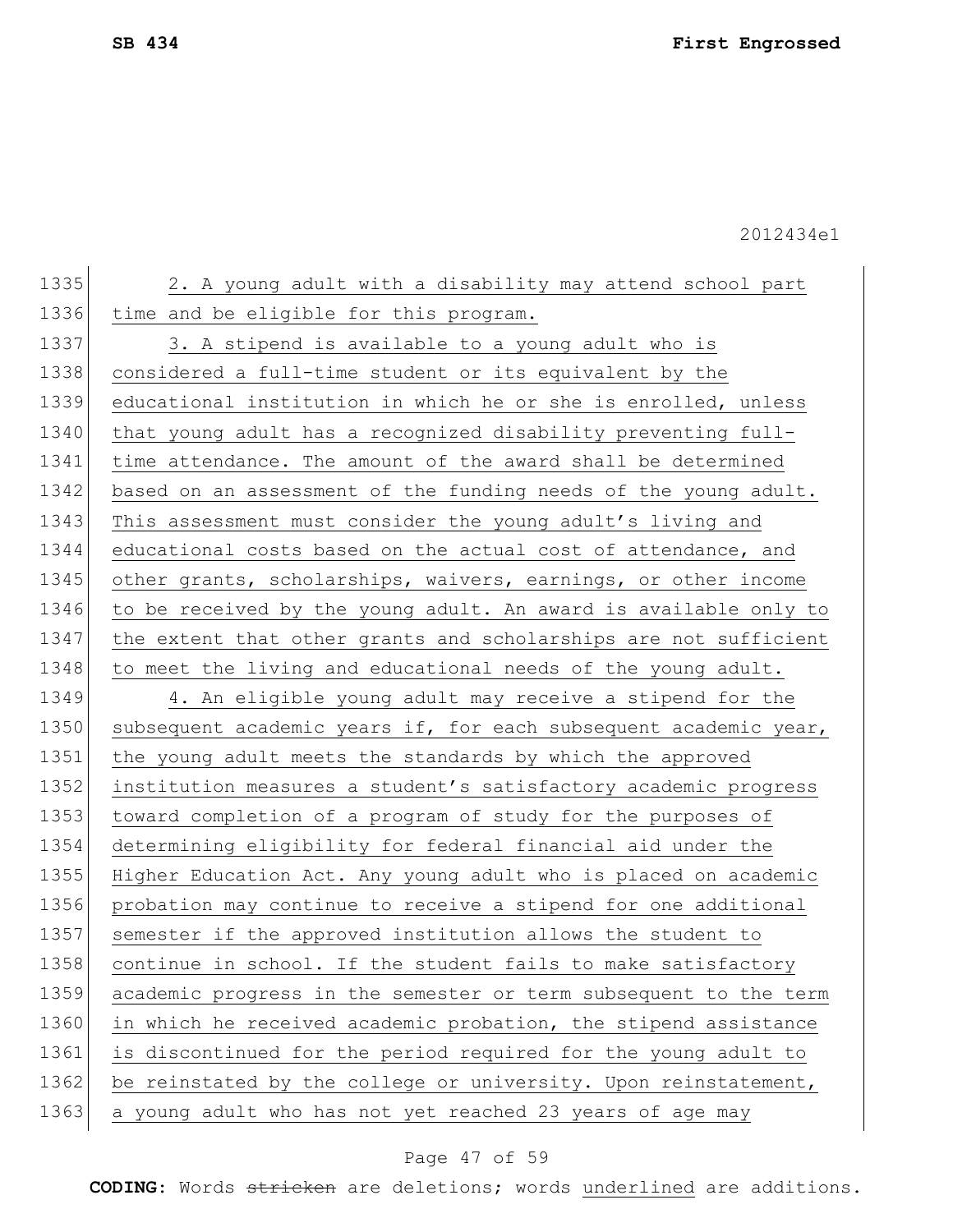| 1364 | reapply for financial assistance.                               |
|------|-----------------------------------------------------------------|
| 1365 | (3) EMERGENCY ASSISTANCE.-                                      |
| 1366 | (a) Emergency assistance is available to assist young           |
| 1367 | adults who were formerly in the care of the department in their |
| 1368 | efforts to continue to develop the skills and abilities         |
| 1369 | necessary for independent living. Such assistance includes, but |
| 1370 | is not limited to, the following:                               |
| 1371 | 1. Mentoring and tutoring.                                      |
| 1372 | 2. Mental health services and substance abuse counseling.       |
| 1373 | 3. Life skills classes, including credit management and         |
| 1374 | preventive health activities.                                   |
| 1375 | 4. Parenting classes.                                           |
| 1376 | 5. Job and career skills training.                              |
| 1377 | 6. Counselor consultations.                                     |
| 1378 | 7. Temporary financial assistance.                              |
| 1379 | 8. Financial literacy skills training.                          |
| 1380 |                                                                 |
| 1381 | The specific services to be provided under this subparagraph    |
| 1382 | shall be determined by an assessment of the young adult and may |
| 1383 | be provided by the community-based care provider or through     |
| 1384 | referrals in the community.                                     |
| 1385 | (b) Temporary assistance provided to prevent homelessness       |
| 1386 | shall be provided as expeditiously as possible and within the   |
| 1387 | limitations defined by the department.                          |
| 1388 | (c) A young adult who is 18 years of age or older but is        |
| 1389 | not yet 23 years of age who leaves care but requests services   |
| 1390 | before reaching 23 years of age is eligible to receive such     |
| 1391 | services.                                                       |
| 1392 | $(4)$ APPEAL PROCESS.-                                          |

# Page 48 of 59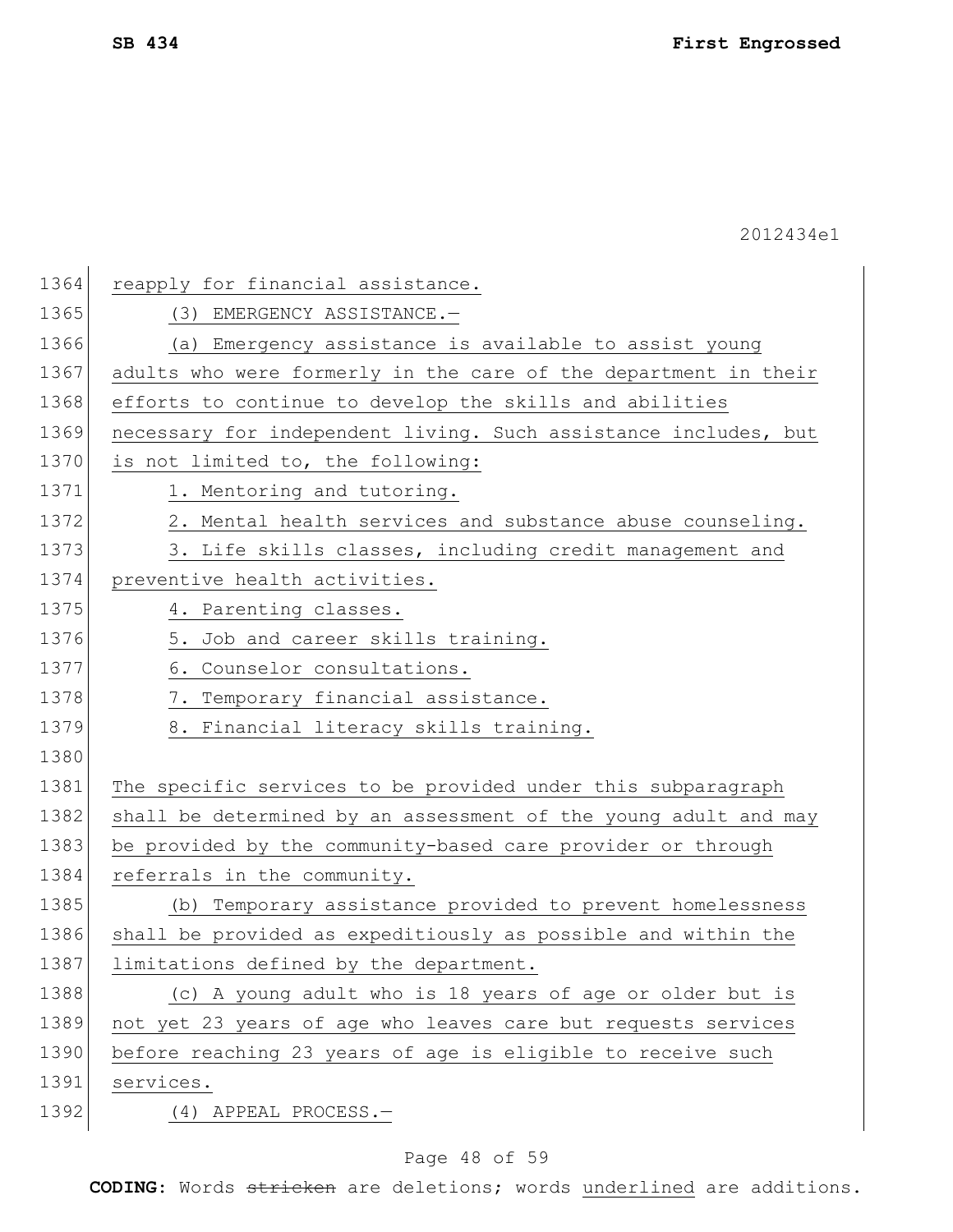| 1393 | (a) The Department of Children and Family Services shall         |
|------|------------------------------------------------------------------|
| 1394 | adopt a procedure by which a young adult may appeal an           |
| 1395 | eligibility determination, the department's failure to provide   |
| 1396 | Road-to-Independence Program services, or the termination of     |
| 1397 | such services, if funds for such services or stipend are         |
| 1398 | available.                                                       |
| 1399 | (b) The procedure must be readily accessible to young            |
| 1400 | adults, must provide for timely decisions, and must provide for  |
| 1401 | an appeal to the department. The decision of the department      |
| 1402 | constitutes final agency action and is reviewable by the court   |
| 1403 | as provided in s. 120.68.                                        |
| 1404 | (5) PORTABILITY. The services provided under this section        |
| 1405 | are portable across county and state lines.                      |
| 1406 | (a) The services provided for in the original transition         |
| 1407 | plan shall be provided by the county where the young adult       |
| 1408 | resides but shall be funded by the county where the transition   |
| 1409 | plan was initiated. The care managers of the county of residence |
| 1410 | and the county of origination must coordinate to ensure a smooth |
| 1411 | transition for the young adult.                                  |
| 1412 | (b) If a child in care under 18 years of age is placed in        |
| 1413 | another state, the sending state is responsible for care         |
| 1414 | maintenance payments, case planning, including a written         |
| 1415 | description of the programs and services that will help a child  |
| 1416 | 16 years of age or older prepare for the transition from care to |
| 1417 | independence, and a case review system as required by federal    |
| 1418 | law. The sending state has placement and care responsibility for |
| 1419 | the child.                                                       |
| 1420 | (c) If a young adult formerly in care moves to another           |
| 1421 | state from the state in which he or she has left care due to     |

# Page 49 of 59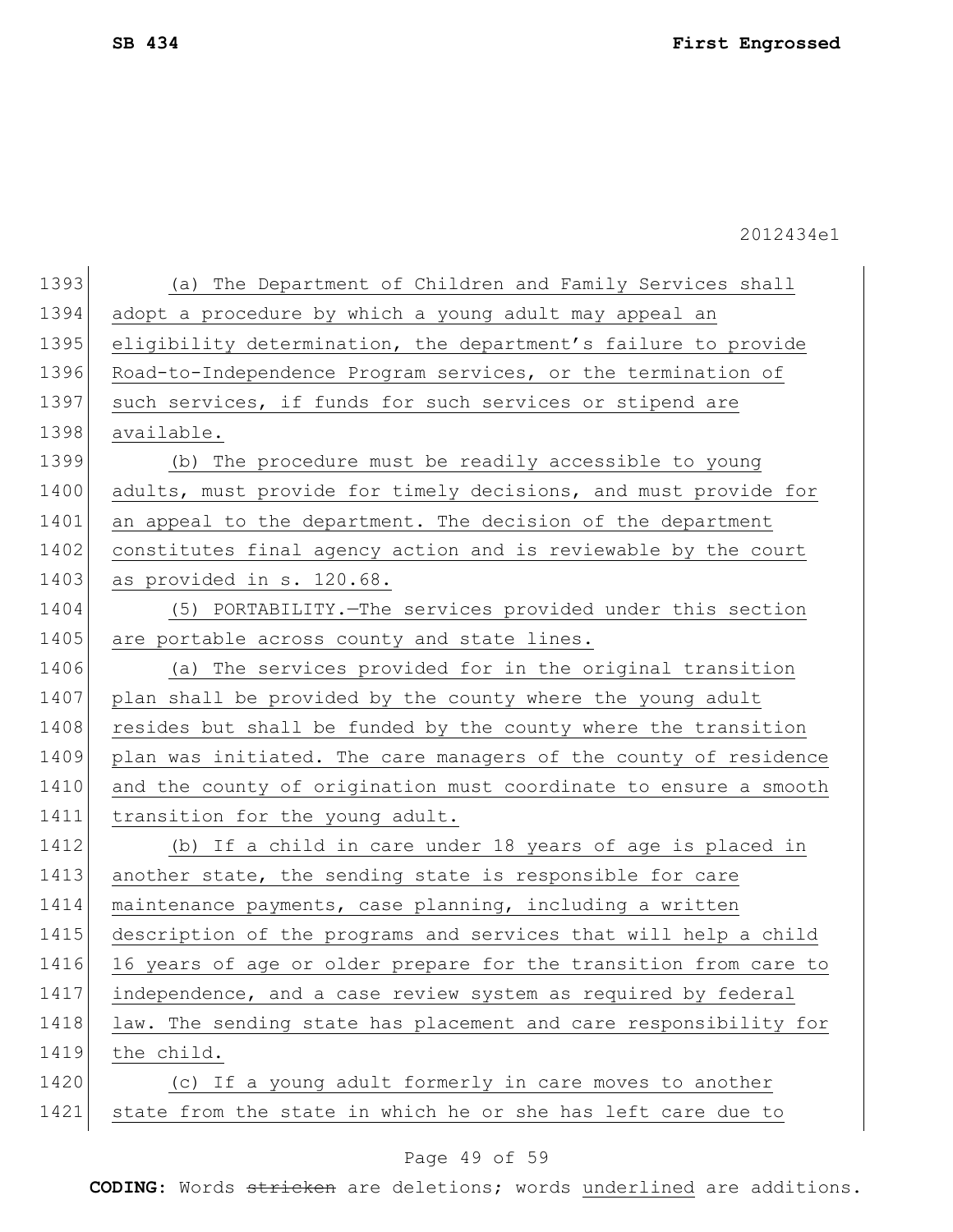| 1422 | age, the state shall certify that it will provide assistance and |
|------|------------------------------------------------------------------|
| 1423 | federally funded independent living services to the young adult  |
| 1424 | who has left care because he or she is 18 years of age. The      |
| 1425 | state in which the young adult resides is responsible for        |
| 1426 | services if the state provides the services needed by the young  |
| 1427 | adult.                                                           |
| 1428 | (6) ACCOUNTABILITY.-                                             |
| 1429 | The community-based care lead agencies and their<br>(a)          |
| 1430 | contracted providers shall report the following information to   |
| 1431 | the department:                                                  |
| 1432 | 1. Out of the total number of young adults who remain in         |
| 1433 | care upon reaching 18 years of age, the number of young adults   |
| 1434 | who do not have a high school diploma or its equivalent, a       |
| 1435 | special diploma, or a certificate of completion. Out of those    |
| 1436 | young adults without a diploma or its equivalent, a special      |
| 1437 | diploma, or a certificate of completion, the number of young     |
| 1438 | adults who are receiving assistance through tutoring and other   |
| 1439 | types of support.                                                |
| 1440 | 2. Out of the total number of young adults who decided to        |
| 1441 | remain in care after reaching 18 years of age, a breakdown of    |
| 1442 | academic and career goals and type of living arrangement.        |
| 1443 | 3. The same information required in subparagraphs 1. and         |
| 1444 | 2., specific to young adults in care with a disability.          |
| 1445 | 4. Out of the total number of young adults remaining in          |
| 1446 | care, the number of young adults who are enrolled in an          |
| 1447 | educational or vocational program and a breakdown of the types   |
| 1448 | of programs.                                                     |
| 1449 | 5. Out of the total number of young adults remaining in          |
| 1450 | care, the number of young adults who are working and a breakdown |

# Page 50 of 59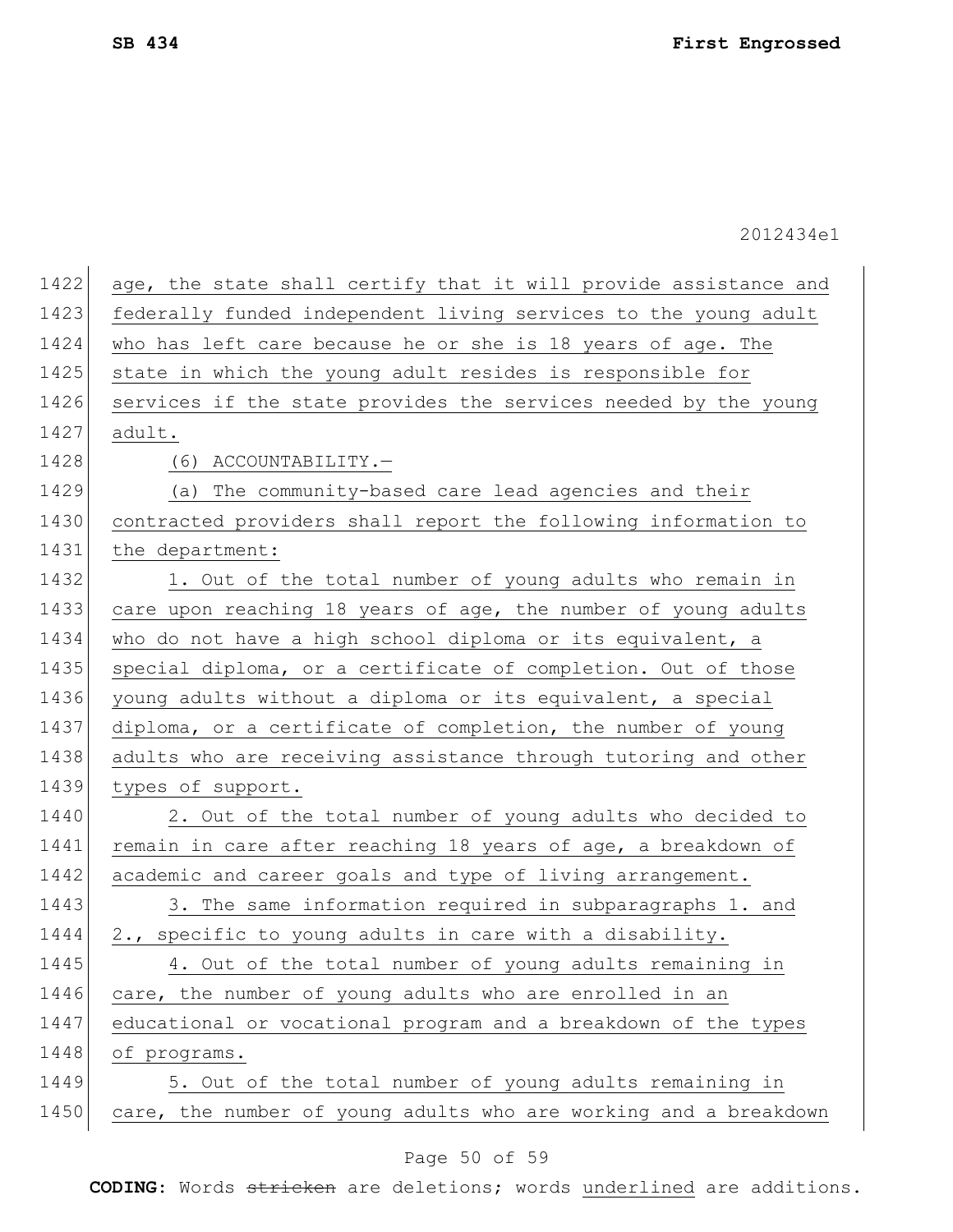| 1451 | of the types of employment held.                                 |
|------|------------------------------------------------------------------|
| 1452 | 6. Out of the total number of young adults remaining in          |
| 1453 | care, the number of young adults who have a disability and a     |
| 1454 | breakdown of how many young adults are in school, are training   |
| 1455 | for employment, are employed, or are unable to participate in    |
| 1456 | any of these activities.                                         |
| 1457 | 7. Evidence that the lead agency has established a working       |
| 1458 | relationship with the Department of Economic Opportunity and the |
| 1459 | regional workforce boards within the Division of Workforce       |
| 1460 | Services, the Able Trust, and other entities that provide        |
| 1461 | services related to gaining employment.                          |
| 1462 | 8. Out of the total number of young adults in care upon          |
| 1463 | reaching 18 years of age, the number of young adults who are in  |
| 1464 | the Road-to-Independence Program and a breakdown by the schools  |
| 1465 | or other programs they are attending.                            |
| 1466 | 9. Out of the total number of young adults who are in            |
| 1467 | postsecondary institutions, a breakdown of the types and amounts |
| 1468 | of financial support received from sources other than the Road-  |
| 1469 | to-Independence Program.                                         |
| 1470 | 10. Out of the total number of young adults who are in           |
| 1471 | postsecondary institutions, a breakdown of the types of living   |
| 1472 | arrangements.                                                    |
| 1473 | (b) Each community-based care lead agency shall provide its      |
| 1474 | report to the department and to the Independent Living Services  |
| 1475 | Advisory Council by September 30 of each year. The department    |
| 1476 | shall compile the reports from each community-based care lead    |
| 1477 | agency and provide them to the Legislature by December 31 of     |
| 1478 | each year, with the first report due to the Legislature on       |
| 1479 | December 31, 2012.                                               |

# Page 51 of 59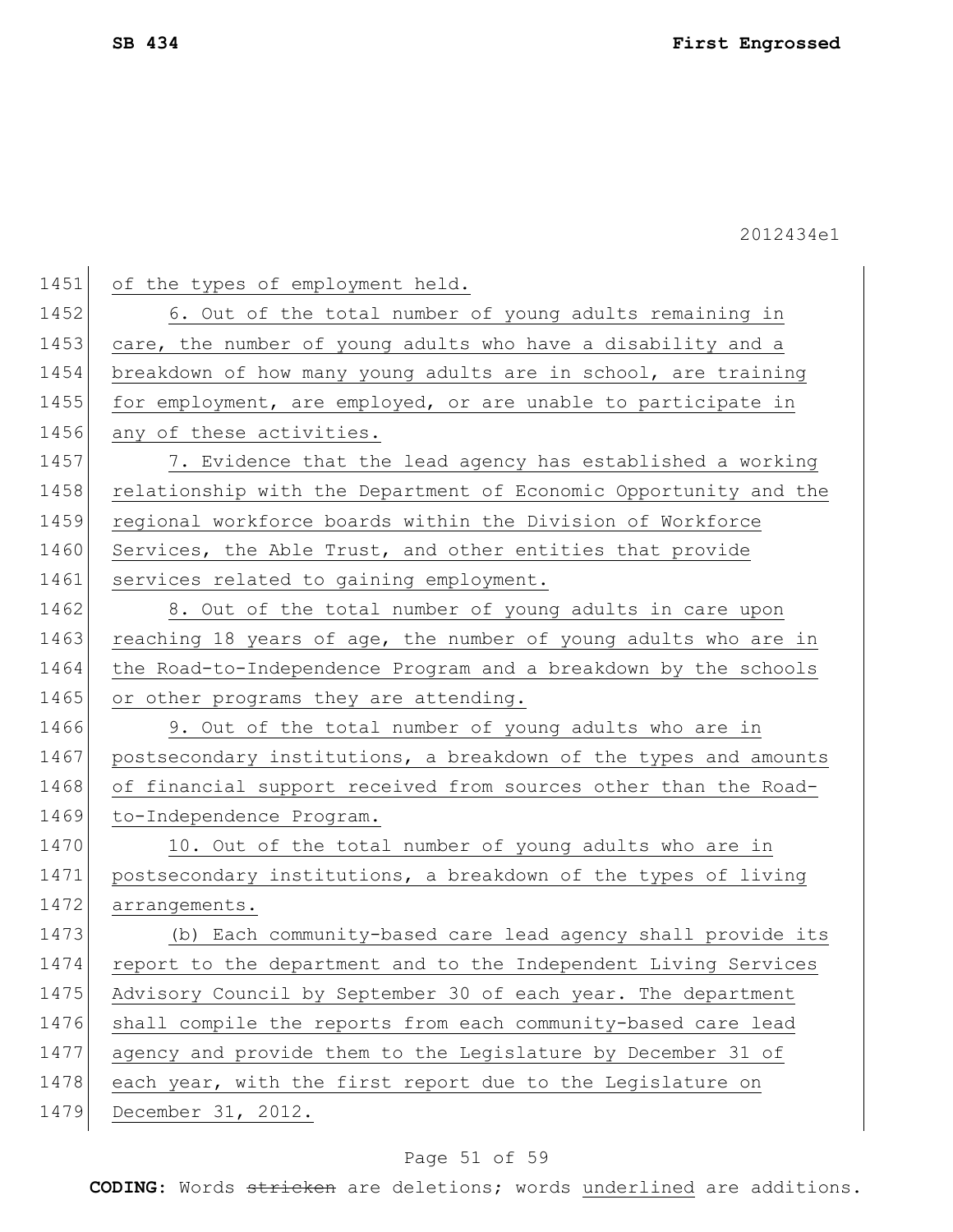1480 (7) INDEPENDENT LIVING SERVICES ADVISORY COUNCIL.—The 1481 secretary shall establish the Independent Living Services 1482 Advisory Council for the purpose of reviewing and making 1483 recommendations concerning the implementation and operation of 1484 the provisions of s. 39.6015 and the Road-to-Independence 1485 Program. The advisory council shall function as specified in 1486 this subsection until the Legislature determines that the 1487 advisory council can no longer provide a valuable contribution 1488 to the department's efforts to achieve the goals of the services 1489 designed to enable a young adult to live independently.

1490 (a) Specifically, the advisory council shall assess the 1491 implementation and operation of the provisions of s. 39.6015 and 1492 the Road-to-Independence Program and advise the department on 1493 actions that would improve the ability of those Road-to-1494 Independence Program services to meet the established goals. The 1495 advisory council shall keep the department informed of problems 1496 being experienced with the services, barriers to the effective 1497 and efficient integration of services and support across 1498 systems, and successes that the system of services has achieved. 1499 The department shall consider, but is not required to implement, 1500 the recommendations of the advisory council.

1501 (b) The advisory council shall report to the secretary on 1502 the status of the implementation of the Road-To-Independence 1503 Program; efforts to publicize the availability of the Road-to-1504 Independence Program; the success of the services; problems 1505 identified; recommendations for department or legislative 1506 action; and the department's implementation of the 1507 recommendations contained in the Independent Living Services 1508 Integration Workgroup Report submitted to the appropriate

## Page 52 of 59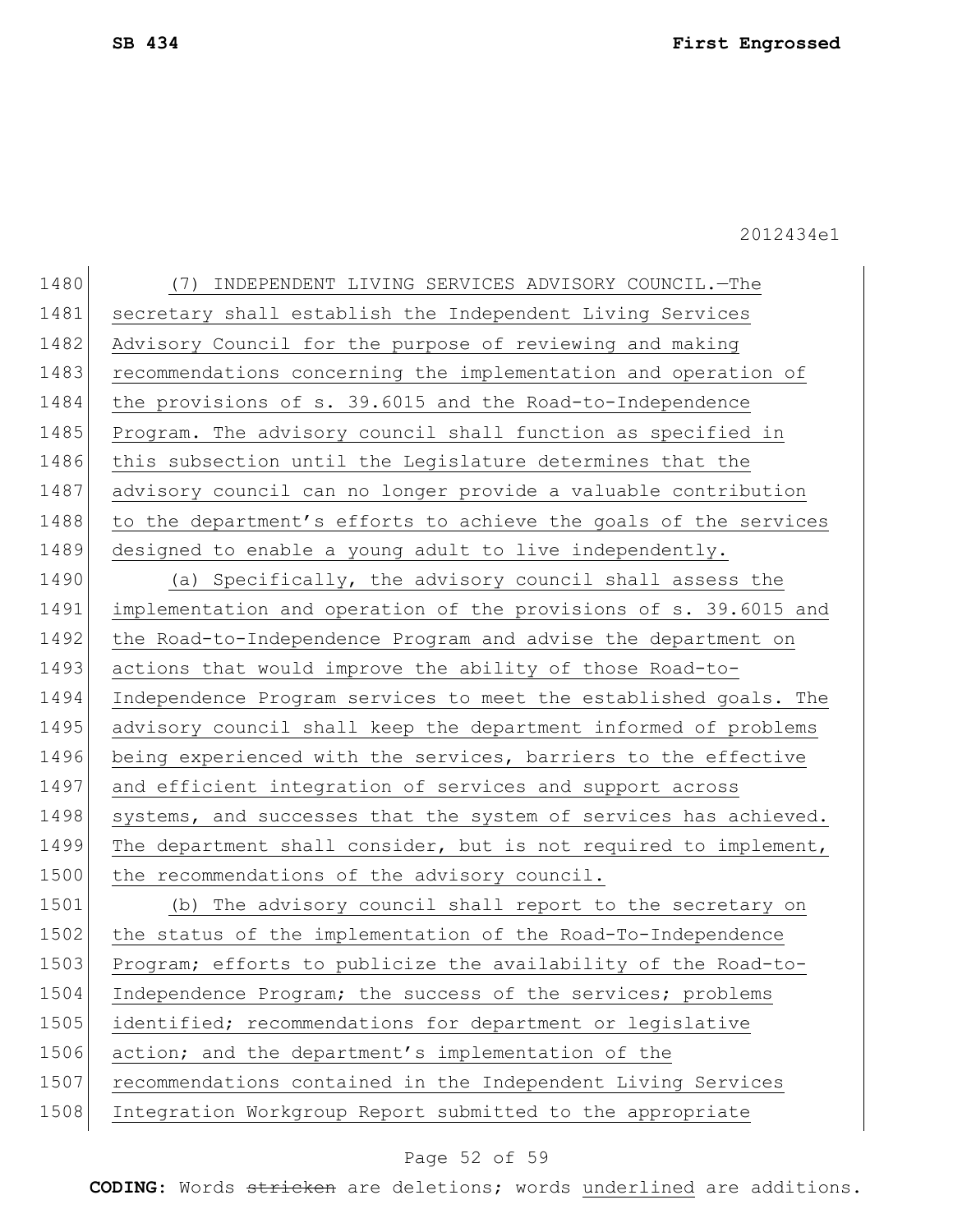| 1509 | substantive committees of the Legislature by December 31, 2013.  |
|------|------------------------------------------------------------------|
| 1510 | The department shall submit a report by December 31 of each year |
| 1511 | to the Governor and the Legislature which includes a summary of  |
| 1512 | the factors reported on by the council and identifies the        |
| 1513 | recommendations of the advisory council and either describes the |
| 1514 | department's actions to implement the recommendations or         |
| 1515 | provides the department's rationale for not implementing the     |
| 1516 | recommendations.                                                 |
| 1517 | (c) Members of the advisory council shall be appointed by        |
| 1518 | the secretary of the department. The membership of the advisory  |
| 1519 | council must include, at a minimum, representatives from the     |
| 1520 | headquarters and district offices of the Department of Children  |
| 1521 | and Family Services, community-based care lead agencies, the     |
| 1522 | Department of Economic Opportunity, the Department of Education, |
| 1523 | the Agency for Health Care Administration, the State Youth       |
| 1524 | Advisory Board, Workforce Florida, Inc., the Statewide Guardian  |
| 1525 | Ad Litem Office, foster parents, recipients of services and      |
| 1526 | funding through the Road-to-Independence Program, and advocates  |
| 1527 | for children in care. The secretary shall determine the length   |
| 1528 | of the term to be served by each member appointed to the         |
| 1529 | advisory council, which may not exceed 4 years.                  |
| 1530 | (d) The department shall provide administrative support to       |
| 1531 | the Independent Living Services Advisory Council to accomplish   |
| 1532 | its assigned tasks. The advisory council shall be afforded       |
| 1533 | access to all appropriate data from the department, each         |
| 1534 | community-based care lead agency, and other relevant agencies in |
| 1535 | order to accomplish the tasks set forth in this section. The     |
| 1536 | data collected may not include any information that would        |
| 1537 | identify a specific child or young adult.                        |

# Page 53 of 59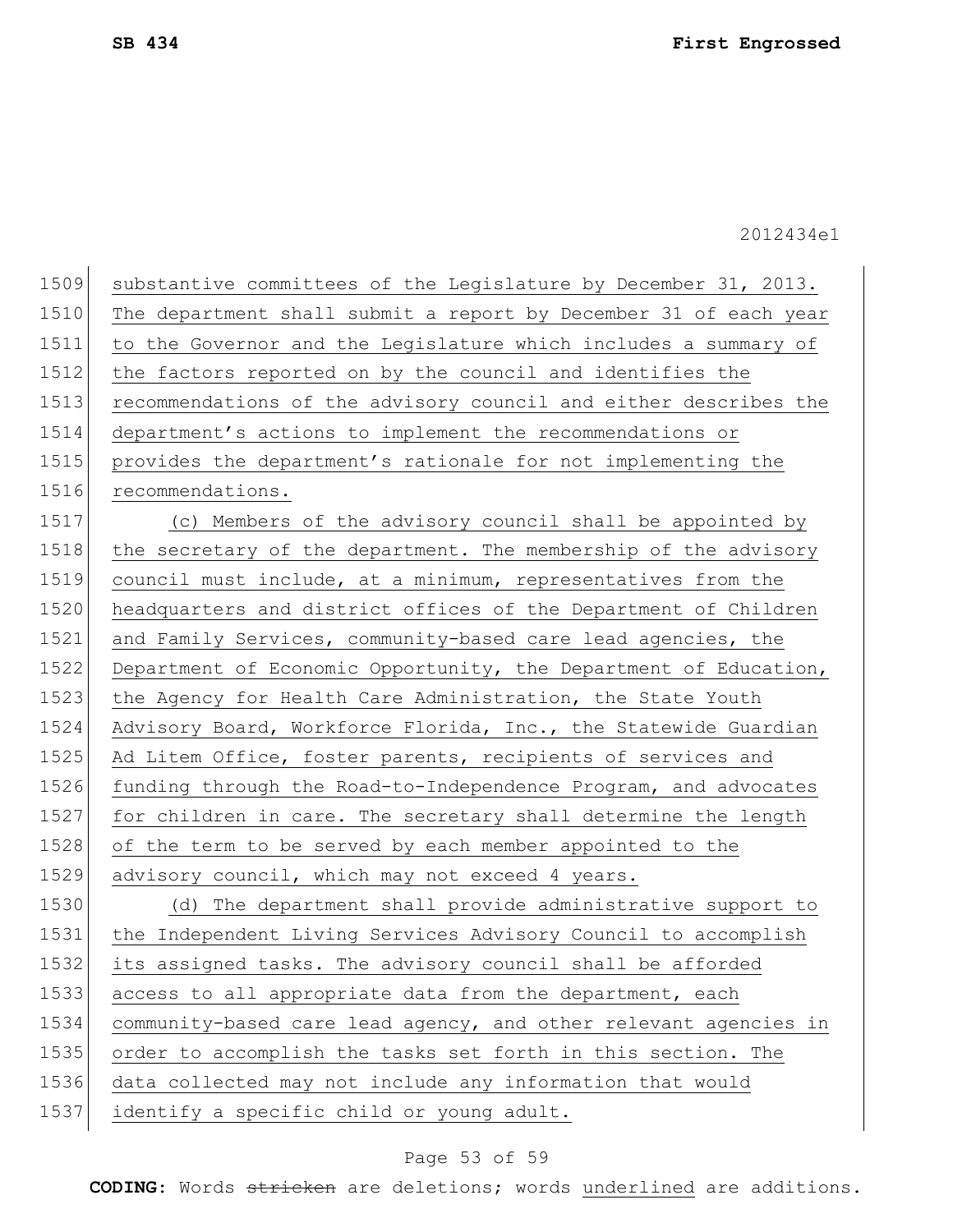| 1538 | The advisory council report required under paragraph<br>(e)     |
|------|-----------------------------------------------------------------|
| 1539 | (b), shall include an analysis of the system of independent     |
| 1540 | living transition services for young adults who reach 18 years  |
| 1541 | of age while in care prior to completing high school or its     |
| 1542 | equivalent and recommendations for department or legislative    |
| 1543 | action. The council shall assess and report on the most         |
| 1544 | effective method of assisting these young adults to complete    |
| 1545 | high school or its equivalent by examining the practices of     |
| 1546 | other states.                                                   |
| 1547 | (8) PERSONAL PROPERTY. - Property acquired on behalf of a       |
| 1548 | young adult of this program shall become the personal property  |
| 1549 | of the young adult and is not subject to the requirements of    |
| 1550 | chapter 273 relating to state-owned tangible personal property. |
| 1551 | Such property continues to be subject to applicable federal     |
| 1552 | laws.                                                           |
| 1553 | MEDICAL ASSISTANCE FOR YOUNG ADULTS FORMERLY IN CARE.-<br>(9)   |
| 1554 | The department shall enroll in the Florida Kidcare program,     |
| 1555 | outside the open enrollment period, each young adult who is     |
| 1556 | eligible as described in paragraph (1) (a) and who has not yet  |
| 1557 | reached his or her 19th birthday.                               |
| 1558 | (a) A young adult who was formerly in care at the time of       |
| 1559 | his or her 18th birthday and who is 18 years of age but not yet |
| 1560 | 19 years of age, shall pay the premium for the Florida Kidcare  |
| 1561 | program as required in s. 409.814.                              |
| 1562 | (b) A young adult who has health insurance coverage from a      |
| 1563 | third party through his or her employer or who is eligible for  |
| 1564 | Medicaid is not eligible for enrollment in a Title XXI funded   |
| 1565 | KidCare program under this subsection.                          |
| 1566 | (10) RULEMAKING. - The department shall adopt rules to          |
|      |                                                                 |

# Page 54 of 59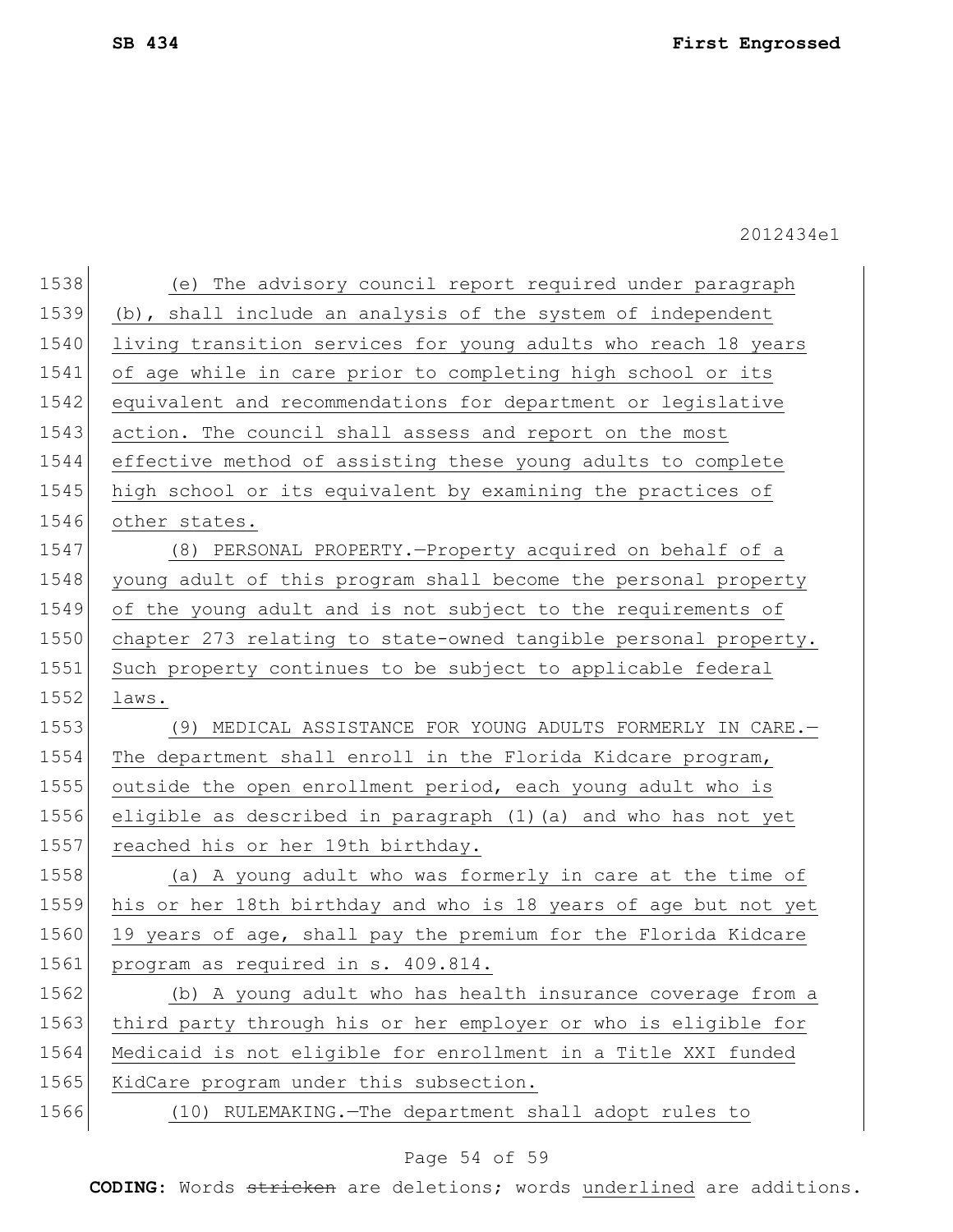| 1567 | administer this section. The rules shall provide the procedures  |
|------|------------------------------------------------------------------|
| 1568 | and requirements necessary to administer the Road-to-            |
| 1569 | Independence Program. In developing the rules, the department    |
| 1570 | shall consider that the program is for young adults who remain   |
| 1571 | in care for an extended period of time or who are planning to    |
| 1572 | attain postsecondary education and accommodate a young adult's   |
| 1573 | busy life and schedule. The rules shall make the program easy    |
| 1574 | for a qualified young adult to access and facilitate and         |
| 1575 | encourage his or her participation.                              |
| 1576 | Section 7. Subsection (4) of section 409.166, Florida            |
| 1577 | Statutes, is amended to read:                                    |
| 1578 | 409.166 Children within the child welfare system; adoption       |
| 1579 | assistance program.-                                             |
| 1580 | (4) ADOPTION ASSISTANCE.-                                        |
| 1581 | (a) A maintenance subsidy shall be granted only when all         |
| 1582 | other resources available to a child have been thoroughly        |
| 1583 | explored and it can be clearly established that this is the most |
| 1584 | acceptable plan for providing permanent placement for the child. |
| 1585 | The maintenance subsidy may not be used as a substitute for      |
| 1586 | adoptive parent recruitment or as an inducement to adopt a child |
| 1587 | who might be placed without providing a subsidy. However, it     |
| 1588 | shall be the policy of the department that no child be denied    |
| 1589 | adoption if providing a maintenance subsidy would make adoption  |
| 1590 | possible. The best interest of the child shall be the deciding   |
| 1591 | factor in every case. This section does not prohibit foster      |
| 1592 | parents from applying to adopt a child placed in their care.     |
| 1593 | Foster parents or relative caregivers must be asked if they      |
| 1594 | would adopt without a maintenance subsidy.                       |
| 1595 | (b) The department shall provide adoption assistance to the      |
|      |                                                                  |

# Page 55 of 59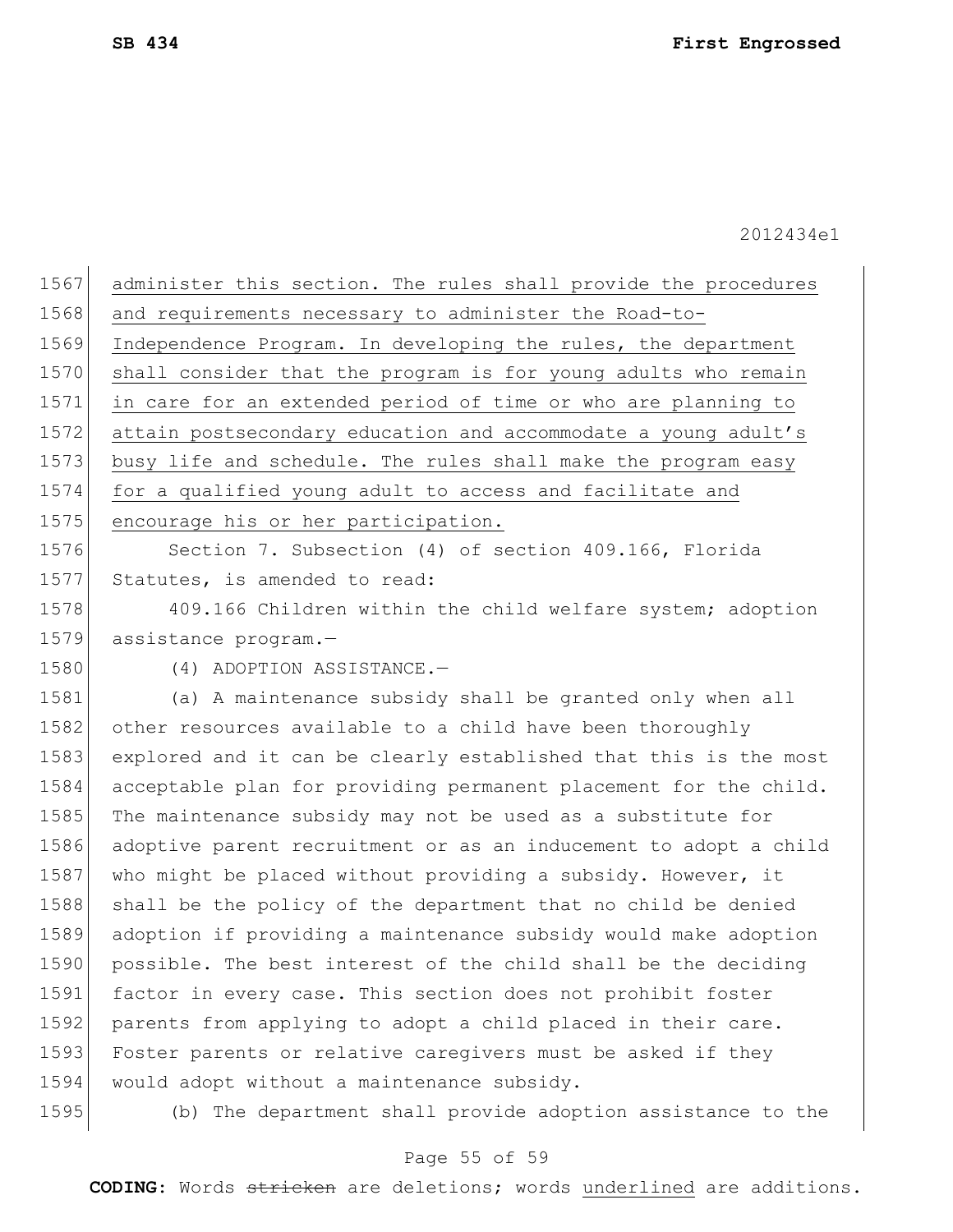1596 adoptive parents, subject to specific appropriation, in the 1597 amount of \$5,000 annually, paid on a monthly basis, for the 1598 support and maintenance of a child until the 18th birthday of 1599 such child or in an amount other than \$5,000 annually as 1600 determined by the adoptive parents and the department and 1601 memorialized in a written agreement between the adoptive parents 1602 and the department. The agreement shall take into consideration 1603 the circumstances of the adoptive parents and the needs of the 1604 child being adopted. The amount of subsidy may be adjusted based 1605 upon changes in the needs of the child or circumstances of the 1606 adoptive parents. Changes shall not be made without the 1607 concurrence of the adoptive parents. However, in no case shall 1608 the amount of the monthly payment exceed the foster care 1609 maintenance payment that would have been paid during the same 1610 period if the child had been in a foster family home. 1611 (c) The department may continue to provide adoption 1612 assistance to the adoptive parents on behalf of a young adult 1613 who has reached 18 years of age but is not yet 21 years of age 1614 if the adoptive parents entered into an adoption assistance 1615 agreement after the child reached 16 years of age and if the 1616 young adult is: 1617 1. Completing secondary education or a program leading to 1618 an equivalent credential, 1619 2. Enrolled in an institution which provides postsecondary 1620 or vocational education, or 1621 3. Participating in a program or activity designated to 1622 promote, or eliminate barriers to employment; or 1623 4. Employed for at least 80 hours per month; or 1624 5. Unable to participate in these programs or activities

### Page 56 of 59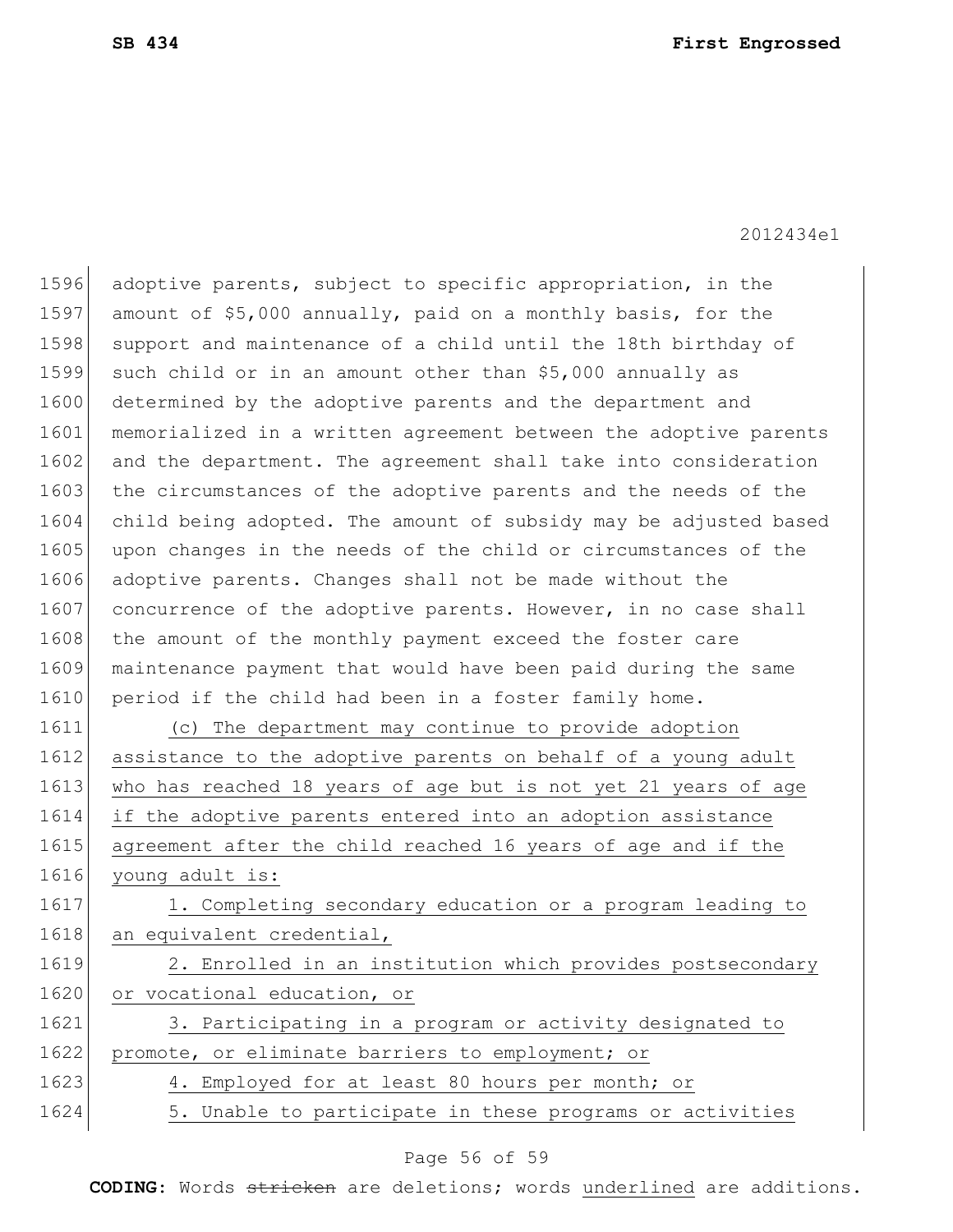1625 full time due to a physical, intellectual, emotional, or 1626 psychiatric condition that limits participation. Any such 1627 restriction to participation must be supported by information in 1628 the young adult's case file or school or medical records of a 1629 physical, intellectual, or psychiatric condition that impairs 1630 the young adult's ability to perform one or more life 1631 activities.

1632 (d)  $\left\{ \left( e \right)$  The department may provide adoption assistance to 1633 the adoptive parents, subject to specific appropriation, for 1634 medical assistance initiated after the adoption of the child for 1635 medical, surgical, hospital, and related services needed as a 1636 result of a physical or mental condition of the child which 1637 existed before the adoption and is not covered by Medicaid, 1638 Children's Medical Services, or Children's Mental Health 1639 Services. Such assistance may be initiated at any time but shall 1640 terminate on or before the child's 18th birthday.

1641 Section 8. Subsection (4) of section 409.903, Florida 1642 Statutes, is amended to read:

1643 409.903 Mandatory payments for eligible persons.—The agency 1644 shall make payments for medical assistance and related services 1645 on behalf of the following persons who the department, or the 1646 Social Security Administration by contract with the Department 1647 of Children and Family Services, determines to be eligible, 1648 subject to the income, assets, and categorical eligibility tests 1649 set forth in federal and state law. Payment on behalf of these 1650 Medicaid eligible persons is subject to the availability of 1651 moneys and any limitations established by the General 1652 Appropriations Act or chapter 216.

1653 (4) A child who is eligible under Title IV-E of the Social

### Page 57 of 59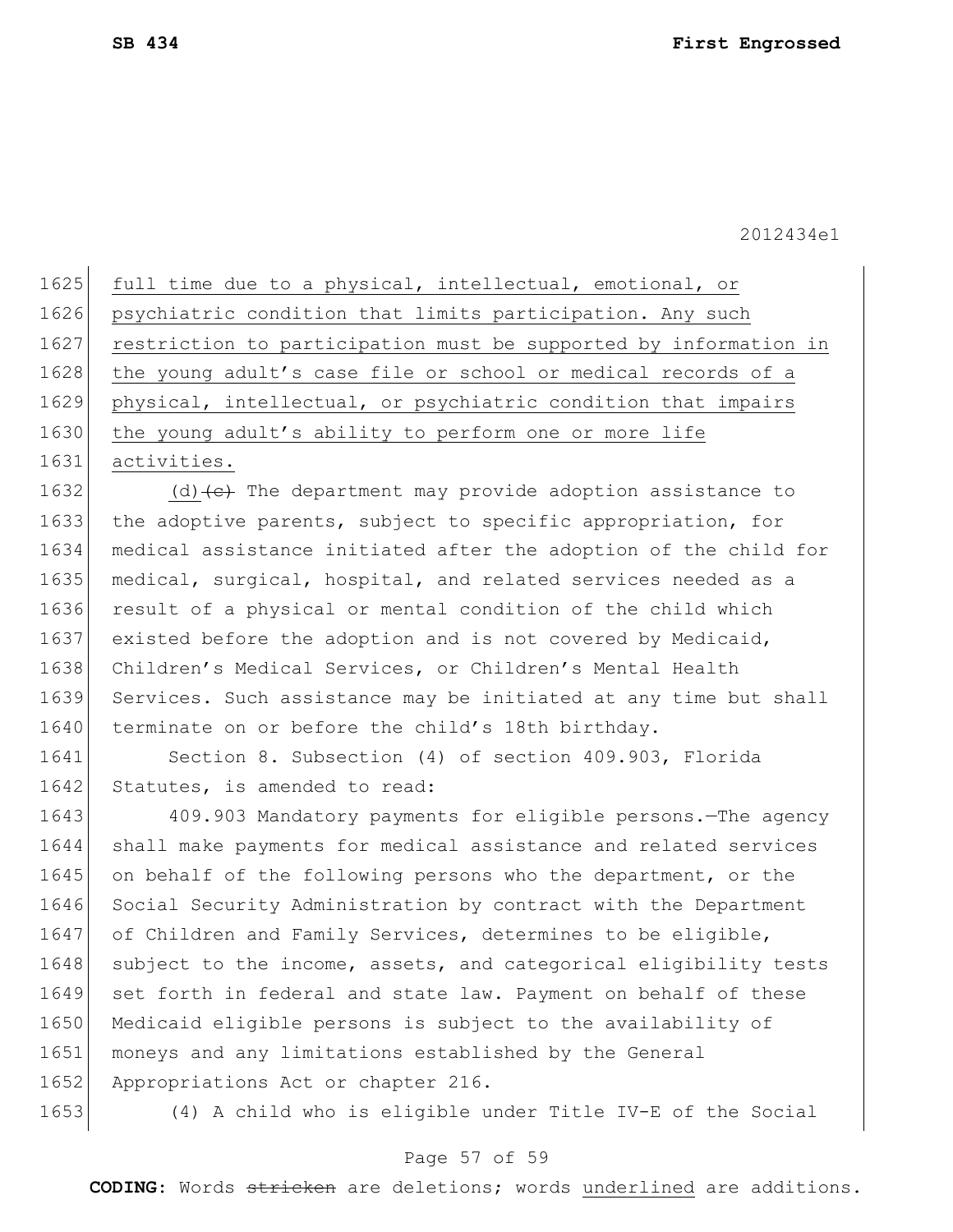1654 Security Act for subsidized board payments, foster care, or 1655 adoption subsidies, and a child for whom the state has assumed 1656 temporary or permanent responsibility and who does not qualify 1657 for Title IV-E assistance but is in foster care, shelter or 1658 emergency shelter care, or subsidized adoption. This category 1659 includes a young adult who is eligible to receive services under 1660 s. 409.1451 $(5)$ , until the young adult reaches 21 years of age, 1661 without regard to any income, resource, or categorical 1662 eligibility test that is otherwise required. This category also 1663 includes a person who as a child was eligible under Title IV-E 1664 of the Social Security Act for foster care or the state-provided 1665 foster care and who is a participant in the Road-to-Independence 1666 Program. 1667 Section 9. The Department of Children and Family Services 1668 shall format the case plan and the judicial review social 1669 service report consistent with the provisions of ss. 39.6015 and 1670 409.1451, Florida Statutes. 1671 Section 10. Effective October 1, 2012, a child or young 1672 adult who is a participant in the Road-to-Independence Program 1673 may continue in the program as it exists through December 31, 1674 2012. Effective January 1, 2013, a child or young adult who is a 1675 | participant in the program shall transfer to the program 1676 services provided in this act and his or her monthly stipend may 1677 not be reduced, the method of payment of the monthly stipend may 1678 not be changed, and the young adult may not be required to 1679 change his or her living arrangement. These conditions shall 1680 remain in effect for a child or young adult until he or she 1681 ceases to meet the eligibility requirements under which he or 1682 she entered the Road-to-Independence Program. A child or young

#### Page 58 of 59